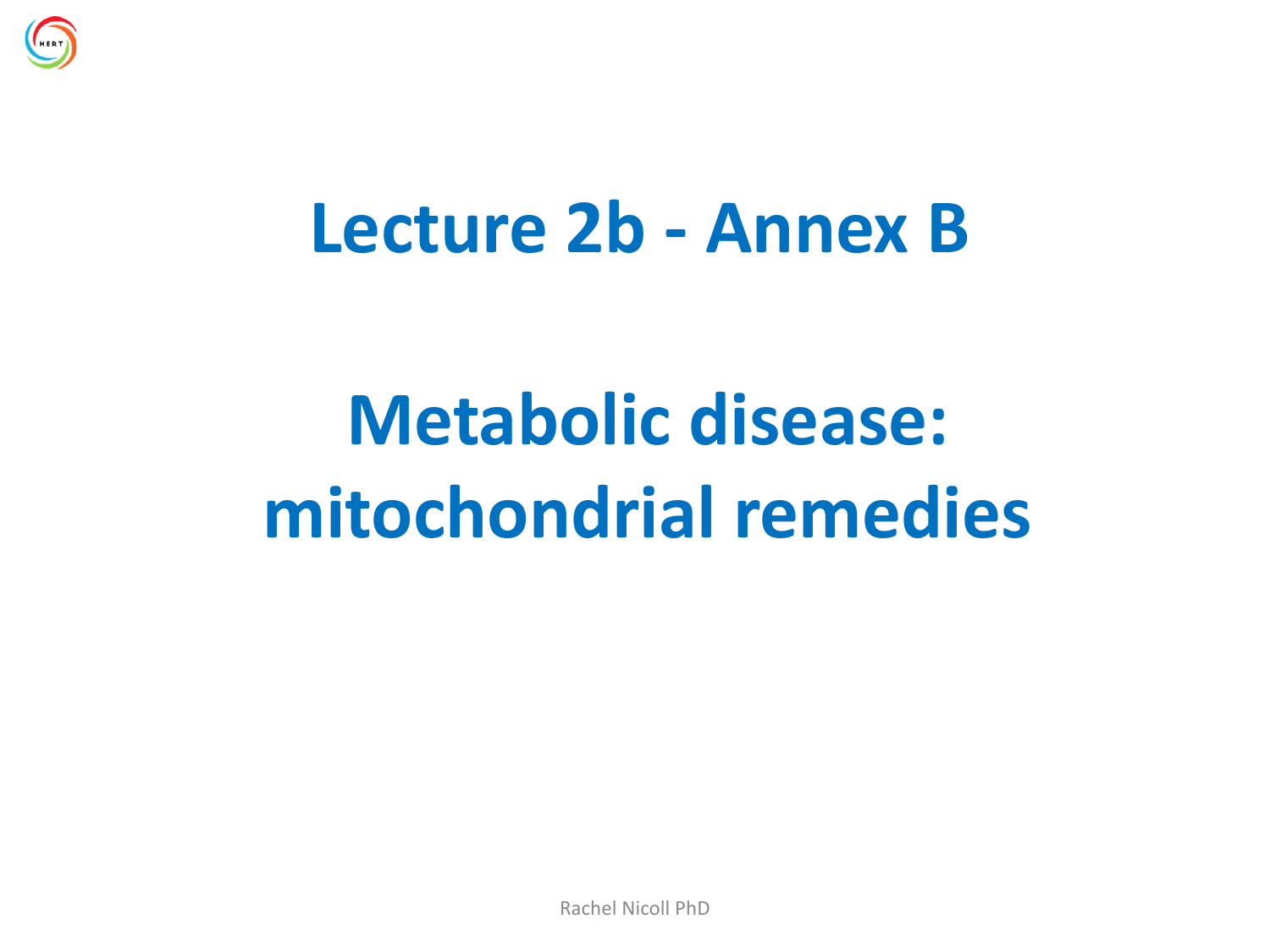

## **Astaxanthin**

- In patients with T2D, 8mg/day for 8 weeks reduced visceral fat mass and triglycerides (Mashadi NS, Asia Pac J Clin Nutr, 2018)
- Astaxanthin can prevent and treat obesity in rodents, lowering blood glucose, insulin and triglycerides (Ojulari OV, Int J Mol Sci, 2020; Yang Y, Br J Nutr, 2014; Wang J, Mar Drugs, 2019; Arunkumar E, Food Funct, 2012).
- It also improves insulin signalling and sensitivity and glucose tolerance in insulin resistant mice (Bhuvaneswari S, Can J Physiol Pharmacol, 2012; Gao Y, Int J Mol Sci, 2020; Nishida Y, J Cachexia Sarcopenia Muscle, 2020).
- In diabetic rats, astaxanthin protected pancreatic mitochondrial function and antioxidant capacity, resulting in β-cell rejuvenation and restoration of insulin secretion and glycaemic control (Penislusshiyan S, Life Sci, 2020).
- Astaxanthin protects β-cells against glucotoxicity and prevents diabetic nephropathy in diabetic mice (Uchiyama K, Redox Rep, 2002; Naito Y, Biofactors, 2004).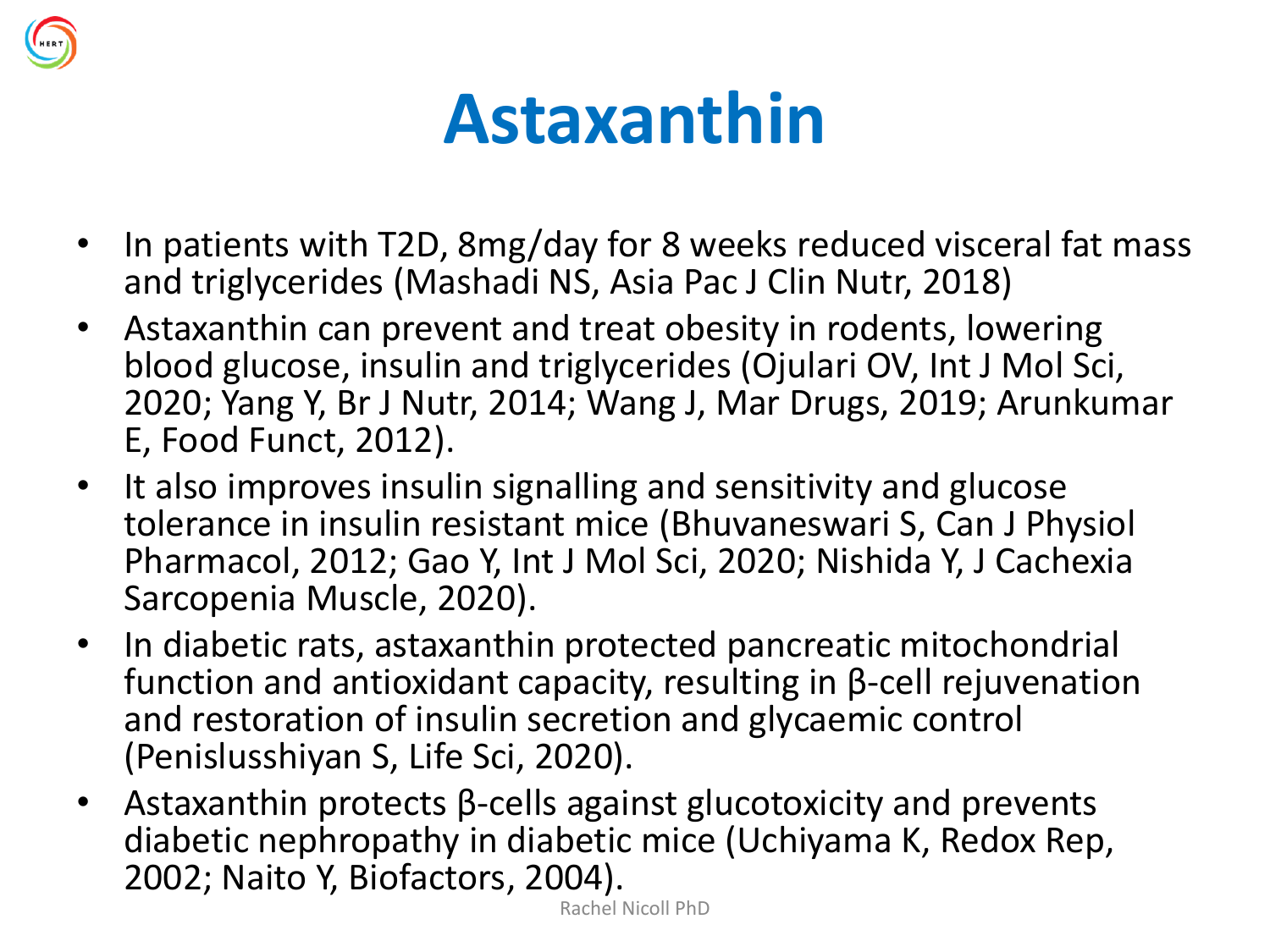

## **B vitamins**

- In paediatric patients with T1D, vitamin B complex decreased fasting blood glucose, HbA1c and triglycerides (Elbarbary NS, Clin Nutr, 2020).
- A meta-analysis found that folate supplementation decreased fasting insulin and insulin resistance (Lind MV, Am J Clin Nutr, 2019).
- In patients with metabolic syndrome, folate and vitamin B12 treatment lowered insulin levels and insulin resistance (Setola E, Eur J Endocrinol, 2004).
- In patients with T2D, folic acid lowered fasting blood glucose, insulin and HbA1c and vitamin B1 prevented diabetic neuropathy, while vitamin B12, particularly as methylcolbalamin, relieved pain (Gargari BP, Diabetes Res Clin Pract, 2011; Thornalley PJ, Curr Diabetes Rev, 2005; Sun Y, Acta Neurol Taiwan, 2005).
- In patients with diabetic neuropathy, 1mg/day folic acid for 16 weeks enhanced nerve conduction velocity (Mottaghi T, Neurol Res, 2019).
- In rodents fed a high fat diet, vitamin B6 lowered fasting blood glucose, normalised glucose tolerance and prevented development of insulin resistance (Abdullah KM, Toxicol Res, 2019; Liu Z, J Diabetes, Res, 2016).
- In diabetic rats, vitamin B3 lowered fasting blood glucose and triglycerides (Abdullah KM, Biomed Pharmacother, 2018; Zeb Shah T, Pak J Med Sci, 2013). Note: patients on metformin may have a B12 deficiency.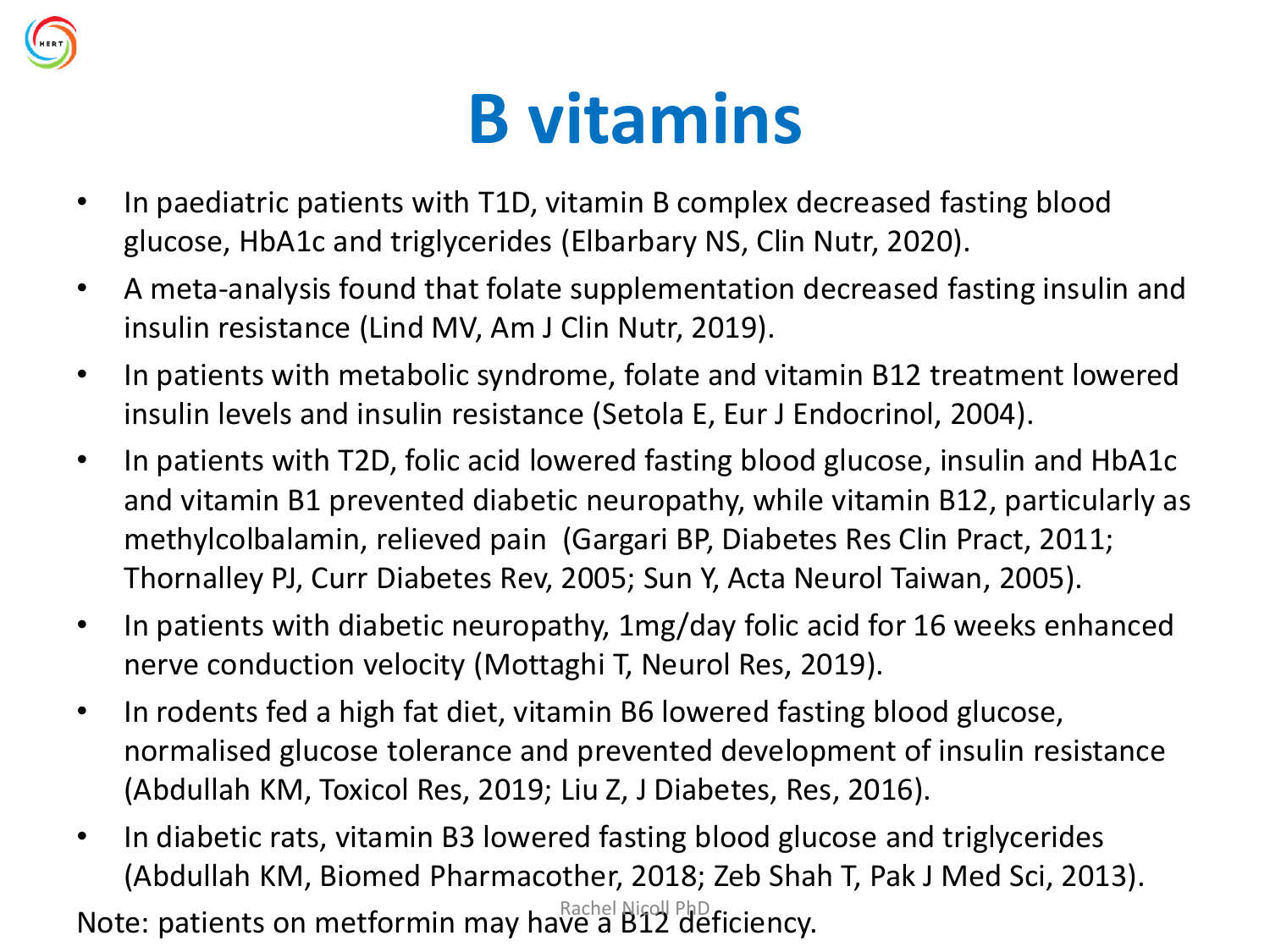

# **β-lapachone (Pau d'Arco)**

- A relatively newly discovered substance, derived from bark of the South American lapacho tree.
- No human studies yet but a 2019 obese mouse study found that  $\beta$ lapachone prevented weight gain by inducing thermogenesis in brown adipocytes and also by inducing the browning of white adipocytes by upregulating UCP1 and AMPK and increasing mitochondrial number in BAT and mesenchymal stem cells (Kwak HJ, Am J Chin Med, 2019).
- A similar study found a reduction in diet-induced obesity and increased energy expenditure through the browning of WAT and increase in expression of UCP1 (Choi WH, Diabetes, 2016).
- In obese mice, β-lapachone reduced alcoholic fatty liver disease by stimulating fatty acid oxidation through activation of AMPK by increasing the NAD<sup>+</sup> /NADH ratio (Shin S, Cell Signal, 2014).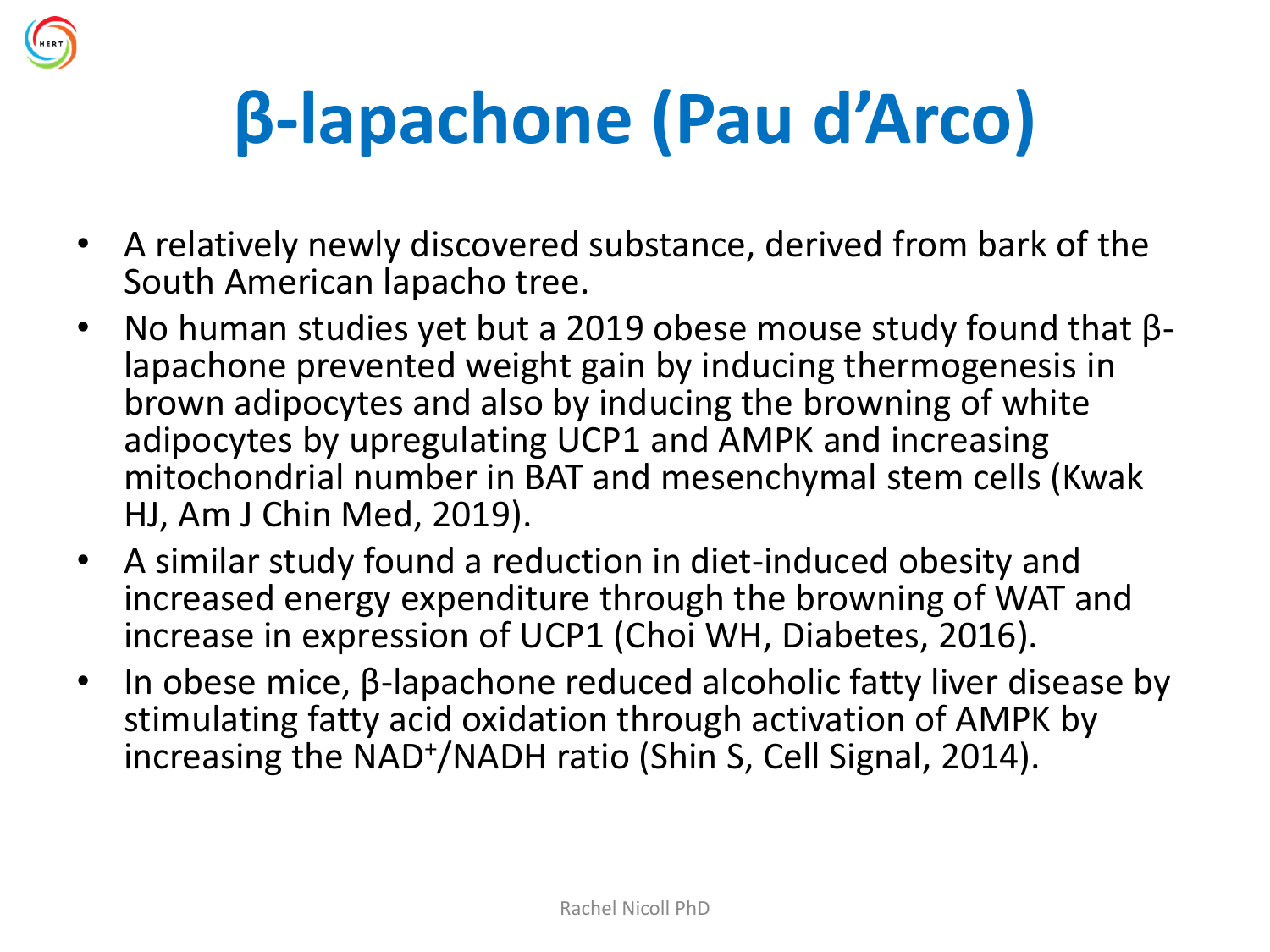

### **Berberine**

- A 2019 meta-analysis of 28 studies in >2300 subjects with T2D showed that berberine significantly lowered blood glucose and HbA1c, but was not effective if continued beyond 90 days, dosage exceeded 2g/day or the subjects were aged >60. There was an additive effect with oral glucose lowering agents. (Liang Y, Endocr J, 2019)
- A 2015 meta-analysis of T2D treatment showed that possibly due to few and low quality trials, berberine was no more effective than lifestyle interventions or medication (Lan J, J Ethnopharmacol, 2015). *However, by implication, this suggests that berberine is as effective as lifestyle intervention and medication.*
- Other RCTs have shown that 1500mg/day berberine for 12 weeks lowered waist circumference, obesity, blood glucose and insulin, insulin resistance and serum triglycerides (Hu Y, Phytomedicine, 2012; Pérez-Rubio KG, Metab Syndr Relat Disord; Yn J, Metabolism, 2008). A lesser dose of 1000mg/day failed to show a difference from the placebo, although glucose disposal was improved (Zhang Y, J Clin Endocrinol Metab, 2008).
- In animal or *in vitro* studies, berberine reduced body weight, improved glucose tolerance and lowered triglycerides (Lee YS, Diabetes, 2006; Turner N, Diabetes, 2008; Sun Y, Nutr Diabetes, 2018; Yerra VG, Neuropharmacology, 2018).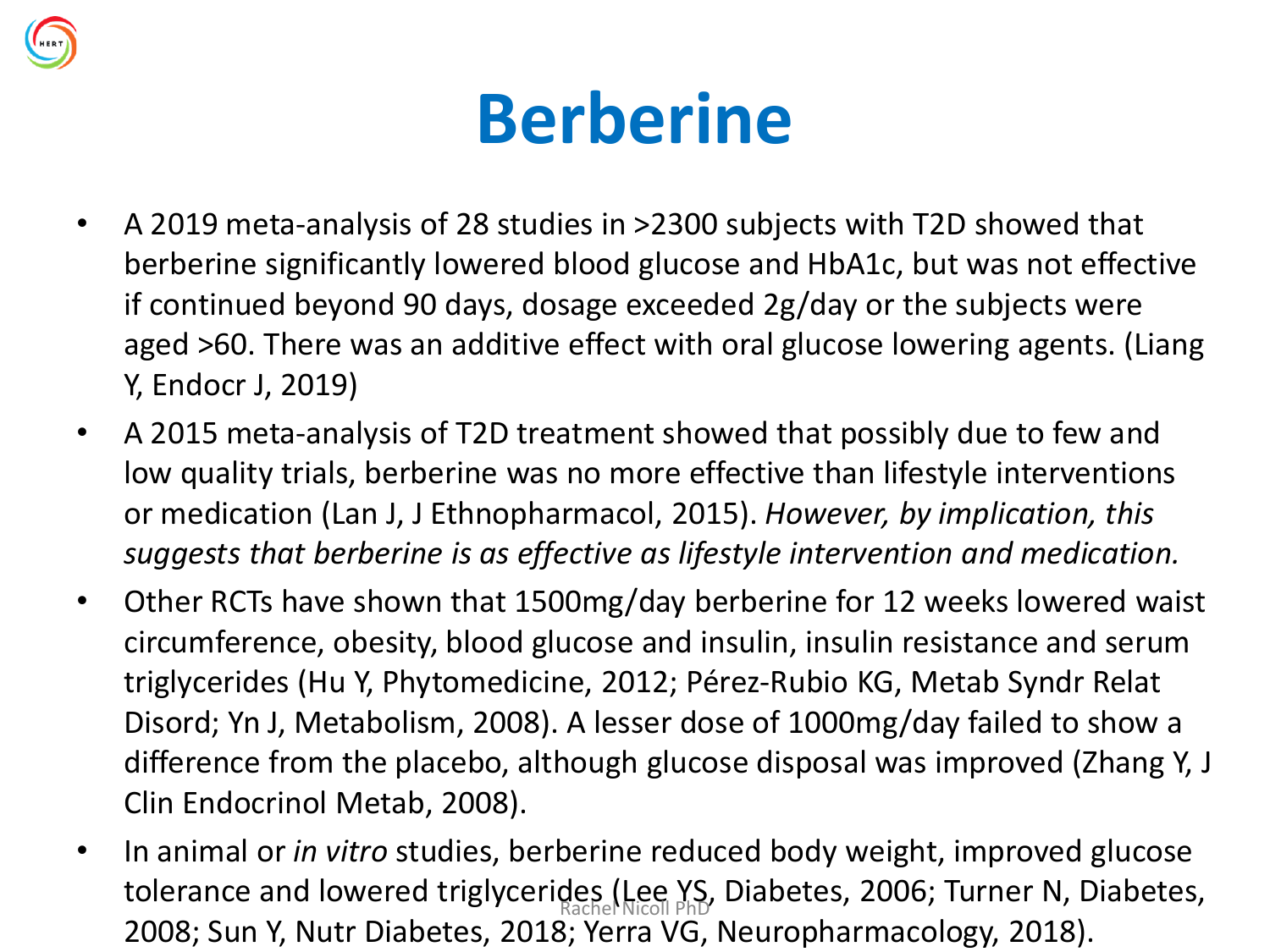## **Butyrate (a short chain fatty acid)**

- In males given 4 g/day sodium butyrate for 4 weeks, peripheral and hepatic insulin sensitivity was improved in lean subjects but not those with metabolic syndrome (Bouter K, Clin Transl Gastroenterol, 2018). *Could the dosage have been too low in metabolic syndrome patients?*
- In obese rodents, butyrate can reduce weight, obesity, triglycerides and insulin resistance, restore healthy glucose, insulin and leptin concentrations and prevent β-cell hyperplasia (Hong J, Oncotarget, 2016; Henagan TM, Br J Pharmacol, 2015; Jia Y, Exp Physiol, 2017; Mollica MP, Diabetes, 2017; Fang W, J Nutr, 2019; Li HP, Int J Clin Exp Pathol, 2013).
- In diabetic rats, sodium butyrate reduced plasma glucose, HbA1c, insulin resistance and gluconeogenesis to the same extent as metformin treatment (Khan S, Chem Biol Interact, 2016).
- In juvenile rats with T1D, sodium butyrate decreased plasma glucose, insulin, HbA1c and β-cell apoptosis and improved β-cell proliferation, function and glucose homeostasis (Khan S, Chem Biol Interact, 2014; Elgamal DA, Mol Cell Endocrinol, 2020).
- Sodium butyrate alleviated diabetic nephropathy in rats (Dong W, J Endocrinol, 2017).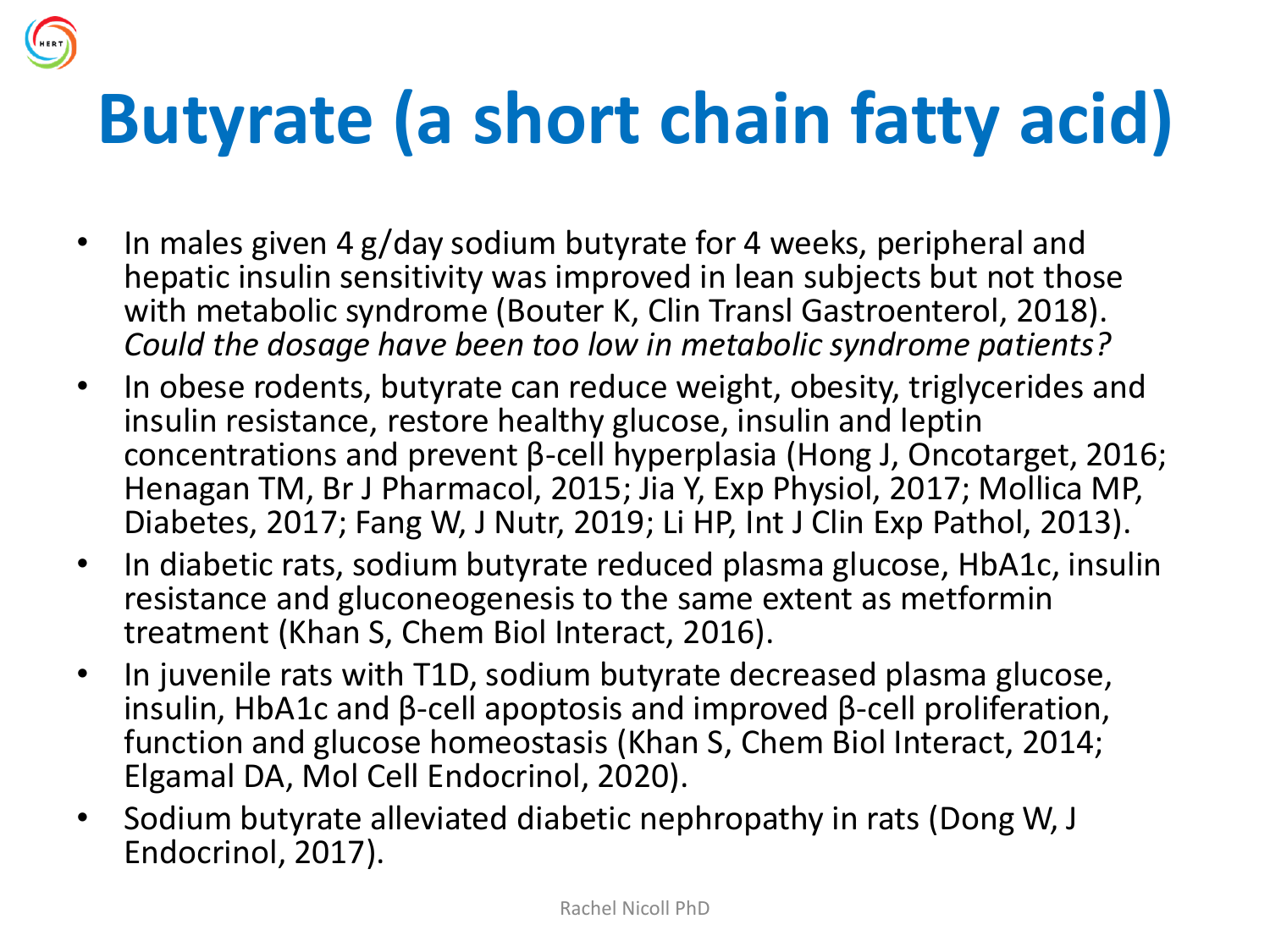

# **Capsaicin (chili peppers)**

- A 2018 meta-analysis found that capsaicin increased fat oxidation and energy expenditure in overweight or obese subjects (Zsiborás C, Crit Rev Food Sci Nutr, 2018).
- In healthy humans, capsaicin lowered blood glucose while maintaining insulin levels (Chaiyasit K, J Med Assoc Thai, 2009).
- In animal and *in vitro* studies, capsaicin lowered weight and body fat, improved insulin sensitivity and increased fat oxidation through browning of adipocytes and activation AMPK and UCP1 (Panchal SK, Nutrients, 2018).
- In type 1 diabetic rats, capsaicin and capsiate increased body weight, increased glycogen content, inhibited intestinal glucose absorption and raised insulin levels (Zhang S, J Agric Food Chem, 2017).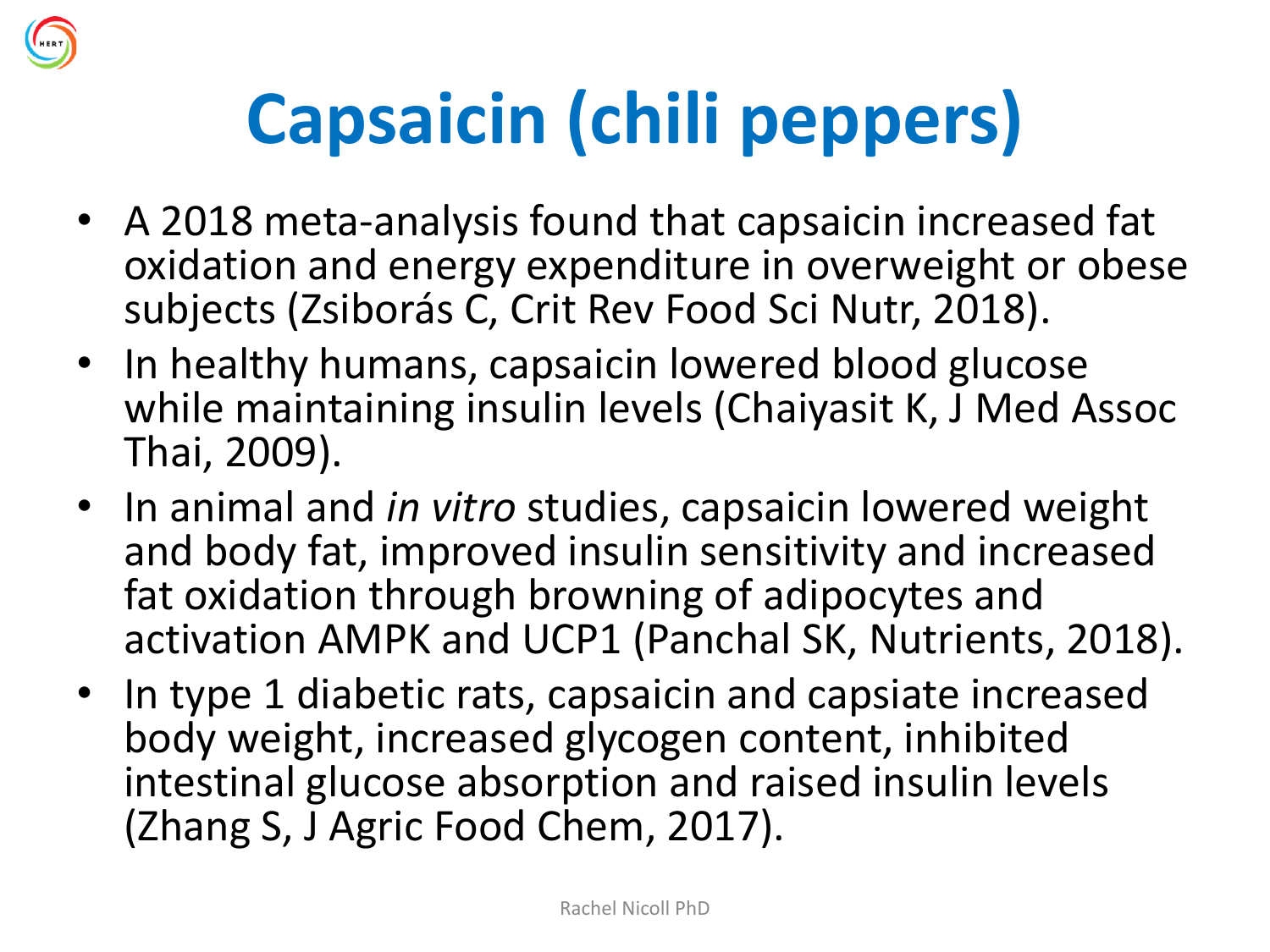## **L-carnitine and Acetyl L-carnitine**

- A 2016 meta-analysis of 9 RCTs of overweight adults showed that L-carnitine supplementation lowered weight and BMI, while a 2017 meta-analysis found that L-carnitine taken for at least 9 months was effective in treating insulin resistance.
- In subjects with impaired glucose tolerance or early T2D, 2g/day L-carnitine for 36 days restored metabolic flexibility to near control values, while 4g/day L-carnitine for 10 days decreased plasma insulin and insulin resistance and improved glucose tolerance.
- In patients with T2D, 2g/day L-carnitine for 6 months improved the efficacy of glimepiride in lowering fasting and post-prandial glucose, HbA1c, fasting insulin and insulin resistance but had no additional effect on BMI.
- Both L-carnitine and acetyl L-carnitine can improve insulin-mediated glucose disposal in healthy subjects and in type 2 diabetics. However, contradictory data exist concerning the outcomes of L-carnitine treatment in T2D.
- In patients with diabetic peripheral neuropathy, 1500mg/day acetyl L-carnitine induced reductions in symptoms and disability.
- Acetyl L-carnitine is better absorbed than L-carnitine and crosses the BBB more readily.

(Marcovina SM, Transl Res, 2013; Dambrova M, Exp Clin Endocrinol Diabetes, 2015; Li S, J Diabetes Investig, 2016; Mingrone G, Ann NY Acad Sci, 2004; Pooyandjoo M, Obes Rev, 2016; Cassano P, Biochim Biophys Acta, 2006; Bruls YM, EBioMedicine, 2019; Molfino A, JPEN J Parenter Enteral Nutr, 2010; El-Sheikh HM, Diabetes Metab Syndr, 2019) Nicoll PhD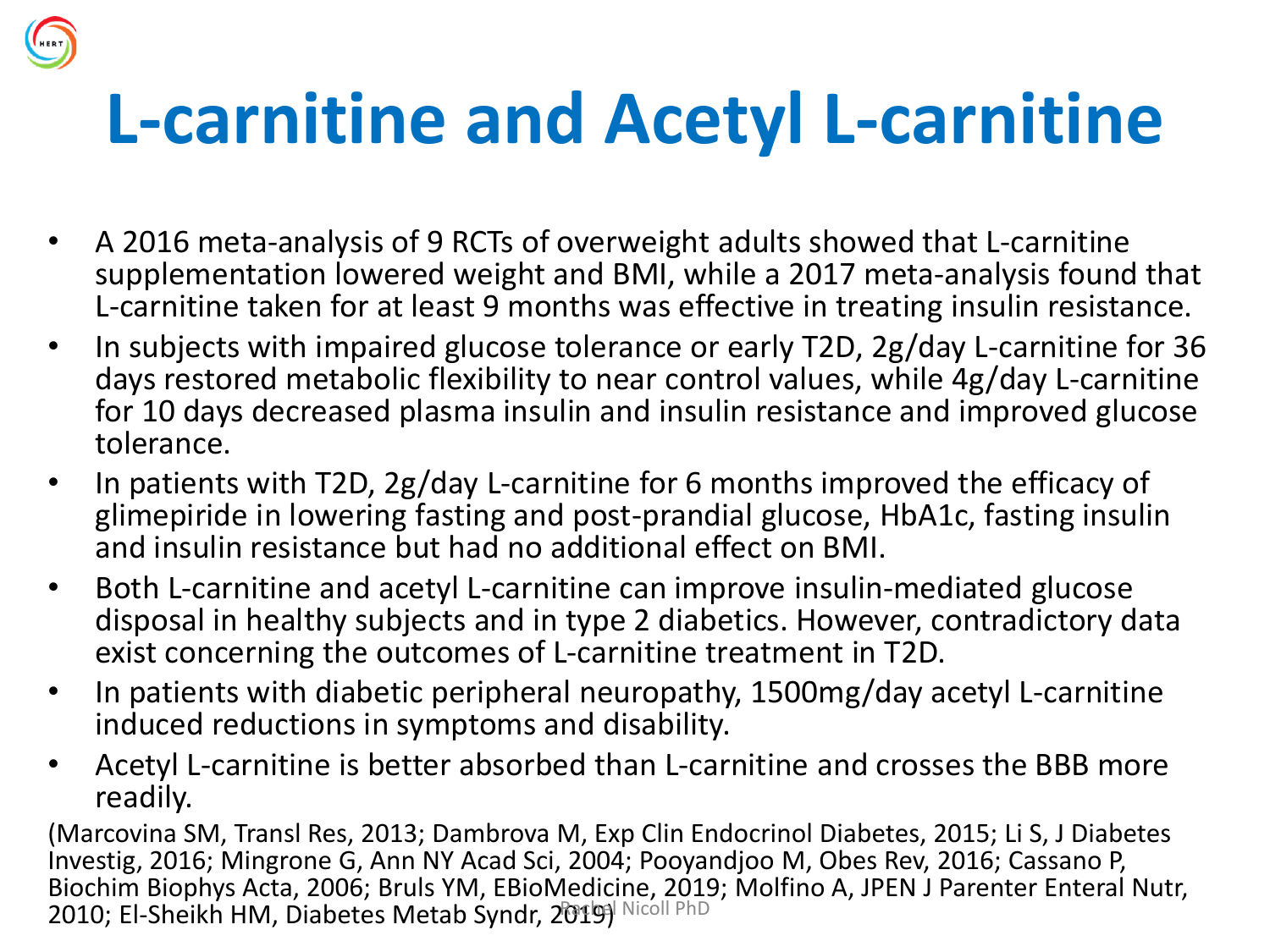

#### **Carnosine**

- A meta-analysis of carnosine trials showed that HbA1c was reduced but there was no change in any other variable. Despite this, other studies have also shown a beneficial effect on fat mass, fasting plasma glucose, insulin and triglycerides. Carnosine can also reduce diabetic nephropathy in humans. In children with T2D, 1g/day for 12 weeks lowered HbA1c.
- An RCT of  $\alpha$ -lipoic acid, carnosine and thiamine (vit B1) supplementation for 8 weeks lowered blood glucose and HbA1c in obese patients with T2D but appeared to increase insulin and insulin resistance, suggesting that the supplement upregulated insulin production to increase cellular glucose uptake.
- A supplement containing 1.2g/day cinnamon, chromium and carnosine given to moderately obese or overweight pre-diabetic subjects for 4 months decreased fasting plasma glucose and increased lean mass.
- Animal studies show that carnosine reduced weight gain and triglycerides, increased UCP-1 and prevented impairment of β-cell signalling and performance; it also prevented, reduced or delayed development of diabetes-induced osteoarthritis, nephropathy, atherosclerosis and retinopathy and enhanced diabetic wound healing.
- In animals, carnosinol, a carnosine analogue, lowered insulin resistance through scavenging of reactive carbonyl species (sugar- and lipid-derived aldehydes), i.e. diabetic glucolipotoxicity.

(Peng W, Complement Ther Med, 2020; Houjeghani S, Nutr Res, 2018; de Courten B, Obesity, 2016; Elbarbary NS, Pediatr Diabetes, 2018; Peters V, Curr Med Chem, 2020; Schaalan MF, J Cell Physiol, 2018; Aydın AF, Int J Exp Pathol, 2017; Vahdatpour T, J Diabetes Investig, 2019; Yang Y, Front Pharmacol, 2018; Albrecht T, Sci Rep, 2017; Menini S, Diabetologia, 2015; Guo Y, Exp Ther Med, 2019; Ansurudeen I, Amino Acids, 2012; Anderson EJ, J Clin Invest, 2018; Karkabounas S, J Med Food, 2018; Liu T, PLoS One, 2015)<br>Rachel Nicoll PhD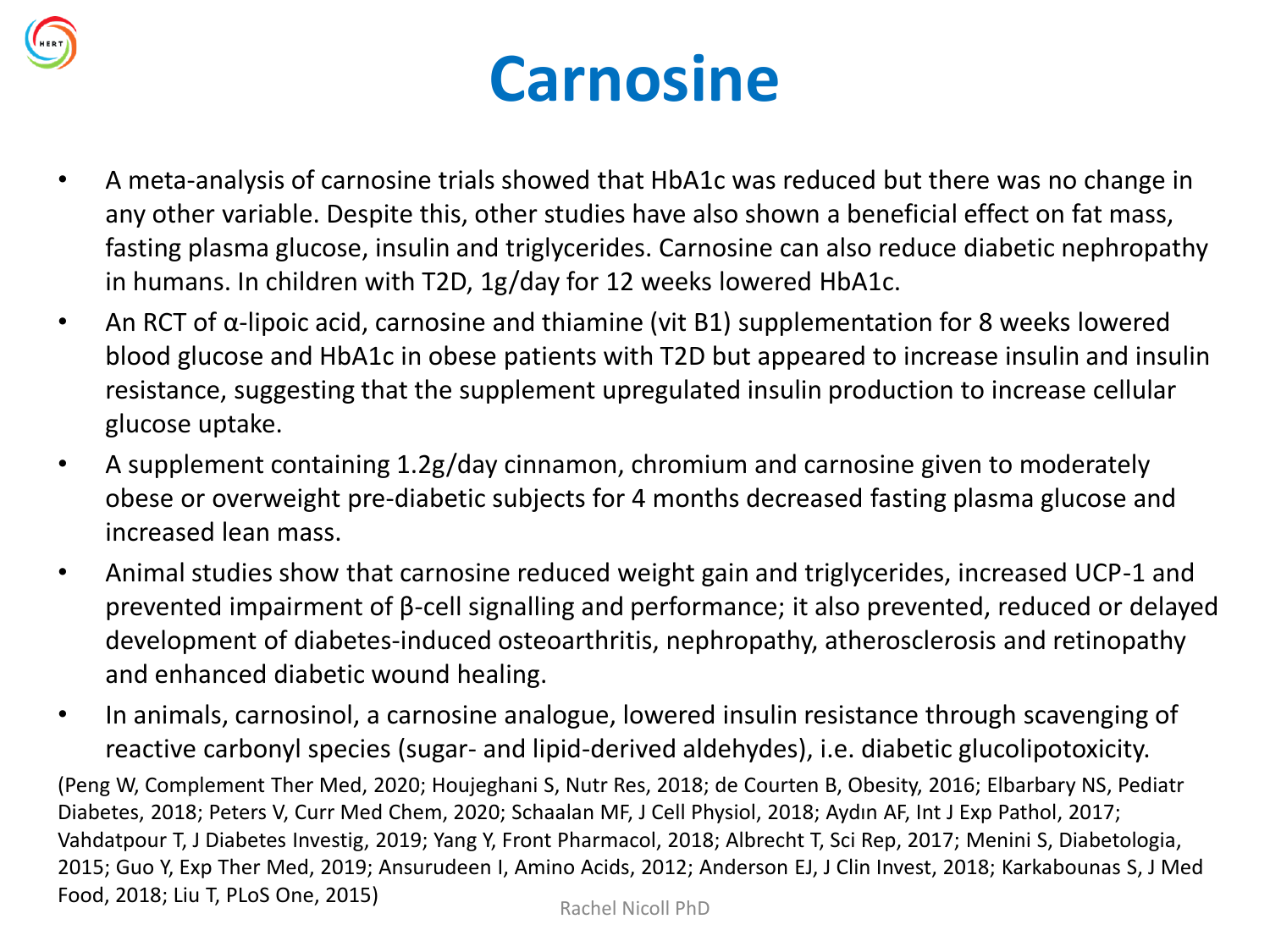

# **Coenzyme Q10 (CoQ10)**

- Meta-analyses found that CoQ10 supplementation reduced blood glucose in subjects with and without T2D (Stojanovic M, Nutr Res, 2017; Moradi M, Arch Iran Med, 2016).
- In South Koreans with prediabetes, CoQ10 for 8 weeks lowered insulin resistance and free radicals (Yoo JY, Biomed Res Int, 2018).
- In patients with T2D, 200mg/day CoQ10 for 12 weeks decreased weight, waist circumference and HbA1c but there was no difference in insulin or insulin resistance (Mehrdadi P, Exp Clin Endocrinol Diabetes, 2017).
- In patients with metabolic syndrome, 100mg/day CoQ10 for 8 weeks lowered serum insulin and insulin resistance, with no difference in plasma glucose (Raygan F, Eur J Nutr, 2016).
- In patients with diabetic nephropathy, a 2019 meta-analysis found that CoQ10 lowered fasting plasma glucose, HbA1c and triglycerides but was not significantly different to the control group (Zhang X, Medicine, 2019).
- In a mouse model of diabetic cardiomyopathy, CoQ10 improved all disease biomarkers (De Blasio MJ, Free Radic Biol Med, 2015).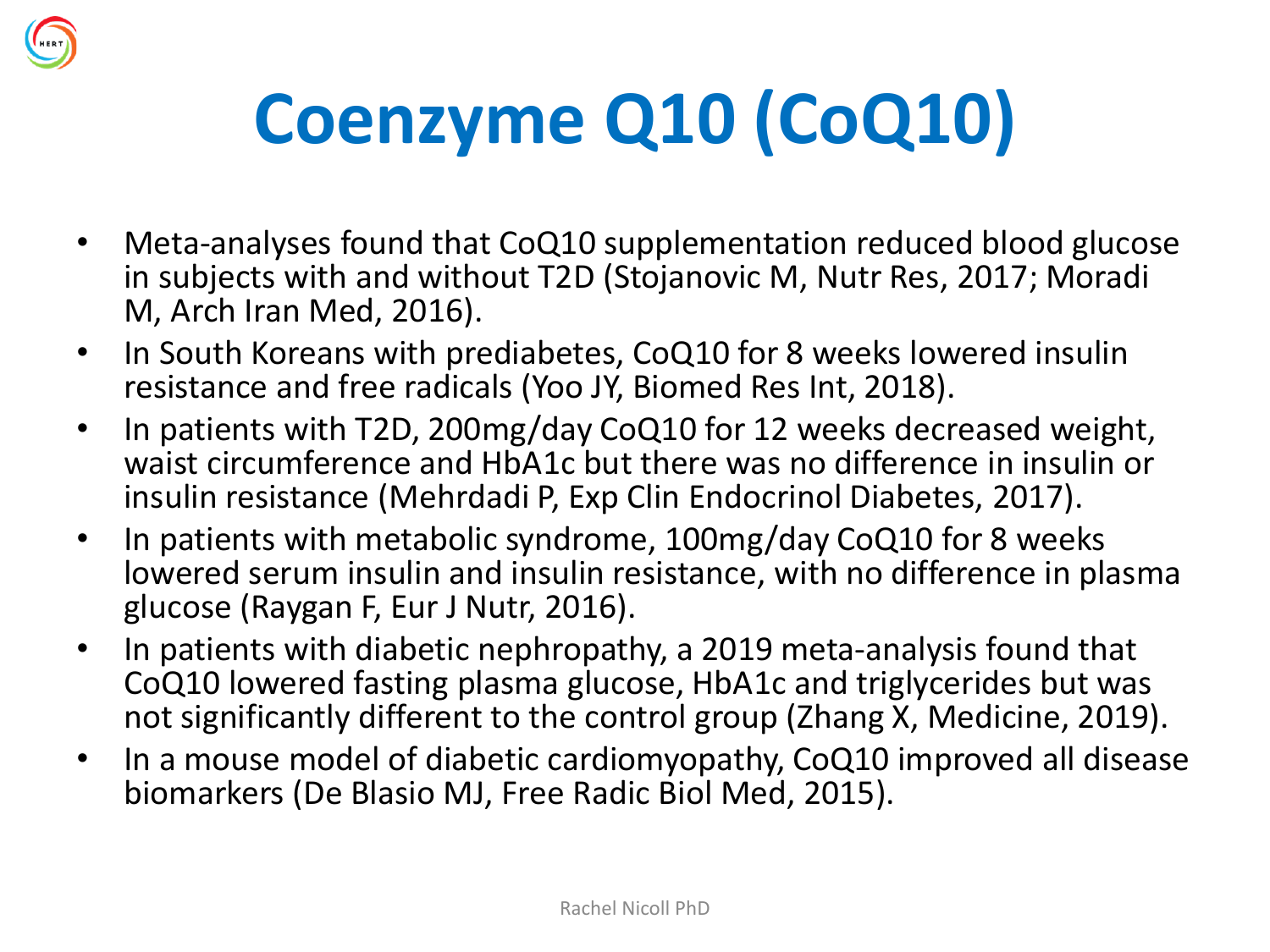

### **Creatine**

- Creatine is used by body-builders to gain weight (Kutz MR, J Strength Cond Res, 2003; Eckerson JM, J Strength Cond Res, 2008).
- Nevertheless, an RCT of 5g/day creatine for 12 weeks in subjects with T2D found that glucose and HbA1c were significantly reduced compared to placebo and there was increased skeletal muscle glucose uptake and GLUT-4 translocation, possibly due to higher AMPK levels. (Gualano B, Med Sci Sports Exerc, 2011)
- In subjects with T2D, 6g/day creatine reduced blood glucose to a similar extent to metformin, but had no effect on insulin, C-peptide or HbA1c (Rocic B, Clin Invest Med, 2009), while 10g/day over 3 months significantly improved glucose tolerance (Alves CR, Amino Acids, 2012).
- In vitro studies show that creatine reduces adipogenesis by downregulating insulin-induced activation of the phosphatidylinositol 3-kinase signaling pathway (Lee N, Stem Cells Dev, 2015).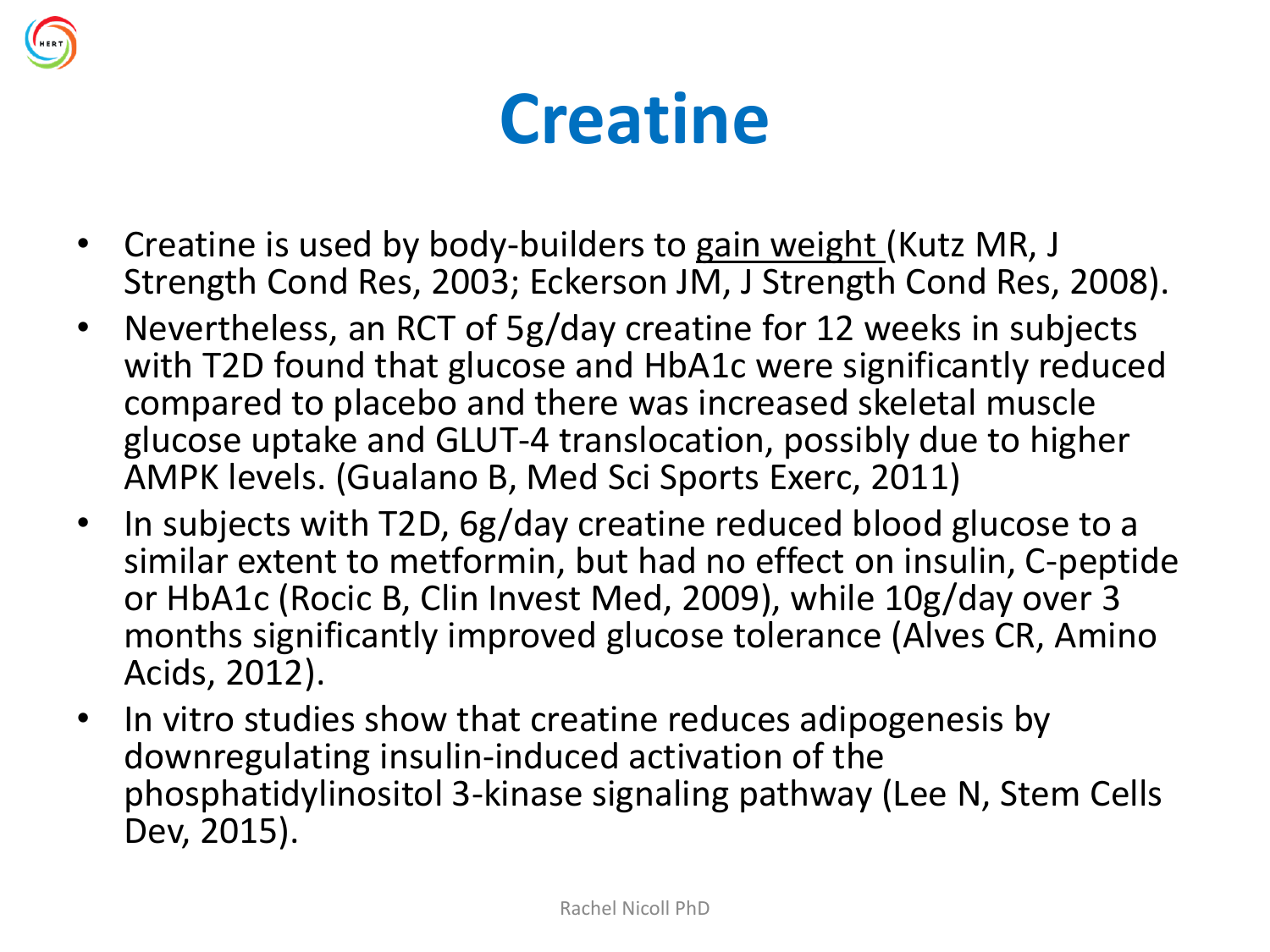

## **Ginkgo biloba**

- Diabetic subjects, already taking metformin, given 120mg/day ginkgo for 3 months showed decreased BMI and waist circumference and lowered glucose, insulin and HbA1c, although an earlier study found reduced HbA1c but no effect on BMI or glucose.
- In subjects with metabolic syndrome, ginkgo for 2 months significantly lowered insulin resistance.
- In patients with diabetic retinopathy, ginkgo increased retinal blood flow.
- In obese rodents, gingko reduced energy intake, prevented weight gain, reduced adipocyte volume, restored insulin sensitivity and protected against hyperglycaemia.
- In mice with T1D, ginkgo lowered weight, reduced triglyceride and glucose levels and increased insulin levels.
- In diabetic rats, ginkgo lowered body weight, blood glucose and triglycerides.
- Ginkgo improved glucose tolerance in insulin resistant hepatocytes and protected against diabetic nephropathy, diabetic cardiomyopathy and development of diabetic cataract.

(Aziz TA, Drug Des Devel Ther, 2018; Kudolo GB, Clin Nutr, 2006; Siegel G, Atherosclerosis, 2014; Huang SY, Clin Nutr, 2004; Banin RM, Front Pharmacol, 2017; Hosoda S, Nutrients, 2020; Hirata BKS, Front Endocrinol, 2019; Hirata BK, Mediators Inflamm, 2015; Banin RM, Braz J Med Biol Res, 2014; Zhou L, J Nat Med, 2011; Rhee KJ, Int J Med Sci, 2015; Cheng D, Biomed Res Int, 2013; Zhu R, Pak J Pharm Sci, 2018; Lu Q, Phytother Res, 2014; Qiu JY, Biomed Chromatogr, 2015; Lu Q, Acta Pharmacol Sin, 2007; Saini AS, Pharmacogn Mag, 2014.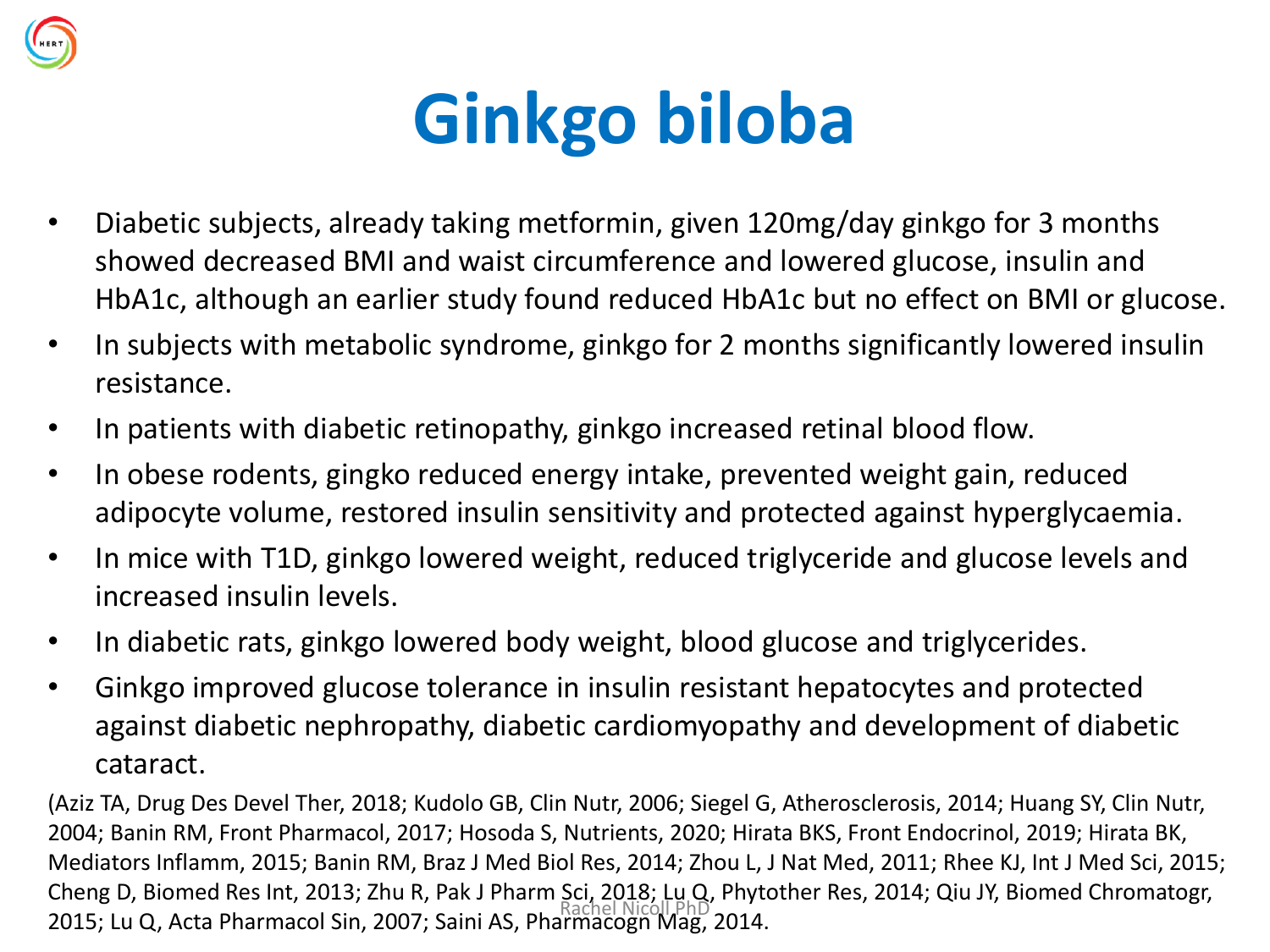

## **Ginseng**

- A 2016 meta-analysis showed that in patients with T2D, ginseng improved fasting plasma glucose, postprandial insulin, insulin resistance and triglycerides, but not fasting insulin or HbA1c (Gui QF, Medicine, 2016).
- Since then a study of patients with T2D showed that 3g per day Korean red (Panax) ginseng for 8 weeks lowered fasting blood glucose and HbA1c (Vuksan V, Eur J Nutr, 2019)
- In overweight or obese, non-diabetic adults, 6g/day Panax ginseng for 12 weeks did not improve insulin sensitivity (Cho YH, Asia Pak J Clin Nutr, 2013).
- A meta-analysis of human and animal studies found that withania somnifera (Indian ginseng) lowered blood glucose, insulin and HbA1c (Durg S, Phytother Res, 2020).
- In obese rodents, ginseng lowered weight, fat mass, adipocyte size, blood glucose and triglycerides and improved insulin sensitivity and signalling (Lee H, J Ethnopharmacol, 2016; Lee H, J Ethnopharmacol, 2014; Lee SH, Phytother Res, 2012).
- In diabetic rodents, Panax ginseng decreased blood glucose and increased serum insulin levels (Abdelazim A, Saudi J Biol Sci, 2019; Park SJ, J Ethnopharmacol, 2019). It could also help alleviate diabetic retinopathy (Yang H, J Ginseng Res, 2016).
- In mice with T1D ginseng increased weight, fasting plasma insulin and C-peptide but reduced weight, insulin an C-peptide in mice with T2D; blood glucose and HbA1c were reduced in both groups. This suggests that ginseng is adaptogenic and may cause regeneration of β-cells. (Sen S, J Med Food, 2013)
- In rodents, ginseng also improved diabetic hearing impairment (Hong BN, Evid Based Complement Alternat Med, 2013) and nephropathy (Kang, KS, Biol Pharm Bull, 2010) and prevented diabetic retinopathy and cardiomyopathy (Sen S, Phytother Res, 2013).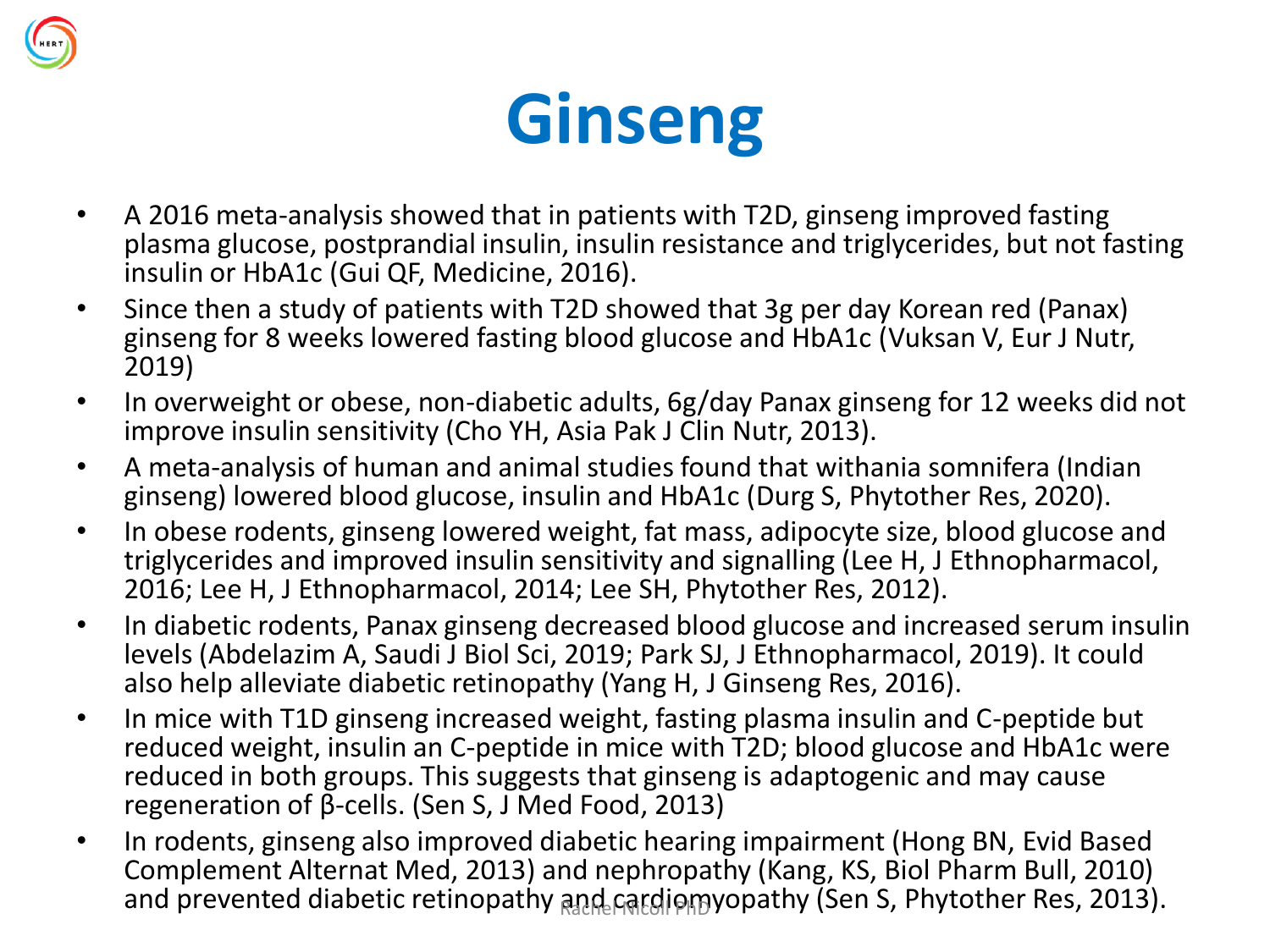# **Supplementary ketones and medium chain triglycerides (MCTs)**

- A 2015 meta-analysis of RCTs of MCTs showed decreased weight, waist circumference, hip circumference and subcutaneous and visceral fat (Mumme K, J Acad Nutr Diet, 2015).
- In a study of obese or overweight subjects, MCT oil for 6 weeks showed no significant change in fasting glucose, insulin, insulin resistance or fasting total ketones (Thomas DD, PLoS One, 2019).
- 18g/day MCT oil for 90 days in Chinese subjects with T2D showed a reduction in weight, waist circumference and insulin resistance, together with a reduction in energy intake (Han JR, Metabolism, 2007).
- A 2014 systematic review of MCTs in rodent studies found that some showed a decrease in food consumption and weight, while others found no difference (Ferreira L, J Anim Physiol Anim Nutr, 2014).
- Later studies: In obese rodents, MCTs prevented increase in weight, adiposity, blood glucose and insulin and glucose intolerance and stimulated BAT thermogenesis (Geng S, Eur J Nutr, 2016; Rial SA, Biochim Biophys Acta Mol Cell Biol Lipids, 2020; Sung MH, Nutrients, 2018).
- No studies of ketone supplements in humans.
- Studies of raspberry ketones in obese rodents show reduced weight, fat mass, adipocyte volume and triglycerides and enhanced insulin sensitivity but one team found increased mortality (Mir TM, J Diet Suppl, 2019; Morimoto C, Life Sci, 2005; Mehanna ET, Eur J Pharmacol, 2018; Liu SY, J Agric Food Chem, 2017). Other ketone supplements, including MCTs, reduced fasting blood glucose with no change in triglycerides (Kesl SL, Nutr Metab, 2016; Ari C, Nutrients, 2019).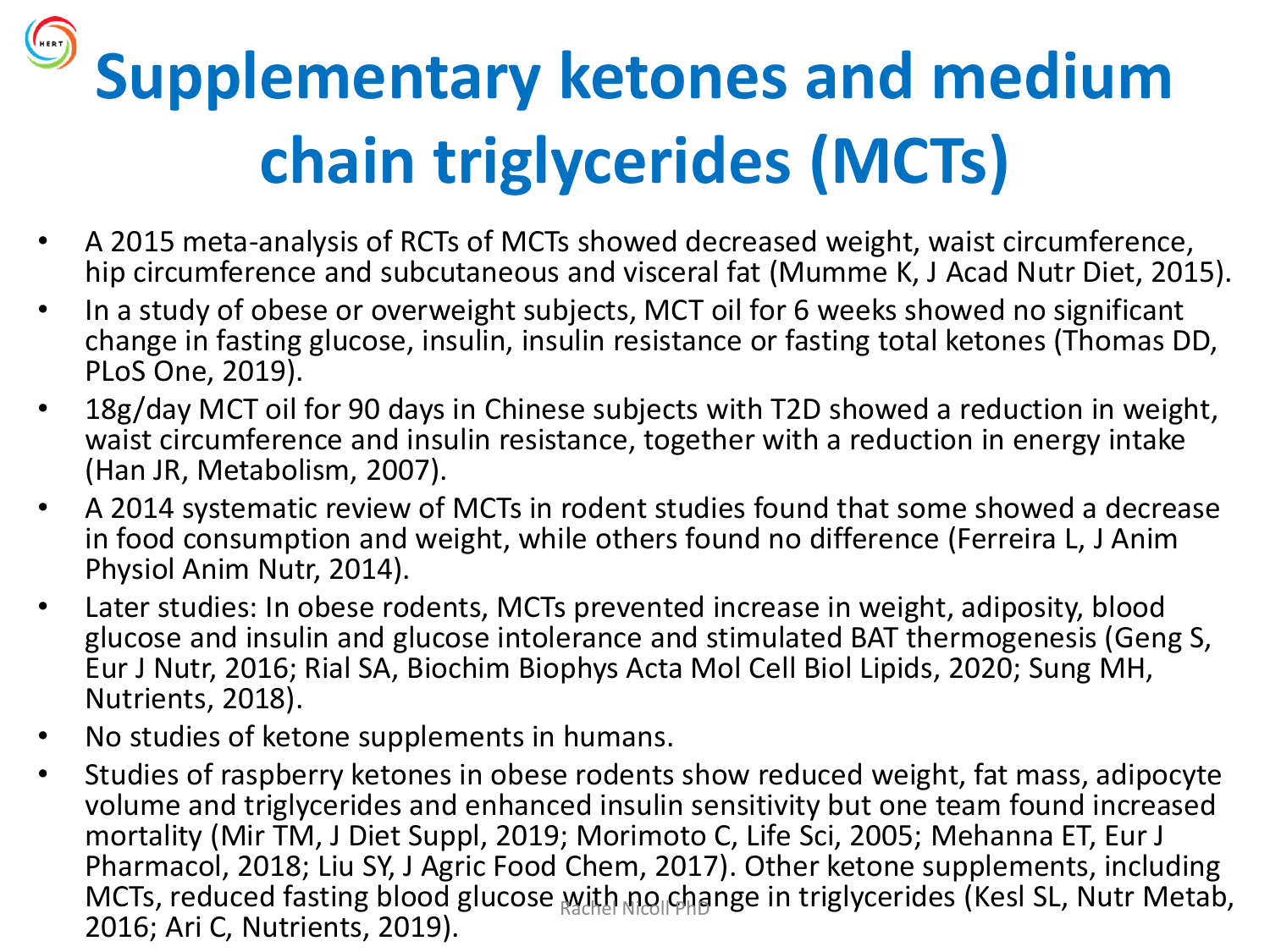

## **Lipoic acid**

- A 2020 meta-analysis showed that  $α$ -lipoic acid reduced weight and BMI, with no effect on waist circumference except in females; study duration was also a factor in success (Vajdi M, Int J Clin Pract, 2020). It was also effective in obese children and adolescents (Vajdi M, Cytokine, 2020).
- A 2018 meta-analysis showed that in patients with metabolic disease,  $\alpha$ -lipoic acid reduced glucose, HbA1c, insulin, insulin resistance and triglycerides (Akbari M, Metabolism, 2018).
- In patients with T2D, 600mg/day α-lipoic acid for 6 weeks had no significant effect on weight loss (Usta Atmaca H, Acta Endocrinol, 2017), although the same dosage for 20 weeks in patients on metformin significantly lowered weight and triglycerides, with no effect on blood glucose (Okanović A, Med Glas, 2015).
- A 2012 meta-analysis showed that in patients with diabetic peripheral neuropathy, 300-600mg/day α-lipoic acid for 2-4 weeks improved nerve conduction velocity and neuropathic symptoms, although the authors warned about study quality (Han T, Eur J Endocrinol, 2012).
- Subcutaneous white adipocytes from overweight or obese subjects given  $\alpha$ -lipoic acid exhibited some characteristics of BAT, with up-regulation of some brown/beige adipocyte markers (Fernández-Galilea M, Biochim Biophys Acta, 2015).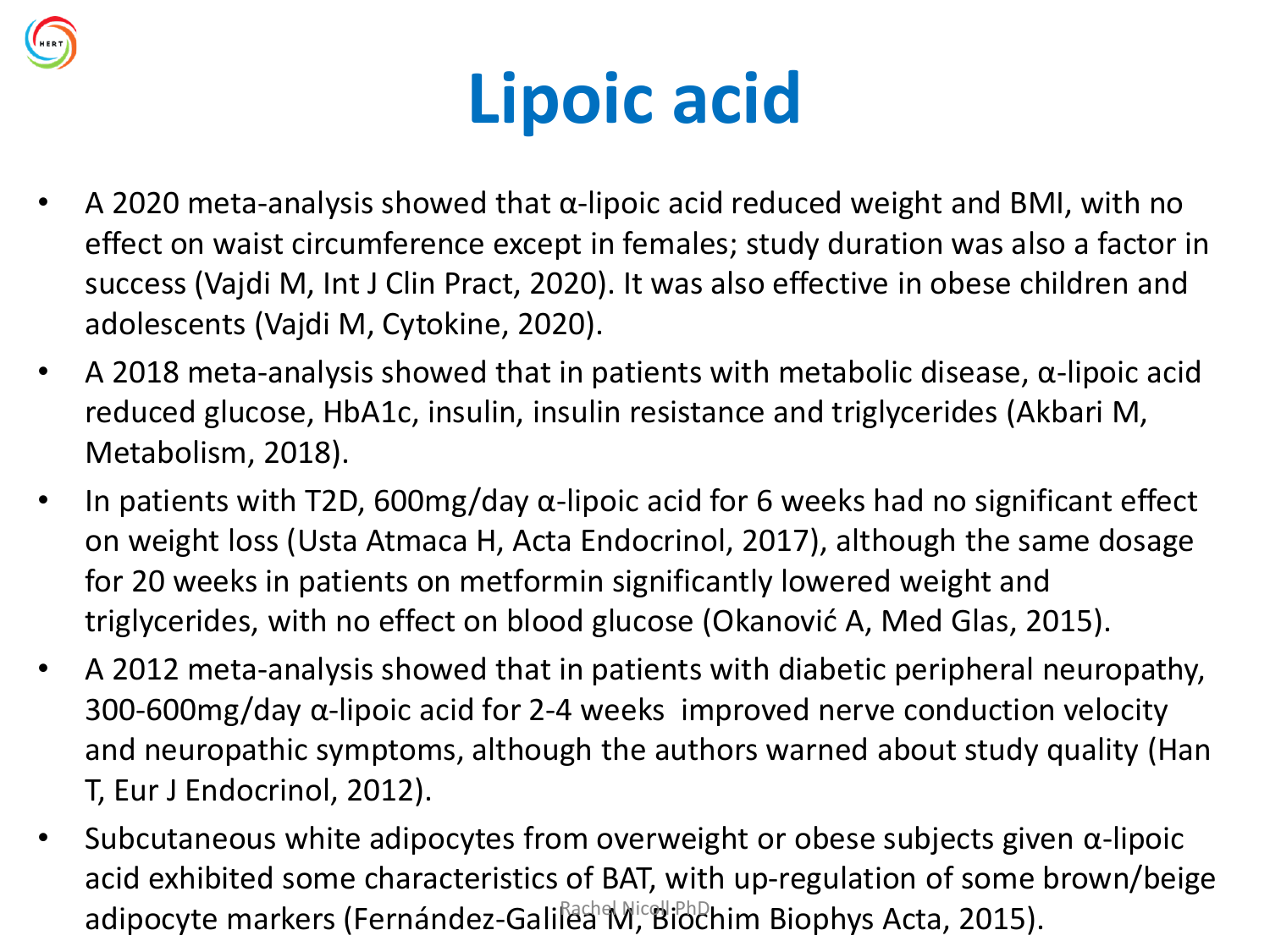

## **Magnesium (Mg)**

- Supplementation beneficial in subjects with low magnesium: In obese subjects given 382mg/day elemental Mg for 4 months, fasting glucose, triglycerides and insulin resistance were significantly reduced. In obese or prediabetic subjects with renal disease, 365mg/day Mg for 3 months lowered waist circumference, fasting glucose and insulin, insulin resistance, triglycerides and HbA1c. In subjects with T2D, Mg supplementation for 16 weeks had lower fasting glucose, HbA1c and insulin resistance. In non-diabetics, 3 months of Mg supplementation improved β-cell health and function.
- Mixed results in subjects with normal magnesium levels: 360mg/day Mg for 3 months induced no change in fasting glucose, HbA1c, insulin or insulin resistance. In overweight, insulin resistant, non-diabetic subjects, Mg improved fasting glucose and some measures of insulin sensitivity
- Most studies do not bother to test Mg levels before supplementing, which probably accounts for the mixed results.
- A 2017 meta-analysis found that in subjects with T2D, Mg lowered fasting glucose and triglycerides, with a greater effect in those with low Mg levels. In subjects with T2D, 250mg/day elemental magnesium for 3 months also improved HbA1c, insulin levels and insulin resistance.
- In T1D, chronically low magnesium levels are linked to neuropathy; determining factors are T1D duration and extent of Mg depletion. In adults, 300mg/day Mg for 5 years significantly improved diabetic neuropathy. In children with T1D, oral magnesium reduced HbA1c and improved their lipid profile.

(Rodríguez-Moran M, Arch Med Res, 2014; Toprak O, Kidney Blood Press Res, 2017; Rodríguez-Morán M, Diabetes Care, 2003; Guerrero-Romero F, Eur J Clin Invest, 2011; Navarrete-Cortes A, Magnes Res, 2014; Mooren FC, Diabetes Obes Metab, 2011sclermal H<sub>J</sub>J Hum Nutr Diet, 2017; (ElDerawi WA, Nutrients, 2018; De Leeuw I, Magnes Res, 2004; Shahbah D, Medicine, 2017.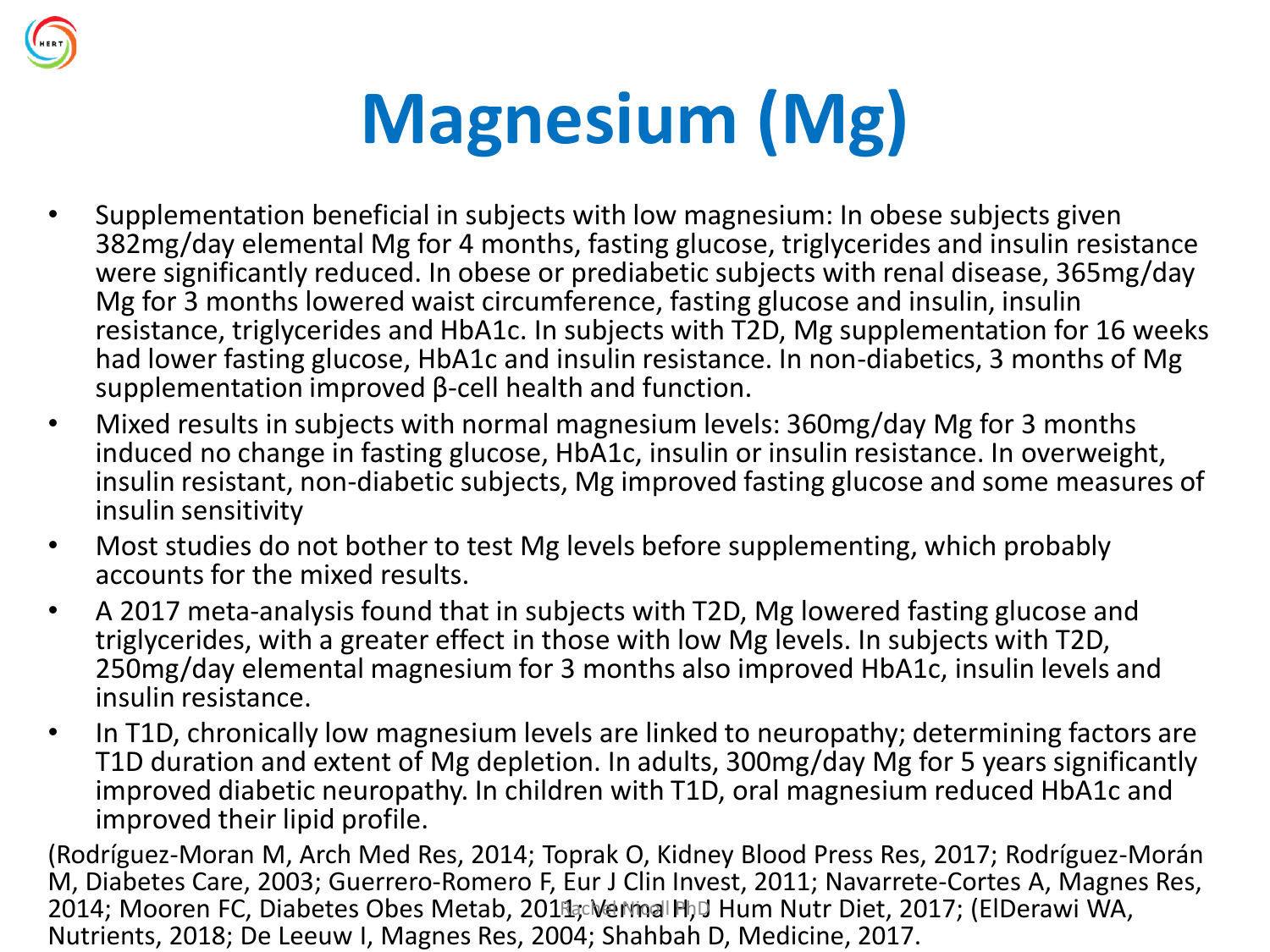

## **Melatonin**

- A 2017 systematic review of 7 clinical trials showed no significant effect of melatonin supplementation on body weight (Mostafavi SA, Curr Pharm Des, 2017), although one study found a reduction in fat mass (Amstrup AK, Clin Endocrinol, 2017).
- Since then, 10mg/day melatonin for 30 days in obese subjects induced body weight reduction and improved antioxidant defences (Szewczyk-Golec K, Oxid Med Cell Longev, 2017).
- A 2018 meta-analysis of 12 RCTs found that melatonin reduced fasting glucose and increased one (but not another) measure of insulin resistance but not HbA1c (Doosti-Irani A, Horm Metab Res, 2018).
- In elderly diabetics, 5mg/day melatonin for 30 days decreased markers of lipid oxidation and increased SOD (Kedziora-Kornatowska K, J Pineal Res, 2009).
- In animal or *in vitro* studies, melatonin reduced obesity, oxidative stress and mitochondrial proton leak and inhibited the mtPTP opening in WAT and restored OXPHOS, reduced UCP2 expression and improved antioxidant status in obese diabetic hepatocytes. Melatonin also prevented reduced mitochondrial respiration, downregulated mitochondrial biogenesis and low levels of TCA cycle intermediates in insulin-resistant skeletal muscle. (Jimenéz-Aranda A, J Pineal Res, 2014; Agil A, J Pineal Res, 2015; Zavodnik IB, J Physiol Pharmacol, 2011; Teodoro BG, J Pineal Res, 2014)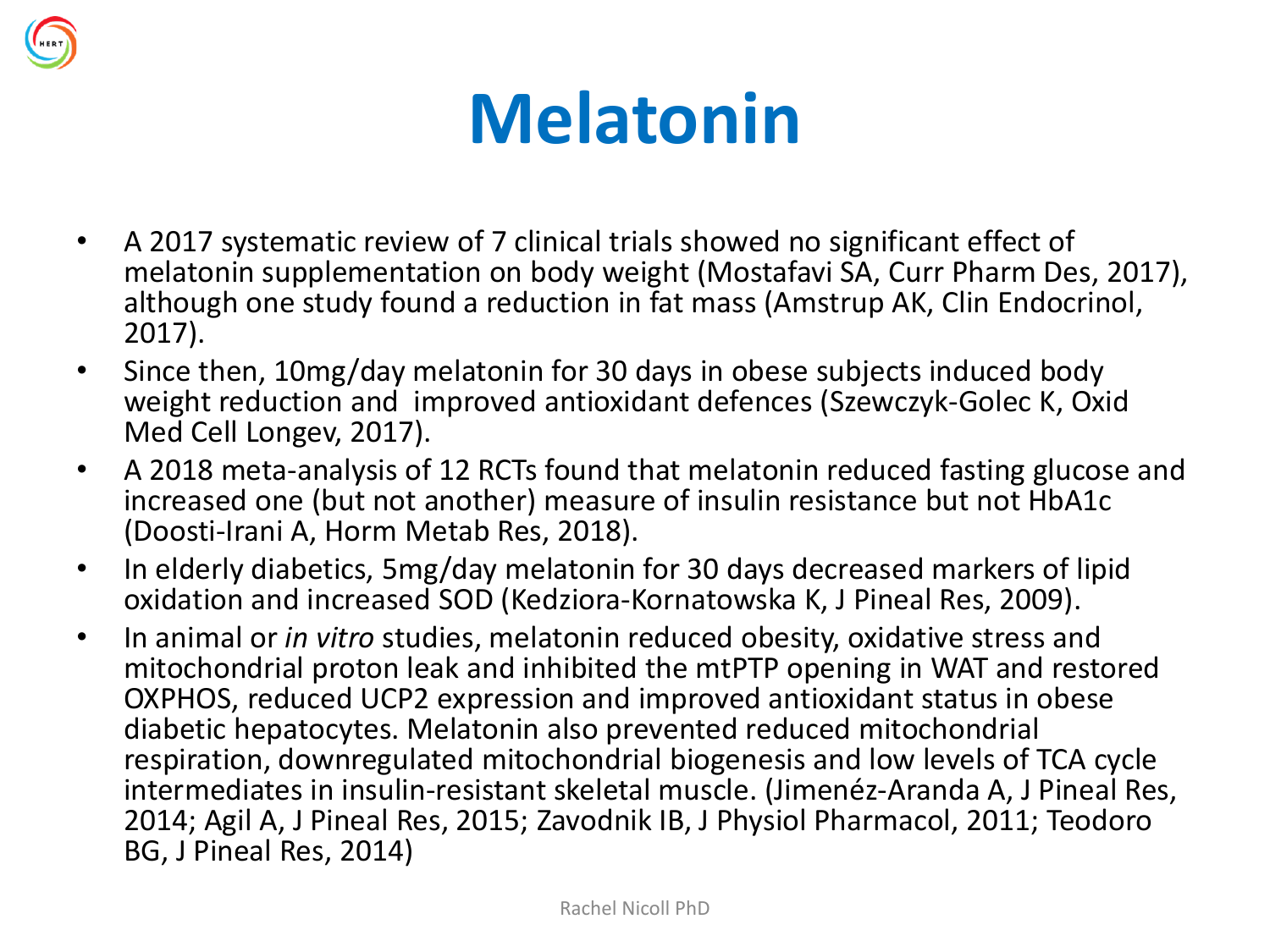

# Molecular hydrogen (H<sub>2</sub>)

- Molecular hydrogen reduces oxidative stress and improves redox homeostasis partly mediated via the Nrf2 pathway, which regulates levels of glutathione, SOD and catalase. It also has antiinflammatory and anti-apoptotic effects.
- An RCT showed that in middle-aged overweight females given hydrogen-generating minerals to give 6 ppm/day  $H_2$  for 4 weeks, there was no difference in weight, BMI or body circumference but body fat percentage and serum insulin and triglycerides were significantly reduced (Korovljev D, Ir J Med Sci 2018).
- In diabetic mice, molecular hydrogen reduced hepatic oxidative stress and alleviated fatty liver. Long term hydrogen water consumption controlled fat and body weights and decreased levels of plasma glucose, insulin and triglycerides through enhanced expression of hepatic fibroblast growth factor 21 (FGF21), which functions to enhance fatty acid and glucose expenditure. Hydrogen also stimulated energy metabolism as measured by oxygen consumption. (Kamimura M, Obesity, 2011)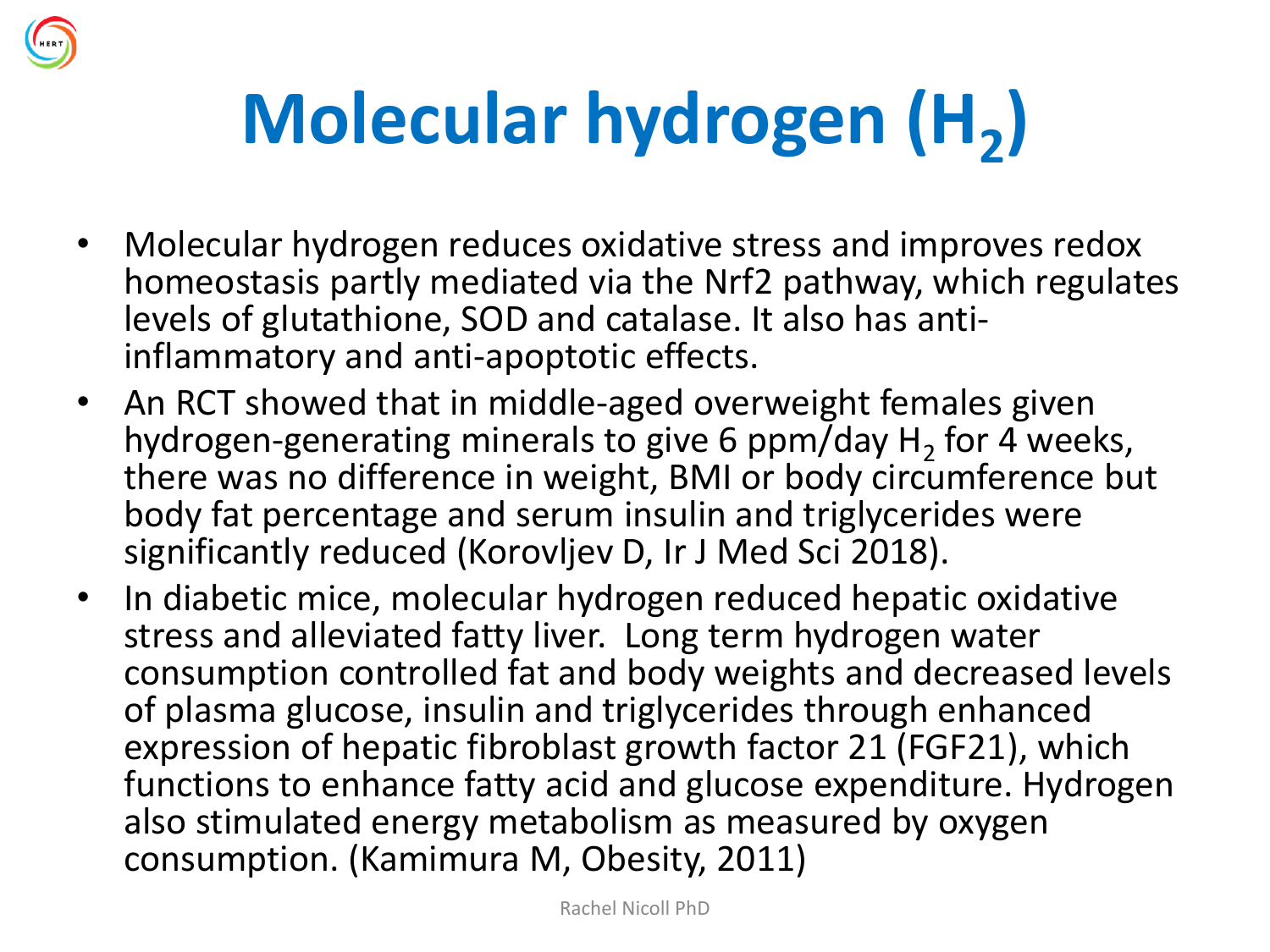

# **N-acetyl cysteine (NAC)**

- A 2019 systematic review found that NAC improved insulin sensitivity in obese humans (Dludla PV, Pharmacol Res, 2019).
- In females with polycystic ovarian syndrome, 1.8g/day for 5-6 weeks, or 3g/day in the morbidly obese, fasting glucose and insulin were unchanged but insulin sensitivity improved (Fulghesu AM, Fertil Steril, 2002).
- A 2018 systematic review showed that NAC protected against diabetic heart failure and ischaemia (Dludla PV, Am J Cardiovasc Drugs, 2018).
- In patients with diabetic nephropathy, NAC decreased serum triglycerides (Rouhi H, J Nephropathol, 2013).
- In rodents, NAC delayed development of T1D (Bogdani M, J Endocrinol, 2013), protected from diabetic cardiomyopathy (Liu C, BMC Cardiovasc Disord, 2015) and diabetic nephropathy (Furfaro AL, Biofactors, 2005) and improved diabetic wound healing (Ozkaya H, Wounds, 2019).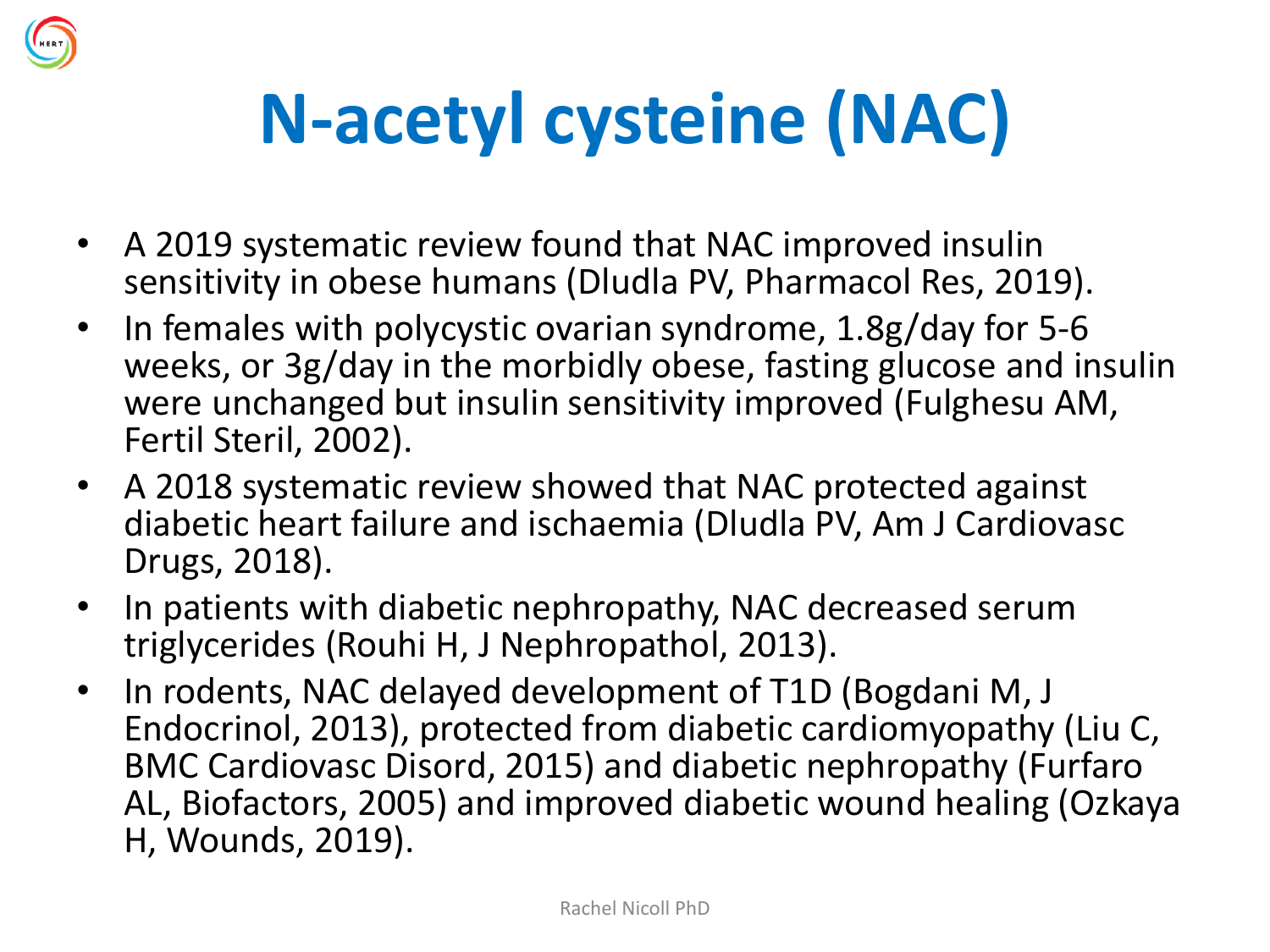#### **NAD+ and precursors nicotinamide riboside (NR) and nicotinamide mononucleotide (NMN)**

- In a 12 week RCT of males with obese insulin resistance, given NR at 1000 mg twice daily, there was no change to glucose tolerance, pre-diabetes biomarkers, endogenous glucose production, glucose disposal, gut hormones, resting energy expenditure, lipolysis, oxidation of lipids or body composition. (Dollerup OL, J Clin Endocrinol Metab, 2019; Dollerup OL, Am J Clin Nutr, 2018).
- Nevertheless, NR seems to prevent and reverse diabetic peripheral neuropathy, in part by increasing NAD+ levels and SIRT1 activity (Chandrasekaran K, Int Rev Neurobiol, 2019).
- In obese male mice, NR improved glucose tolerance, reduced weight gain and hepatic steatosis in those with prediabetes, while in those with T2D, NR reduced blood glucose and weight gain. NR protected both groups against hepatic steatosis and diabetic neuropathy (Trammell SA, Sci Rep, 2016).
- NMN improves glucose tolerance by restoring NAD+ levels in mice with T2D, enhances hepatic insulin sensitivity, improves lipid profiles and restores gene expression related to oxidative stress, inflammation and circadian rhythm, partly through SIRT1 activation (Yoshino J, Cell Metab, 2011).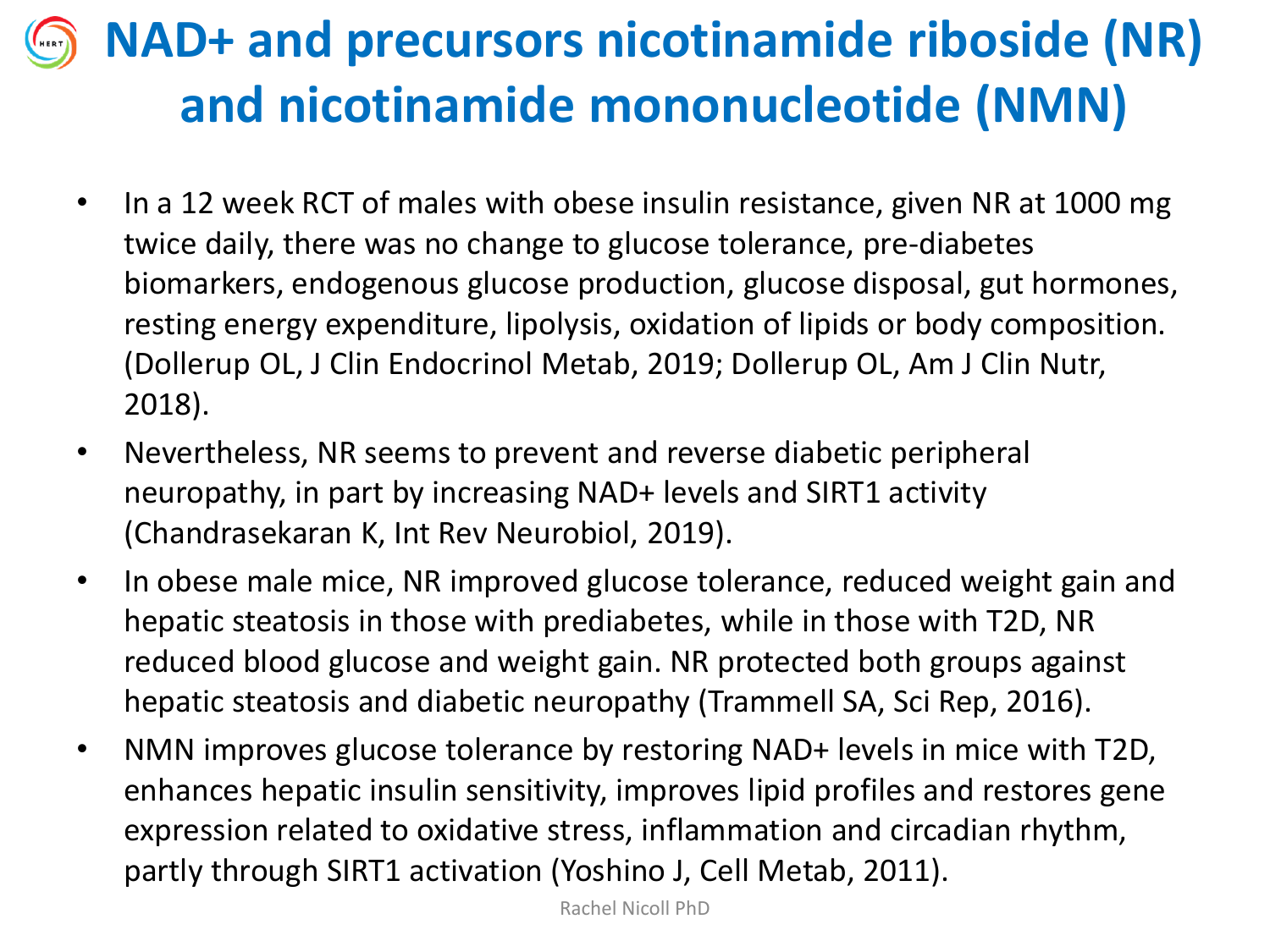# **(Long chain) omega 3 fatty acids**

- A 2019 meta-analysis found that intake of long chain omega-3 fats and the omega-3/omega-6 ratio were not associated with plasma glucose, insulin, HbA1c, insulin resistance or risk of T2D.
- A 2017 meta-analysis showed that omega-3 fats reduced waist circumference and triglycerides but reduction in weight, BMI and fasting glucose was not significant.
- A 2016 meta-analysis of RCTs which undertook gender-specific analysis, showed that although there was no pooled effect of omega-3 fats on insulin resistance, in trials of >6 weeks duration a significant improvement was seen in females but not males. *This suggests that the meta-analyses above might have shown different results if gender-specific analysis had been carried out.*
- In animal and *in vitro* studies, omega-3 fats have been shown to reduce weight gain, fat mass, blood glucose and insulin and insulin resistance and improve glucose tolerance by increasing β-oxidation, lowering oxidative stress and increasing mitochondrial fusion, mass, content, TCA cycle enzymes, oxygen consumption and respiration in skeletal muscle by upregulating AMPK, PGC-1 $\alpha$ , UCP3 and Nrf1. They also suppressed adipocyte differentiation in pre-adipocytes. Note that  $\alpha$ -linolenic acid supplementation prevented exercise-induced improvements in WAT mitochondrial bioenergetics and whole-body glucose homeostasis in obese rats.

(Brown TJ, BMJ, 2019; Zhang YY, J Nutr Health Aging, 2017; Abbott KA, Am J Clin Nutr, 2016; Lepretti M, Nutrients, 2018; Sergi D, Front Physiol, 2019; Lanza IR, Physiol Endocrinol Metab, 2013; Lionetti L, PLoS One, 2014; Lionetti L, Food Nutr. Sci, 2013; Casanova E, Biochim Biophys Acta, 2014; Cavaliere G, PLoS One, 2016; Valli V, Oxid Med Cell Longev, 2018; Martins AR, J Nutr Biochem, 2018; Monaco CMF, Diabetologia, 2018)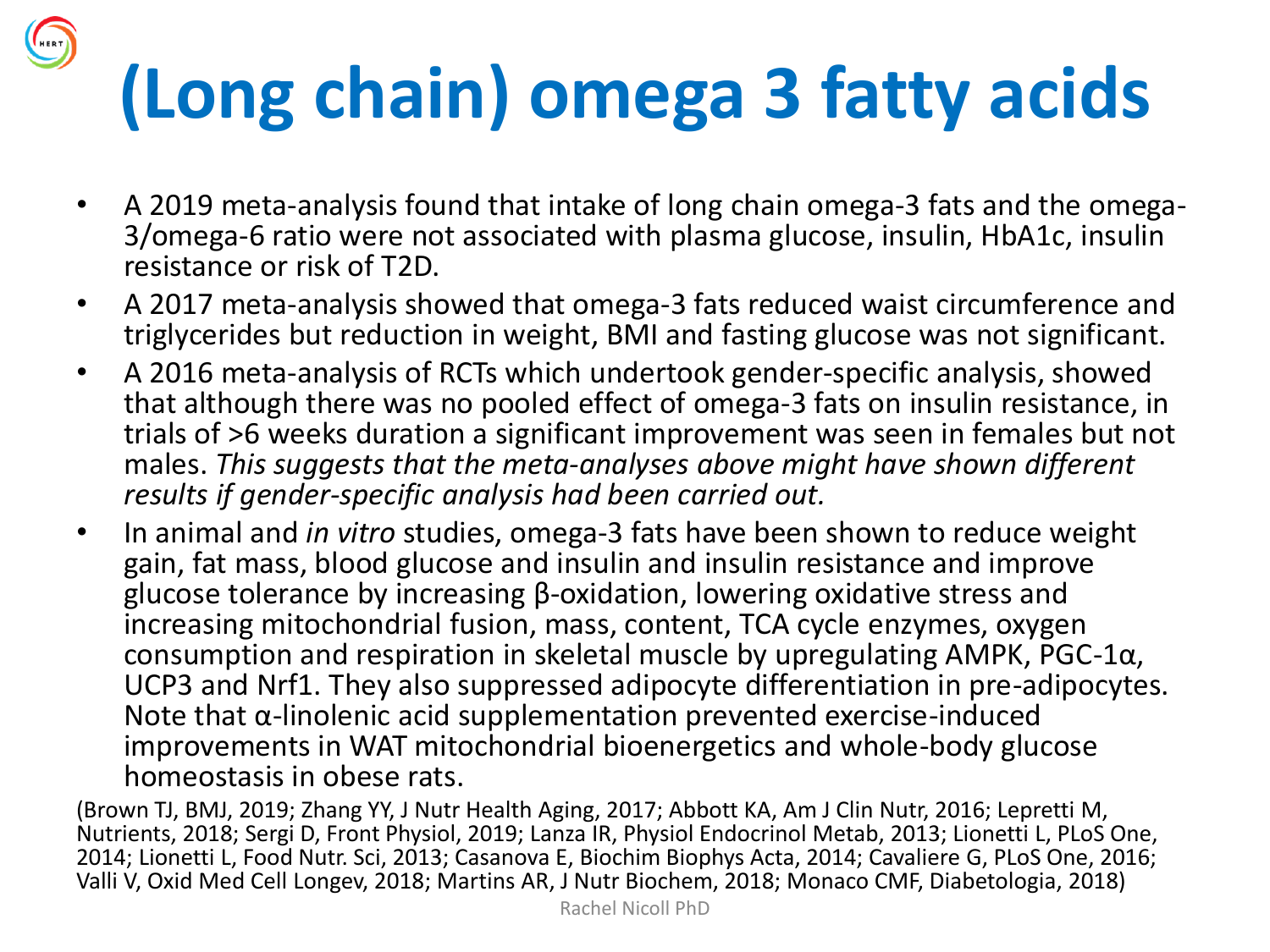## **Pyrroloquinoline quinone (PQQ)**

- A relatively newly discovered substance for which there are almost no human trials. It has antioxidant properties, can increase mitochondrial biogenesis and improve ATP production. It is found in some foods but may also be synthesised by gut bacteria.
- However, animal studies show that in induced diabetes, PQQ dose-dependently reduced oxidative stress and improved blood glucose and insulin, insulin signalling and glucose tolerance and increased glucose uptake through translocation of GLUT-4 (Kumar N, Chem Biol Interact, 2015; Takada M, Biochem Biophys Res Commun, 2012).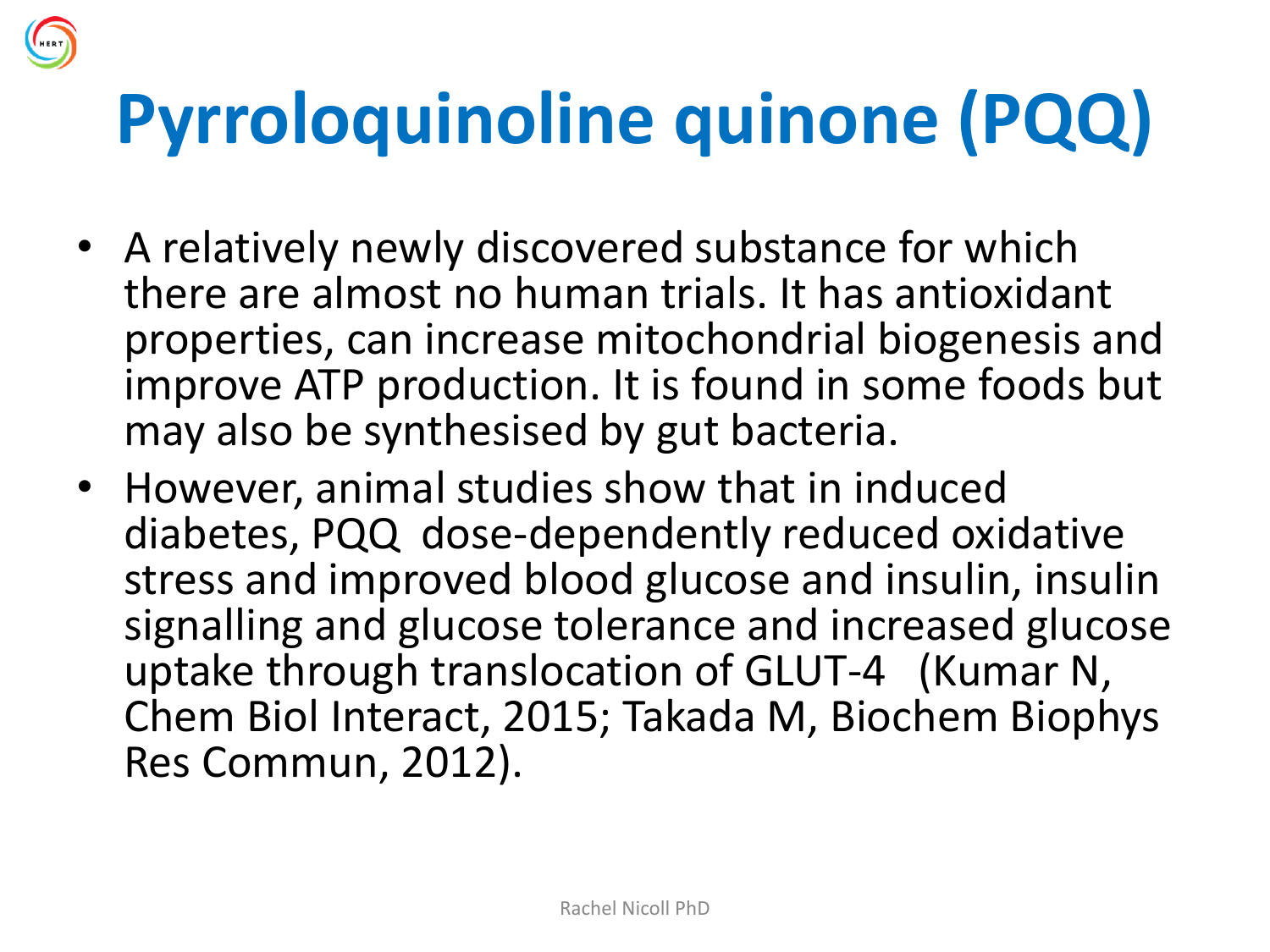

## **Selenium**

- A 2019 systematic review of 4 RCTs found that selenium supplementation reduced fasting insulin levels and insulin resistance but the effect on fasting glucose was not clear (Stróżyk A, J Hum Nutr Diet, 2019). However, a further study found that 200 200 µg/day was not associated with any change in insulin sensitivity or on β-cell function (Jacobs ET, BMJ Open Diabetes Res Care, 2019).
- Nevertheless, a 2018 meta-analysis showed that supplementation of 200 µg/day was associated with a higher risk of developing T2D (Vinceti M, Eur J Epidemiol, 2018). Similarly, in patients with T2D, selenium increased fasting glucose and HbA1c (Faghihi T, Am J Ther, 2014).
- A 2017 meta-analysis showed that in patients with metabolic syndrome, selenium lowered insulin and a measure of insulin resistance but had no effect on fasting glucose or triglycerides (Tabrizi R, Horm Metab Res, 2017).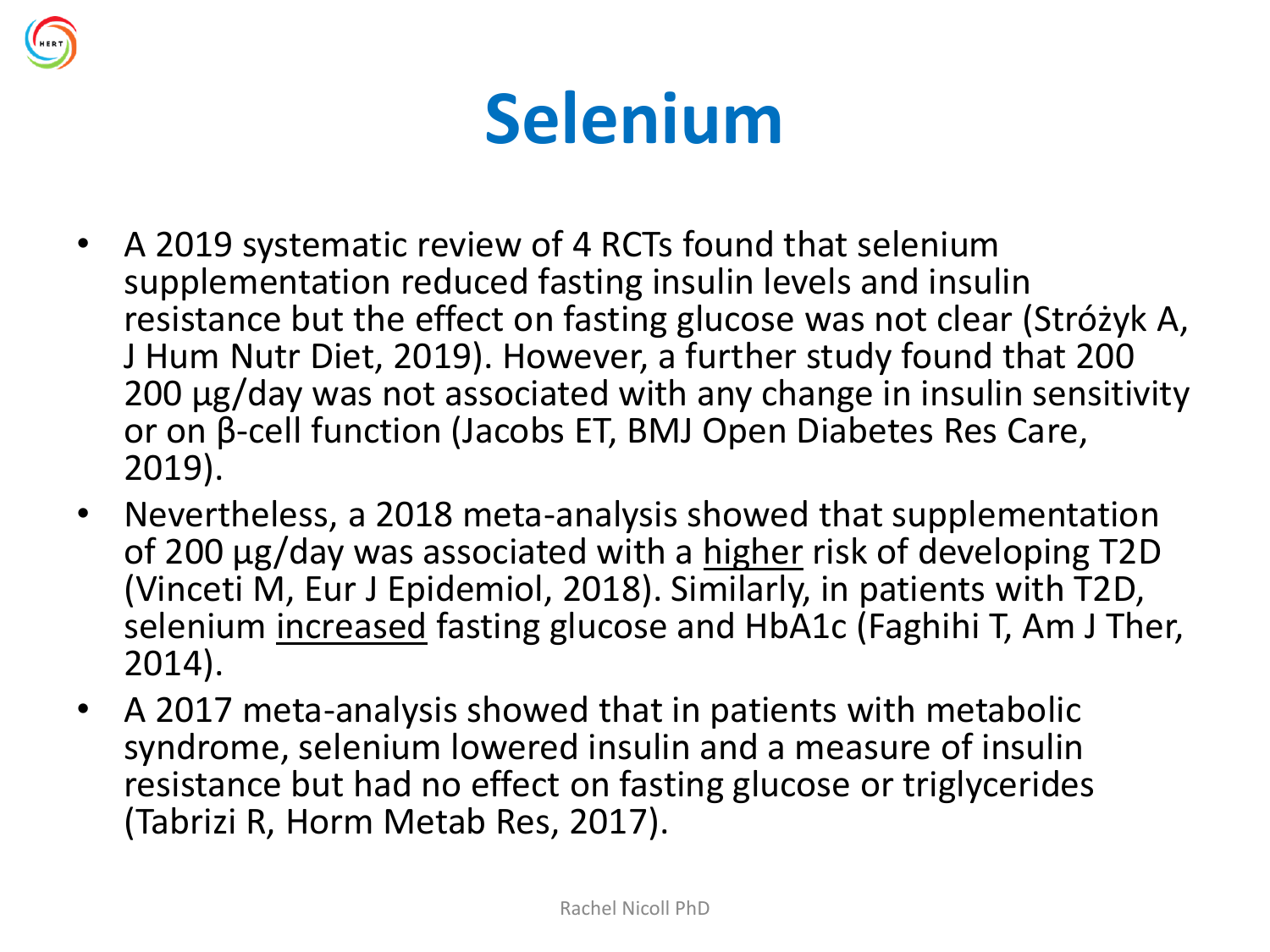

#### **Sulphoraphane and Glucoraphanin (Cruciferous vegetables)**

- Broccoli sprout extract reduced fasting blood glucose and HbA1c in obese patients with T2D (Axelsson AS, Sci Transl Med, 2017).
- In obese rodents, sulphoraphane lowered weight, triglycerides, visceral adiposity, adipocyte hypertrophy and hepatic fat accumulation via AMPK phosphorylation; it also protected against glucose intolerance and insulin resistance (Choi KM, J Nutr Biochem, 2014; Xu Y, Food Funct, 2018; Shawky NM, Environ Toxicol Pharmacol, 2019).
- Sulphoraphane can suppress adipocyte differentiation, while inducing browning and promotion of glucose and lipid utilisation (Valli V, Oxid Med Cell Longev, 2018; Zhang HQ, Mol Nutr Food Res, 2016).
- In rodents with T2D, sulphoraphane decreased glucose production in hepatocytes and improved glucose tolerance (Tubbs E, Mol Cell Endocrinol, 2018). It also lowered serum triglycerides and improved insulin sensitivity (de Souza CG, Food Funct, 2016).
- In rodents with T2D, sulphoraphane lowered fasting glucose, triglycerides, insulin sensitivity and hepatic glycogen to control group levels (de Souza CG, J Med Food, 2012).
- A review of animal and *in vitro* studies showed that sulphoraphane exerts beneficial effects on diabetic vascular damage and inhibits formation of advanced glycation end products (AGEs) and expression of AGE receptors (Yamagishi S, Pharm Biol, 2016). It also protected against diabetic cardiomyopathy and nephropathy and lowers diabetic retinopathy and neuropathy (Sun Y, Metabolism, 2020; Gu J, Diabetes, 2017; Li S, Exp Anim, 2019; Wu H, Free Radic Biol Med, 2015; Negi G, Curr Neurovasc Res, 2011).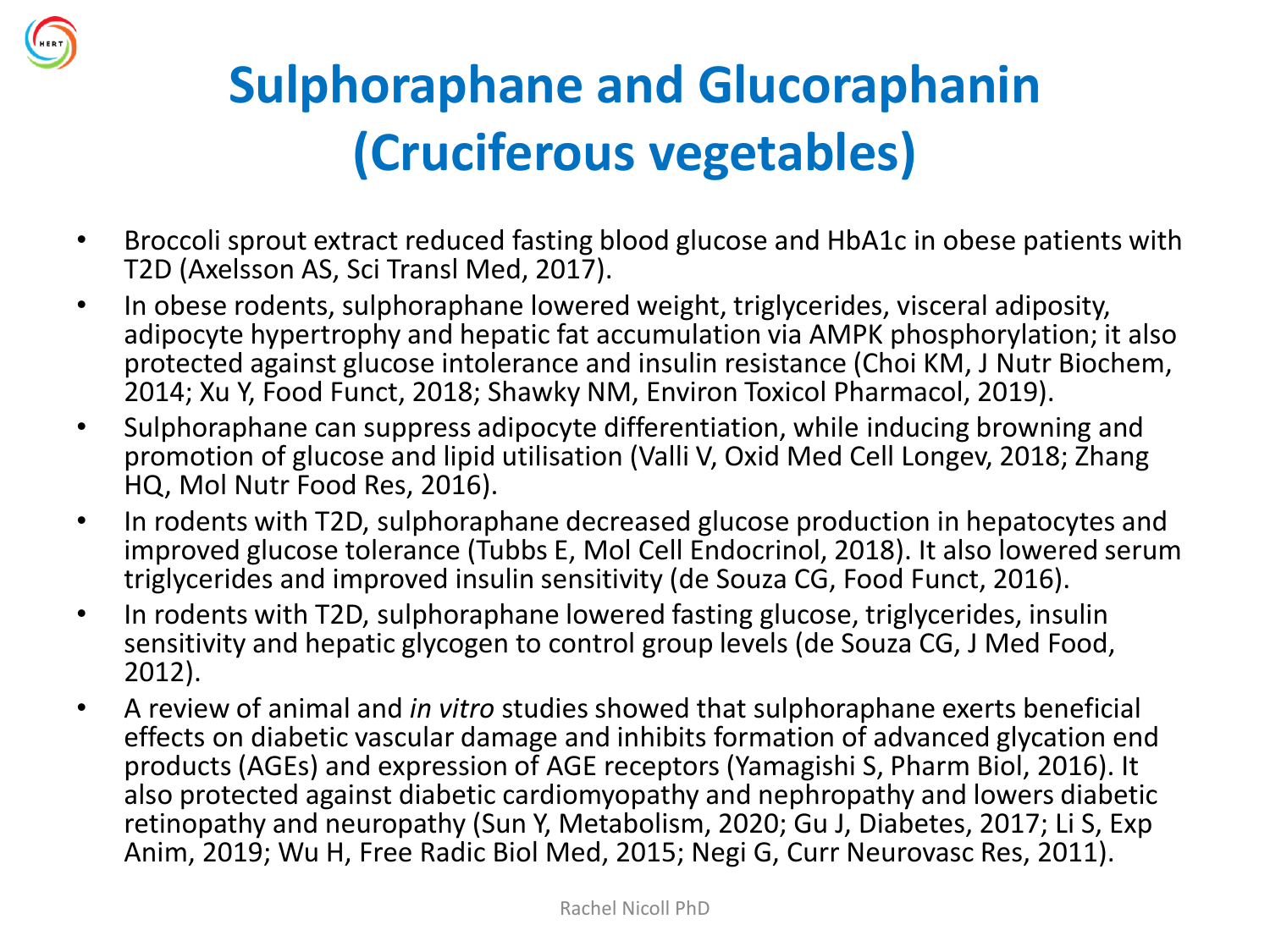

#### **Taurine**

- In overweight or obese young adults, 3g/day taurine for 7 weeks reduced weight and triglycerides (Zhang M, Amino Acids, 2004).
- In overweight males without T2D but  $1<sup>st</sup>$  degree relatives of T2D patients, 1.5g/day taurine for 8 weeks had no effect on insulin secretion or sensitivity or triglycerides (Brøns C, Eur J Clin Nutr, 2004). In overweight or obese males, taurine ameliorated functional βcell decompensation and insulin resistance (Xiao C, Diabetologia, 2008).
- In patients with T2D, 3g/day taurine for 8 weeks lowered fasting blood glucose, insulin and insulin resistance, with no significant improvement in HbA1c and triglycerides (Maleki V, Amino Acids, 2020).
- In obese animal studies, taurine lowered weight through inhibition of adipogenesis in WAT and improved insulin sensitivity, glucose tolerance and triglyceride levels (Kim KS, Amino Acids, 2019; Zhao D, Adv Exp Med Biol, 2019; Borck PC, Amino Acids, 2018). But one study of postmenopausal mice showed that taurine worsened glucose intolerance and insulin resistance (de Souza Santos R, Amino Acids, 2018).
- In rodents with T2D, taurine improved glucose tolerance and increased pancreatic β- and α-cell area (Nakatsuru Y, Diabetol Int, 2019). Where treated with metformin, taurine further lowered fasting glucose and triglycerides and raised insulin levels (Pandya K, Adv Exp Med Biol, 2019).
- In a rodent model of T1D and T2D, taurine lowered blood glucose and reduced diabetic nephropathy and retinopathy (Zhang R, Nephron, 2020; Das J, Amino Acids, 2012; Yu X, Neurochem Res, 2008) and prevented development of cardiomyopathy by downregulating angiotensin II type2 receptor expression (Li C, Cardiovasc Drugs Ther, 2005).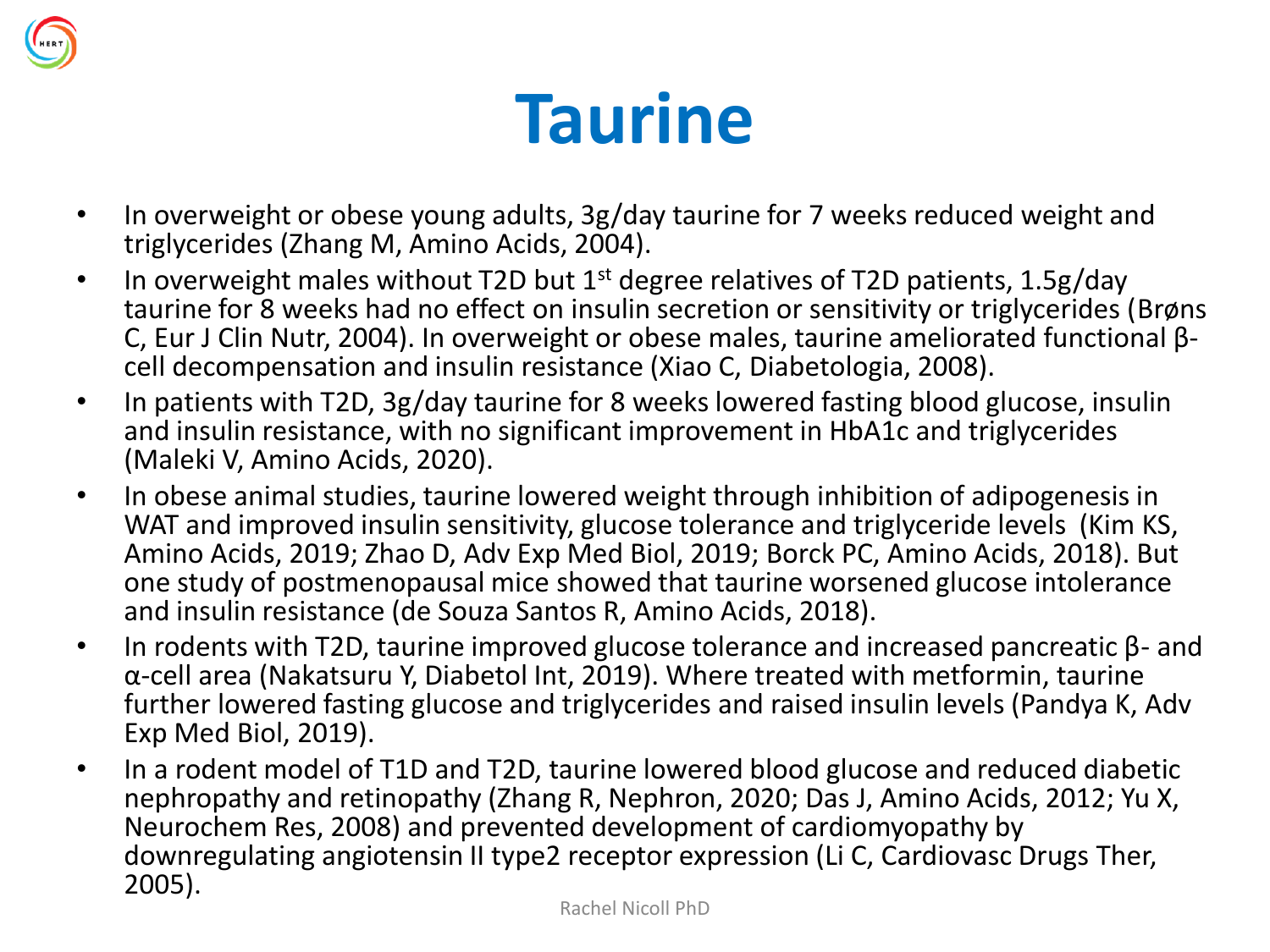#### **Tauroursodeoxycholic acid (TUDCA)**

- In obese adults, 1,750 mg/day TUDCA for 4 weeks increased hepatic and muscle insulin sensitivity and muscle insulin signalling (Kars M, Diabetes, 2010).
- In rodents, TUDCA ameliorated obesity-induced myocardial contractile dysfunction, diabetic retinopathy and diabetic nephropathy (Ceylan-Isik AF, J Mol Cell Cardiol, 2011; Wang CF, J Ethnopharmacol, 2016; Gaspar JM, Neuroscience, 2013; Zhang J, Nutrients, 2016).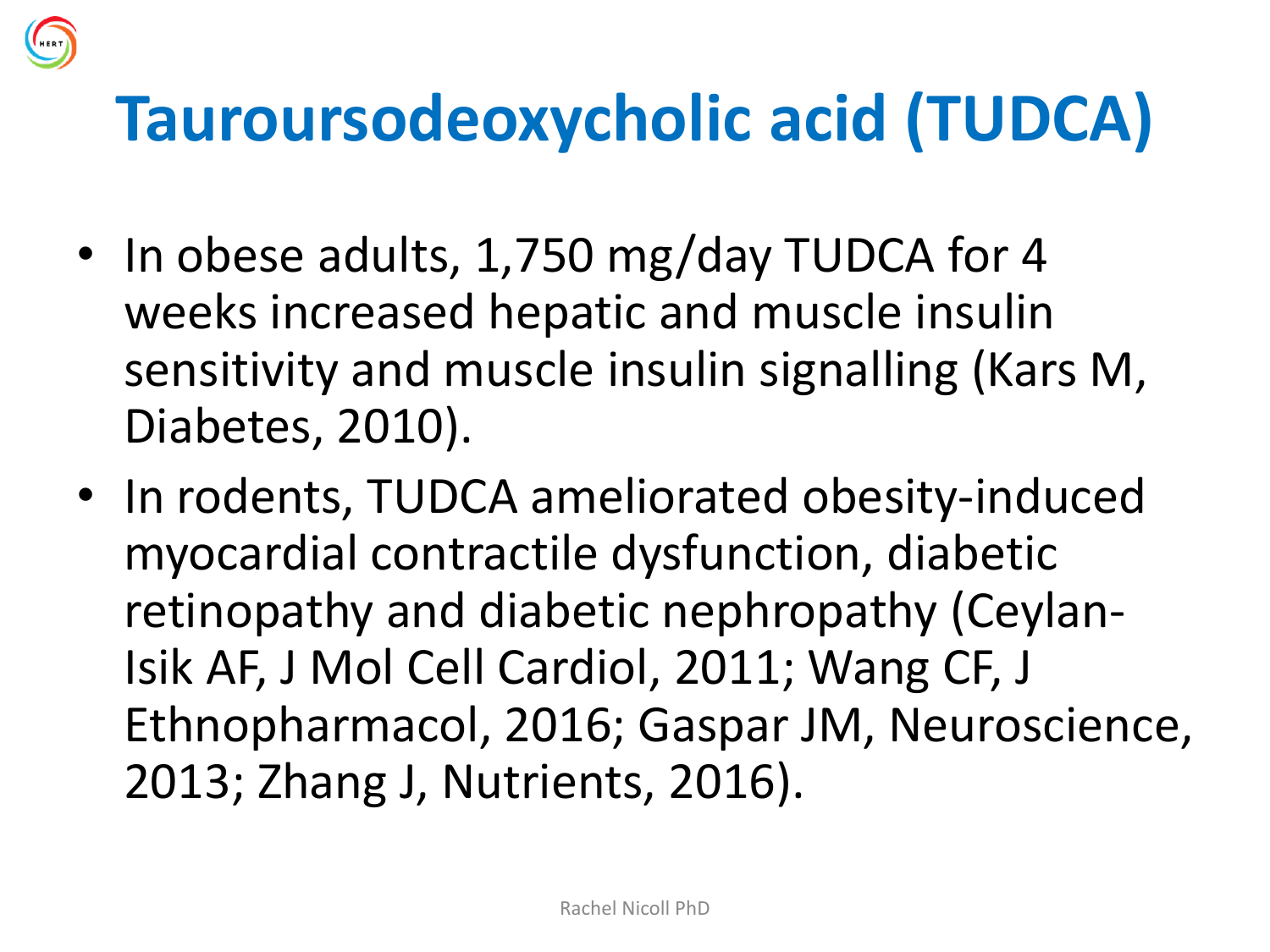

## **Vitamin D**

- Conflicting results in a number of RCTs and meta-analysis. The most recent results from meta-analyses are shown below but essentially indicate that if baseline vitamin D levels are very low, there is no beneficial effect of supplementation on metabolic disease. This suggests that if the trials had been longer, then an effect might have been detected, since if baseline levels are very low, triage theory suggests that vitamin D will not immediately prevent metabolic disease but some other vital function such as bone health.
- A 2019 meta-analysis of 19 RCTs found that vitamin D decreased waist circumference and BMI but not weight (Perna S, Medicina, 2019).
- A 2018 meta-analysis of 23 papers found that vitamin D lowered fasting glucose only in those with baseline 25(OH)D levels <75nmol/L (<30ng/ml) and with baseline BMI <25, while insulin resistance was reduced only in those with 25(OH)D levels ≥75nmol/l (≥30ng/ml). Furthermore, vitamin D without concomitant calcium supplementation could prevent T2D development when the dose was >2,000IU/day. (He S, Biomed Rep, 2018) A further 2017 meta-analysis showed that only a minimum dose of 4,000IU/day was effective (Mirhosseini N, J Clin Endocrinol Metab, 2017).
- In subjects with T2D, a 2017 meta-analysis of 29 RCTs showed that vitamin D could reduce HbA1c but there was no effect on fasting glucose, except in those with a baseline deficiency (Lee CJ, J Diabetes Complications, 2017; Wu C, Metabolism, 2017).
- A 2008 meta-analysis of observational studies showed that vitamin D supplementation from early childhood prevented development of T1D (Zipitis CS, Arch Dis Child, 2008).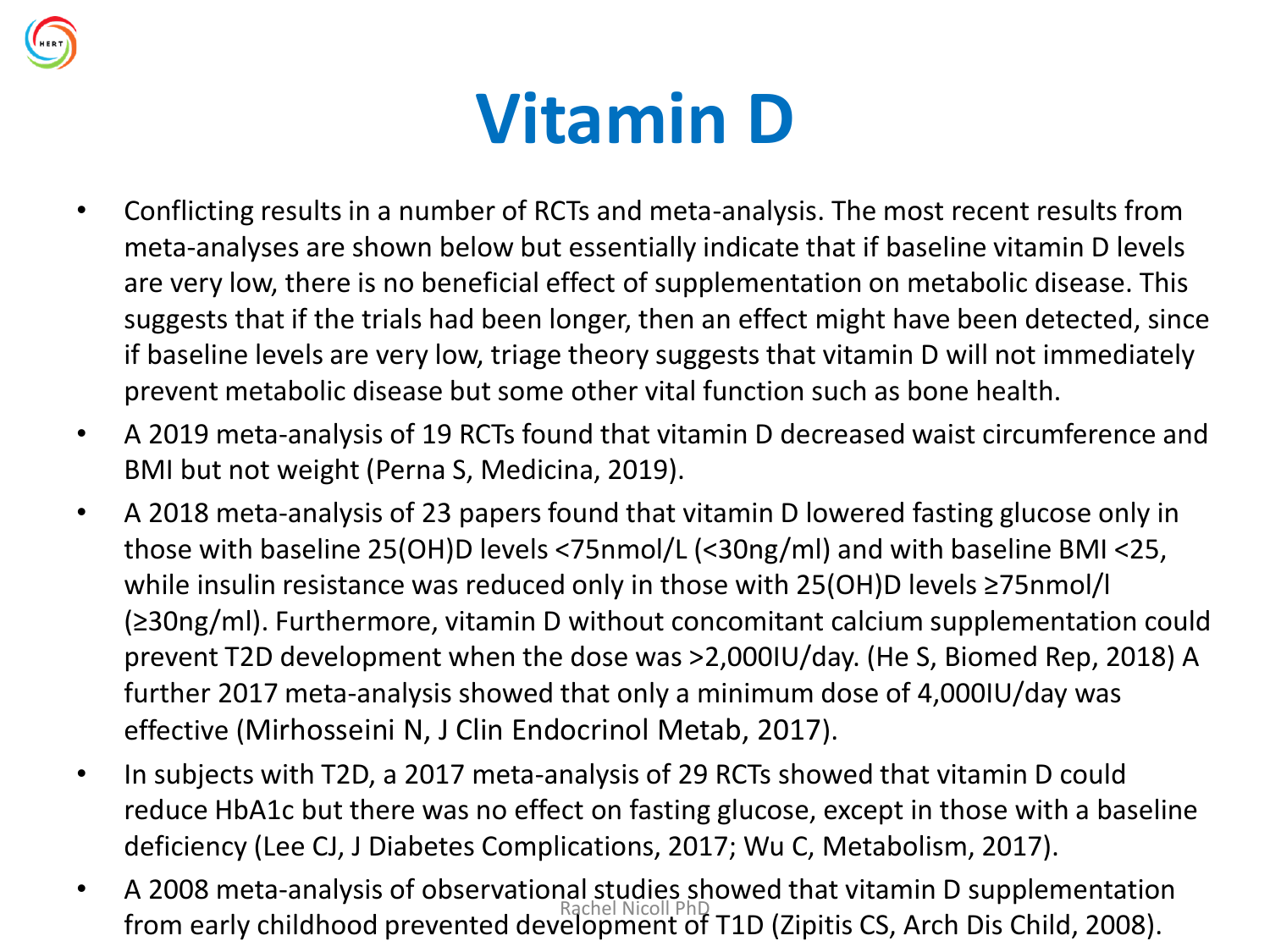

#### **Zinc**

- Zinc is required in pancreatic β-cells in the process of insulin biosynthesis, the maturation of insulin secretory granules and regulation of insulin receptors. Deficiency is involved in the pathogenesis of T2D but high concentrations of zinc can also be toxic because of enhanced oxidative damage (Wijesekara N, Diabetes Obes Metab, 2009; Bjørklund G, Curr Med Chem, 2019).
- Mixed results for obesity. In obese adults, 30mg/day zinc for 4 weeks or 8 weeks had no impact on BMI, waist circumference or leptin concentrations (Marreiro DN, Biol Trace Elem Res, 2006; Kim J, Nutr Res Pract, 2012). However, two further studies found that 30mg/day for 4 weeks and 15 weeks lowered weight, waist and hip circumference and BMI (Payahoo L, Adv Pharm Bull, 2013; Khorsandi H, Diabetol Metab Syndr, 2019).
- Two 2019 meta-analyses and a 2017 systematic review showed that in adults with or without T2D, vitamin D lowered fasting and post-prandial glucose, HbA1c, fasting insulin, insulin resistance and triglycerides; inorganic zinc performed better than organic zinc (Wang X, Am J Clin Nutr, 2019; Jafarnejad S, Prev Nutr Food Sci, 2019; Cruz KJ, Biol Trace Elem Res, 2017).
- In US females aged 9-11, 9mg/day zinc for 4 weeks had no effect on insulin (Lobene AJ, J Nutr, 2017). *Note: this seems a very low zinc dose.* RCTs also showed a significant improvement in β-cell function (Islam MR, Diabetes Res Clin Pract, 2016).
- In patients with diabetic foot ulcers, 50mg/day zinc for 12 weeks significantly reduced the ulcer size, as well as lowering glucose, insulin, HbA1c and insulin resistance (Momen-Heravi M, Wound Repair Regen, 2017).
- In obese rodents, zinc improved glucose homeostasis by enhancing β-cell function (Cooper-Capetini V, Nutrients, 2017) and rescued obesity-induced cardiac hypertrophy (Wang S, J Cell Mol Med, 2017).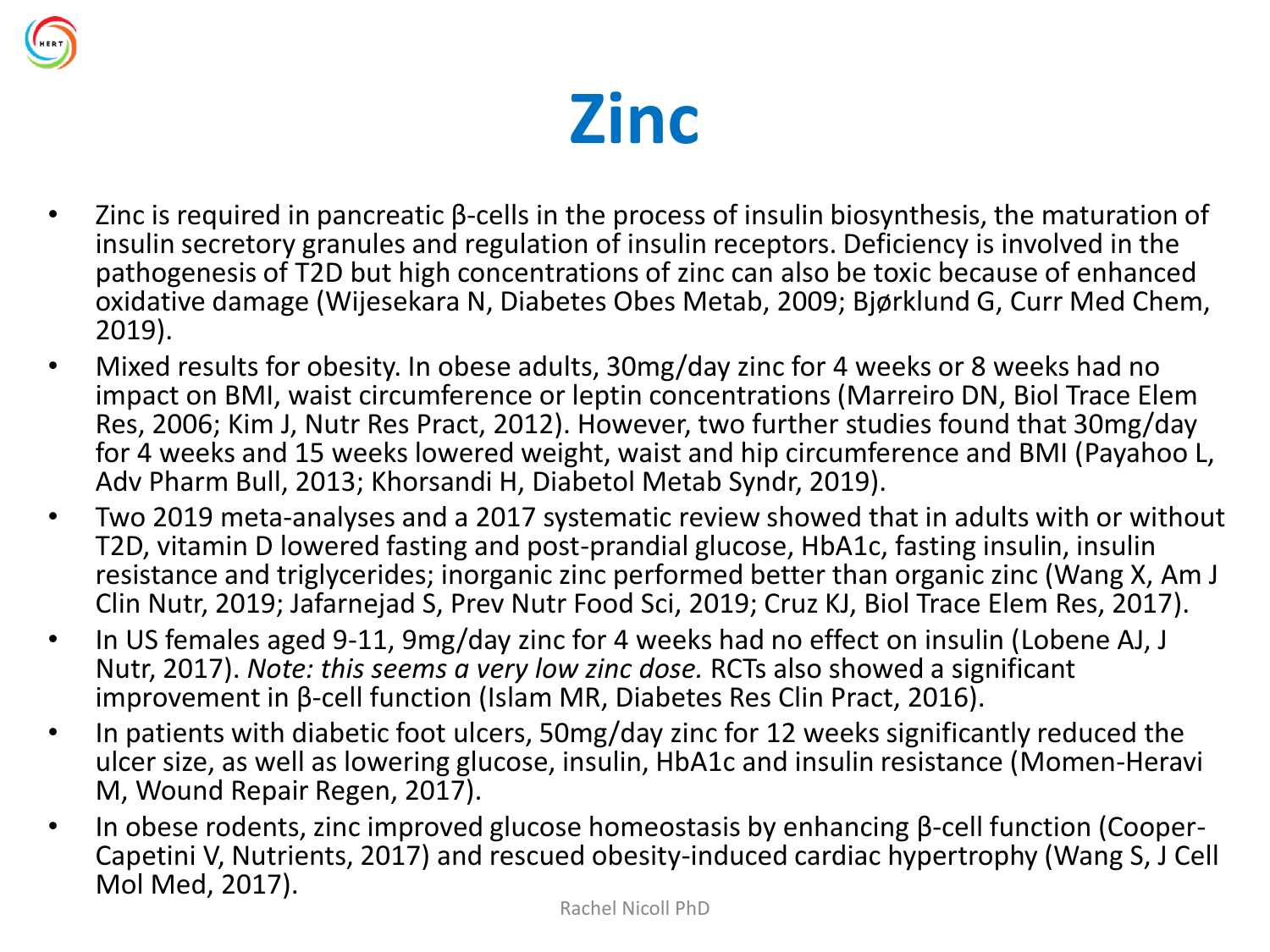

## **Apigenin**

- In obese rodents, apigenin significantly reduced body weight and visceral (abdominal) adipose tissue, but not subcutaneous adipose tissues (Su T, Pharmacol Res, 2020). Apigenin also lowered fasting blood glucose, insulin, insulin resistance and triglycerides and improved glucose tolerance without causing weight gain, as with rosiglitazone (Jung UJ, Nutrients, 2016; Feng X, EBioMedicine, 2016).
- In hyperglycaemic rodents, apigenin lowered blood glucose and stimulated glucose-induced insulin secretion (Cazarolli LH, Eur J Med Chem, 2009).
- In diabetic mice, apigenin increased serum insulin and decreased glucose concentrations (Panda S, J Pharm Pharmacol, 2007), while a combination of apigenin and naringenin decreased the levels of blood glucose and the insulin resistance index and improved impaired glucose tolerance (Ren B, Eur J Pharmacol, 2016).
- In rodents, apigenin protected against diabetic nephropathy (Zhang J, Med Sci Monit, 2019; Malik S, Am J Physiol Renal Physiol, 2017) and diabetesinduced myocardial infarction (Mahajan UB, Int J Mol Sci, 2017) and diabetic cardiomyopathy (Liu HJ, Mol Cell Biochem, 2017).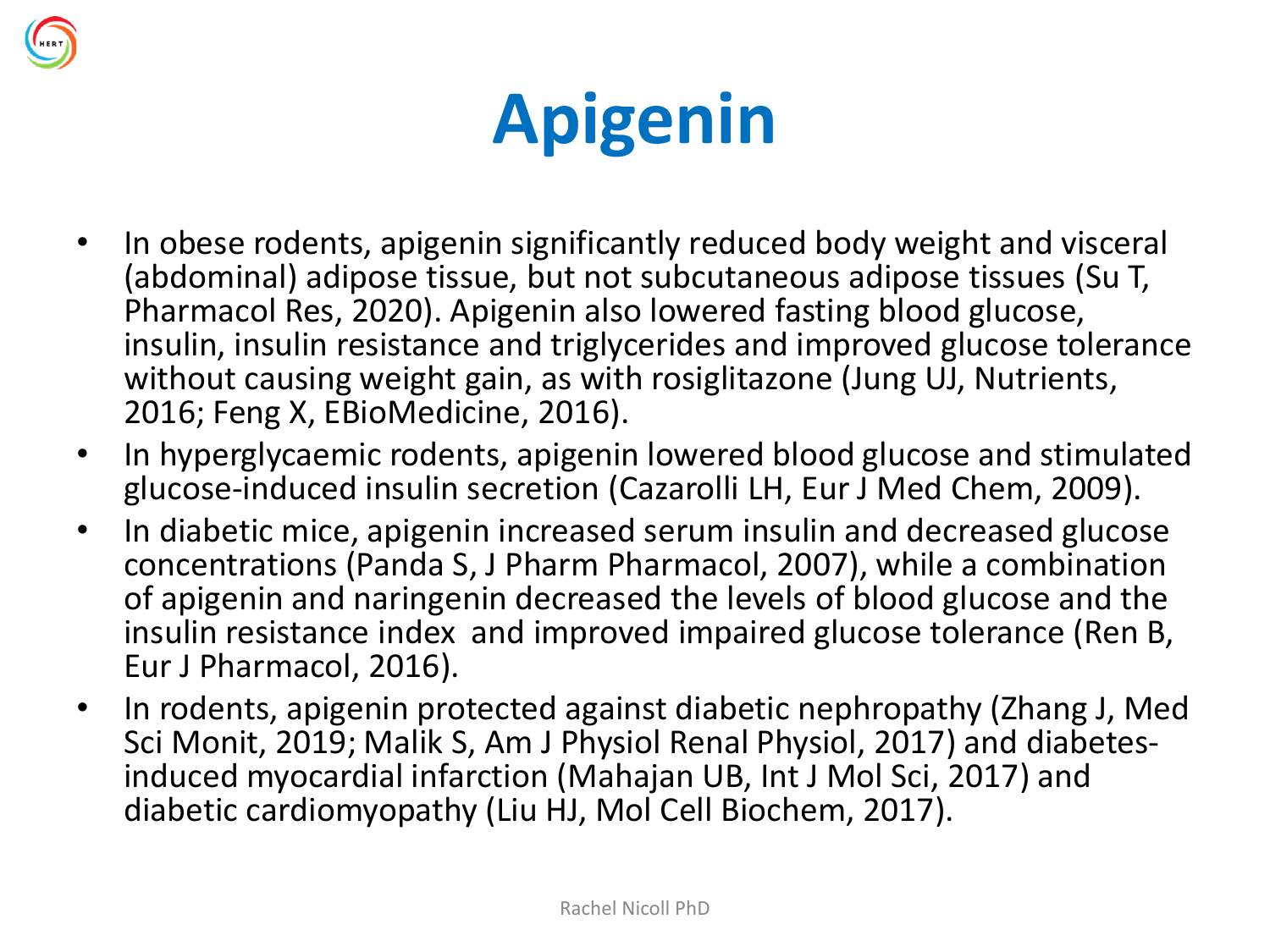

## **Baicalin/Baicalein**

- In patients with T2D, baicalin had no effect on fasting glucose or HbA1c but improved renal function and delayed progression of diabetic nephropathy (Yang M, Exp Ther Med, 2019).
- In rodents, baicalein can improve glucose metabolism in insulin resistant hepatocytes (Yang Z, Eur J Pharmacol, 2019), increase glucose tolerance and insulin secretion in pancreatic β-cells (Fu Y, Int J Endocrinol, 2014), decrease triglycerides while protecting against NAFLD but lower glucose uptake in adipocytes (Nakao Y, PLoS One, 2016).
- In rodents with T2D, baicalin dose-dependently decreased fasting glucose, with no effect on insulin, and alleviated pancreatic injury to the same extent as metformin (Li HT, Phytother Res, 2011). Other studies showed it could reduce food intake, weight, levels of fasting glucose, insulin and triglycerides and improve glucose tolerance and insulin resistance (Xi YL, Chin J Nat Med, 2016; Xi Y, Cell Physiol Biochem, 2015; Fang P, Diabetes Res Clin Pract, 2018).
- In rodent skeletal muscle cells, baicalin enhanced glucose uptake (Kuo YT, J Food Drug Anal, 2019; Fang P, Life Sci, 2019).
- In hepatocytes, baicalin enhanced glucose uptake in insulin resistant hepatocytes and inhibited hepatic gluconeogenesis (Xu J, Pharmacol Res, 2018; Wang T, Eur J Med Chem, 2017).
- Both baicalin and baicalein could alleviate diabetic retinopathy (Dai C, Exp Mol Pathol, 2019; Yang LP, Invest Ophthalmol Vis Sci, 2009) and diabetic nephropathy (Ahad A, Biochimie, 2014; Nam JE, Life Sci, 2020), while baicalein also protected against diabetic cardiomyopathy (Ma L, Med Sci Monit, 2018) and diabetic peripheral neuropathy (Stavniichuk R, Exp Neurol, 2011).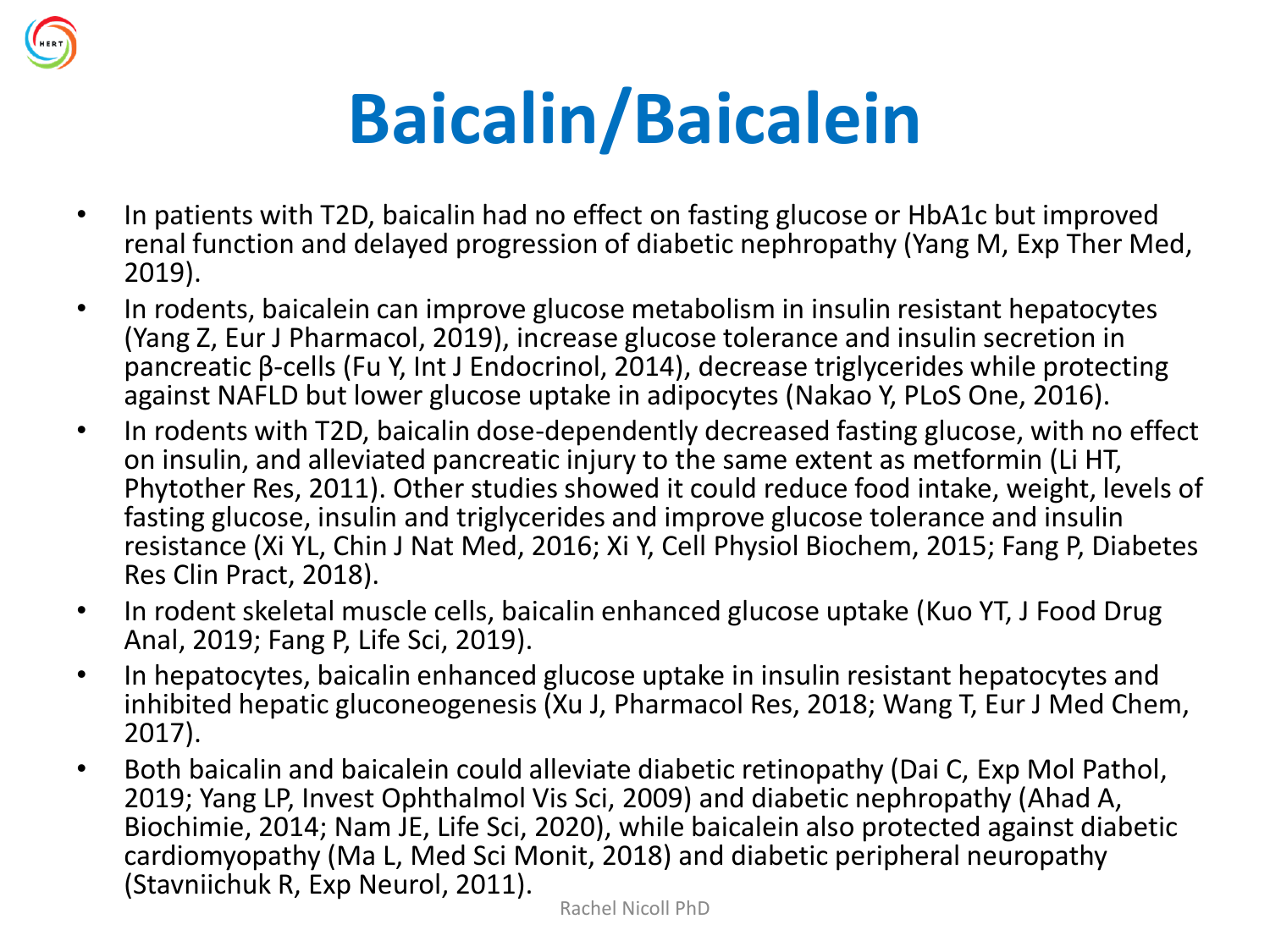

## **Curcumin**

- Two meta-analyses of RCTs found that in patients with or without metabolic disease, curcumin reduced weight and BMI. With respect to waist circumference, one meta-analysis showed a reduction and the other showed a reduction only when the dose was ≥1000 mg/day, the intervention lasted >8 weeks and the subjects were overweight at baseline (Akbari M, Front Pharmacol, 2019; Mousavi SM, Crit Rev Food Sci Nutr, 2020). A further meta-analysis of NAFLD patients showed that curcumin lowered BMI and waist circumference but not weight (Baziar N, Phytother Res, 2020).
- Overweight or obese female Iranian adolescents given 500mg/day curcumin for 10 weeks showed no difference from placebo in BMI, waist and hip circumference and triglycerides (Saraf-Bank S, Sao Paulo Med J, 2019).
- In pre-diabetics, curcumin treatment for 9 months prevented progression to T2D, improved β-cell function and lowered insulin resistance (Chuengsamarn S, Diabetes Care, 2012).
- A 2018 meta-analysis of 11 RCTs showed that curcumin lowered fasting glucose and HbA1c but not insulin resistance in hyperglycaemic subjects (de Melo ISV, Pharmacol Res, 2018). In subjects with T2D, 1500mg/day for 10 weeks lowered triglycerides (Adibian M, Phytother Res, 2019).
- 80mg/day nanocurcumin for 8 weeks alleviated diabetic neuropathy, as well as lowering fasting glucose and HbA1c (Asadi S, Complement Ther Med, 2019) and could also improve diabetic microangiopathy (Appendino G, Panminerva Med, 2011).
- A meta-analysis of studies in rodents also showed that curcumin alleviated diabetic nephropathy (Wu W, J Tradit Chin Med, 2014).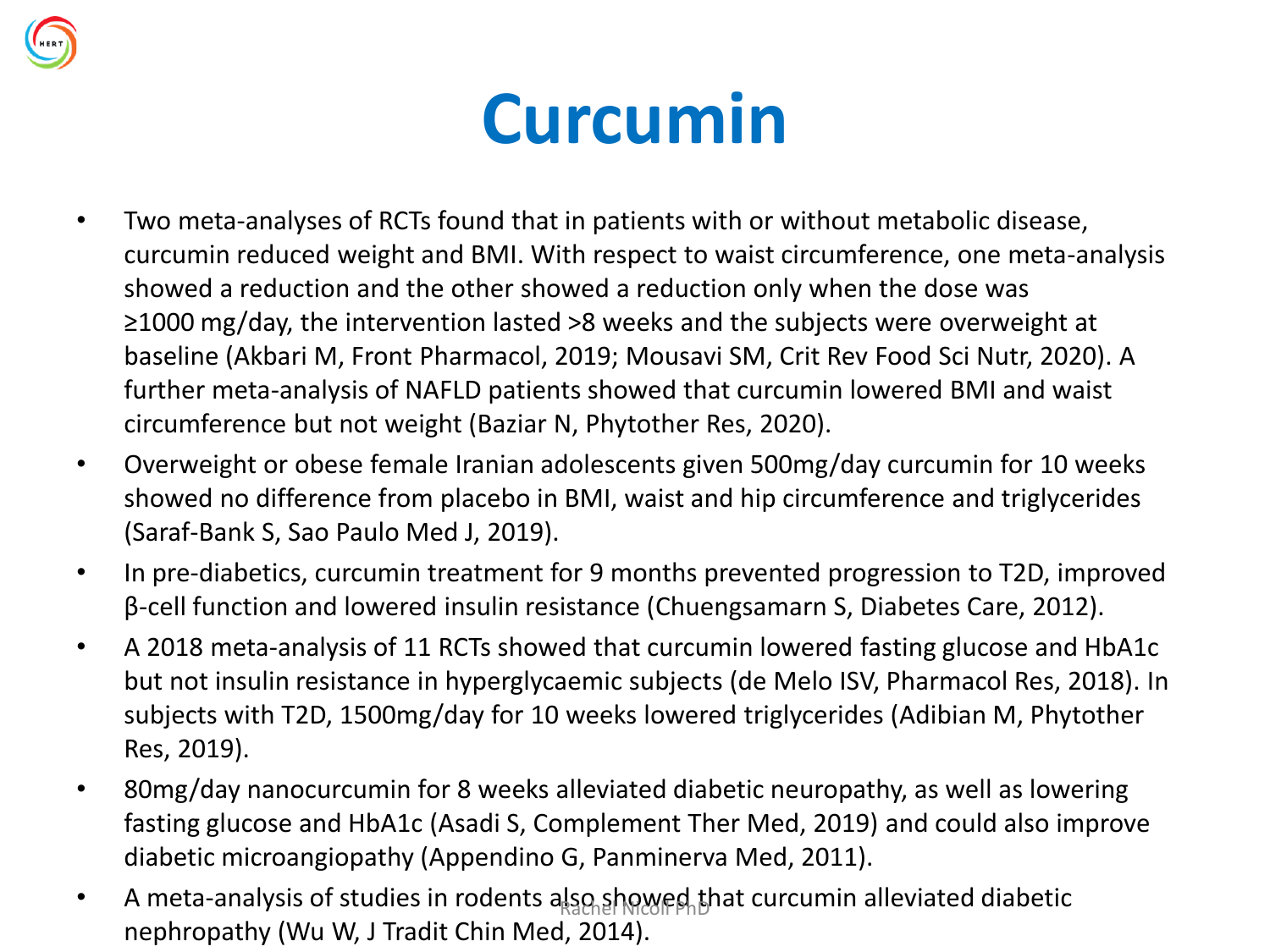

## **Epicatechin**

- A 2019 review found that epicatechin improves insulin sensitivity and glucose tolerance in normal weight, overweight, obese and diabetic subjects (Cremonini E, Free Radic Biol Med, 2019).
- Nevertheless, in subjects with metabolic syndrome, 25mg/day (-)-epicatechin for 2 weeks had no significant effect on energy intake, weight, fat mass, fasting glucose, insulin triglycerides or insulin resistance (Kirch N, Am J Clin Nutr, 2018). [Note: this was a very short study duration and low dosage]
- In obese rodents, epicatechin protected against obesity and insulin resistance (Sano T, Nutr Metab Cardiovasc Dis, 2017; Cremonini E, Redox Biol, 2018; Cremonini E, Arch Biochem Biophys, 2016).
- In obese diabetic rodents, epicatechin protected against diabetic vascular damage and mortality but had no effect on food intake, weight or fasting glucose (Si H, J Nutr, 2011).
- In rodents with T1D, epicatechin reduced levels of blood glucose, HbA1C, triglycerides and leptin and increased levels of insulin (Lin CH, PLoS One, 2017).
- Epicatechin could also prevent the onset of T1D (Fu Z, J Agric Food Chem, 2013) and protect against diabetic retinopathy (Al-Gayyar MM, Diabetologia, 2011).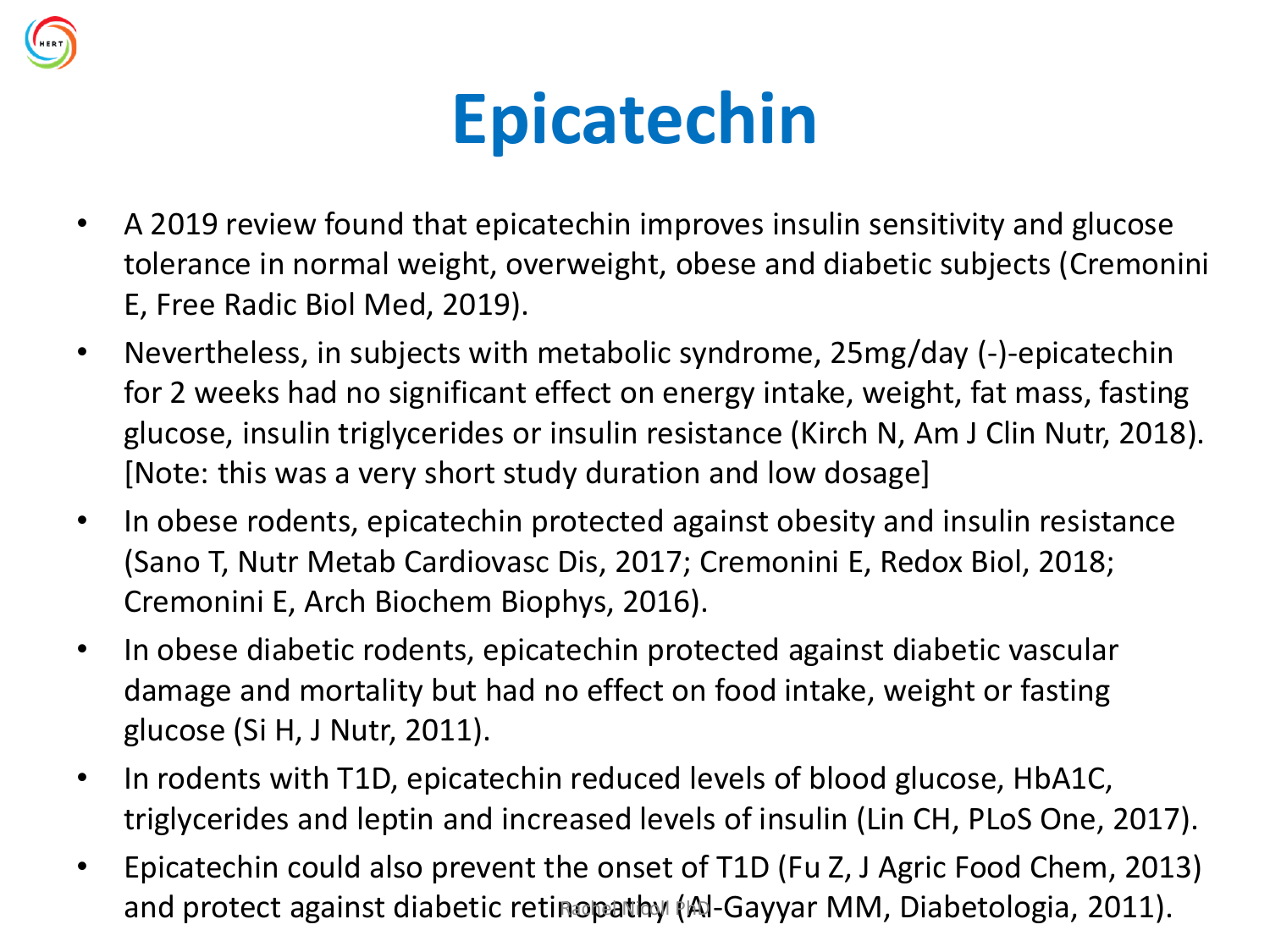

## **Epigallocatechin gallate (EGCG): Green tea extract**

- A 2017 systematic review of 15 human studies found that dosage of 100-460 mg/day may be effective in reducing body fat and weight in intervention periods of at least 12 weeks (Vázquez Cisneros LC, Nutr Hosp, 2017). Nevertheless, the vast majority of RCTs seem to show no effect on weight, BMI or fat mass.
- A 2017 meta-analysis of subjects with T2D or prediabetes found that EGCG had no effect on fasting glucose, insulin, HbA1c or insulin resistance (Yu J, Diabetes Metab J, 2017). A 2014 meta-analysis also showed no effect on these parameters or glucose tolerance (Wang X, J Hum Nutr Diet, 2014).
- A 2020 meta-analysis of patients with T2D found that doses of >800 mg/day for >8 weeks lowered serum triglycerides (Asbaghi O, Diabetes Metab Syndr, 2020).
- In overweight females, EGCG was superior to metformin in reducing fasting glucose and blood lipids, but when combined with metformin the glucose reduction was abolished (Alves Ferreira M, Clin Nutr ESPEN, 2017).
- A Chinese study found that regular green tea consumption increased risk for T2D (Liu X, Int J Epidemiol, 2018).
- 800 mg/day EGCG reduced nephropathy in diabetic patients (Borges CM, Sci Rep, 2016) and regular green tea consumption was protective against diabetic retinopathy (Ma Q, J Diabetes Res, 2015). Rachel Nicoll PhD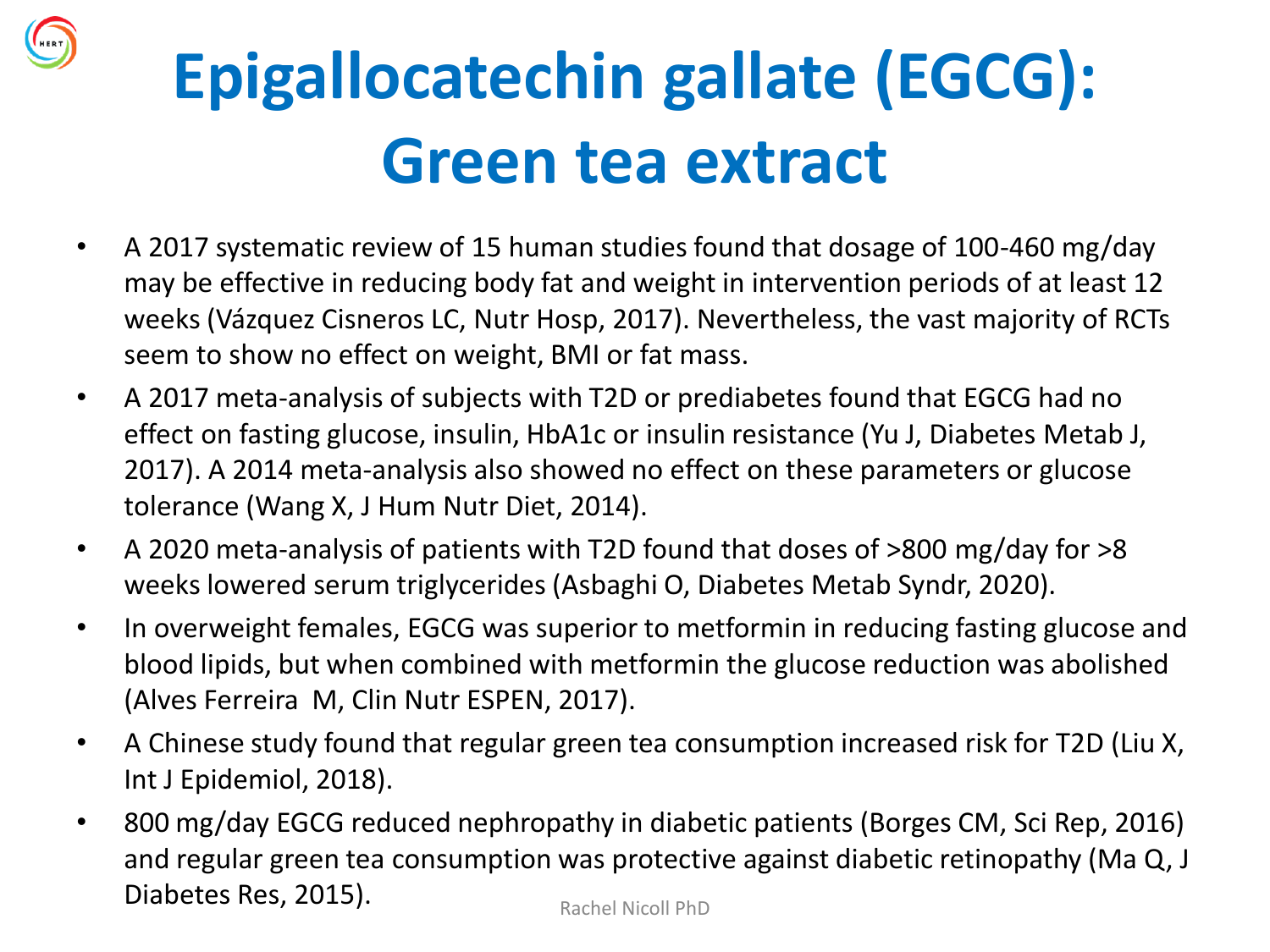

## **Grape seed extract**

- A 2020 meta-analysis of 50 RCTs found that grape seed extract significantly decreased fasting glucose and triglycerides, with no effect on weight or HbA1c (Asbaghi O, Phytother Res, 2020).
- Since then an RCT showed that in overweight or obese subjects, 300mg/day grape seed lowered weight, BMI, waist circumference and waist to hip ratio (Parandoosh M, Phytother Res, 2020).
- 100mg/day and 300mg/day grape seed extract with a carbohydrate meal can both lower post-prandial glucose (Sapwarobol S, Pharmacogn Mag, 2012).
- In subjects with T2D, 600mg/day grape seed for 4 weeks did not alter insulin resistance (Kar P, Diabet Med, 2009).
- In subjects with diabetic retinopathy, 150mg/day grape seed for 12 months lessened the retinopathy severity (Moon SW, Medicine, 2019). Rachel Nicoll PhD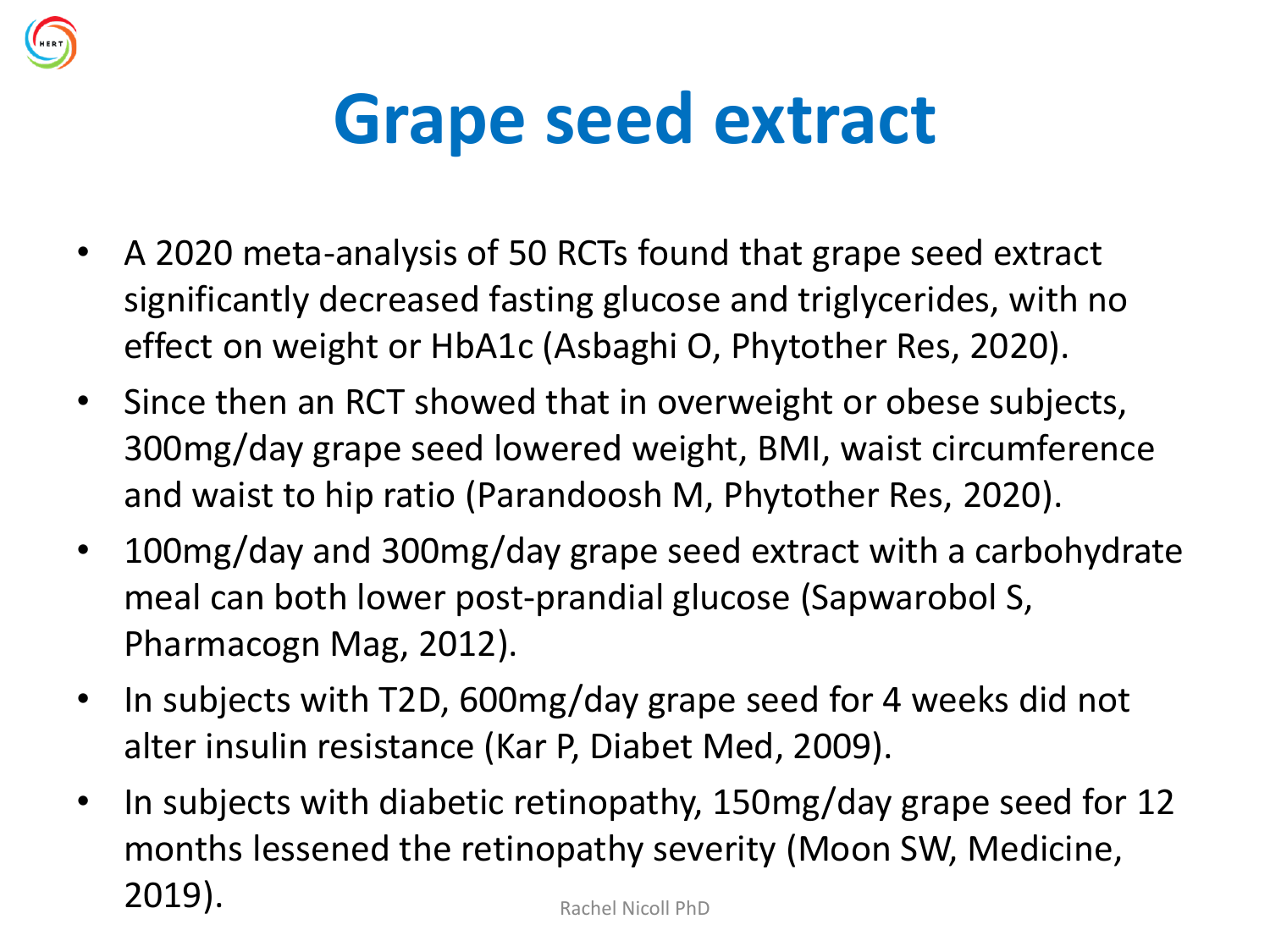

## **Icariin**

- No human clinical trials.
- In skeletal muscle cells from obese and diabetic mice, icariin lowered insulin resistance and upregulated AMPK (Li M, Front Pharmacol, 2018; Han Y, Eur J Pharmacol, 2015).
- In rodents with T2D, icariin reduced blood glucose levels and up regulated AMPK (Li X, Exp Ther Med, 2020).
- Icariin could also alleviate diabetic osteoporosis, decreasing bone turnover and increasing bone mineral density and ameliorate diabetic nephropathy, retinopathy and cardiomyopathy via SIRT3 activation (Qi S, Molecules, 2019; Qiao C, Mol Cell Endocrinol, 2018; Ni T, Front Pharmacol, 2020; Qiao C, Pharmacology, 2020; Xin H, Int J Mol Sci, 2012; Qi MY, J Ethnopharmacol,  $2011$ ,  $R_{\text{PhD}}$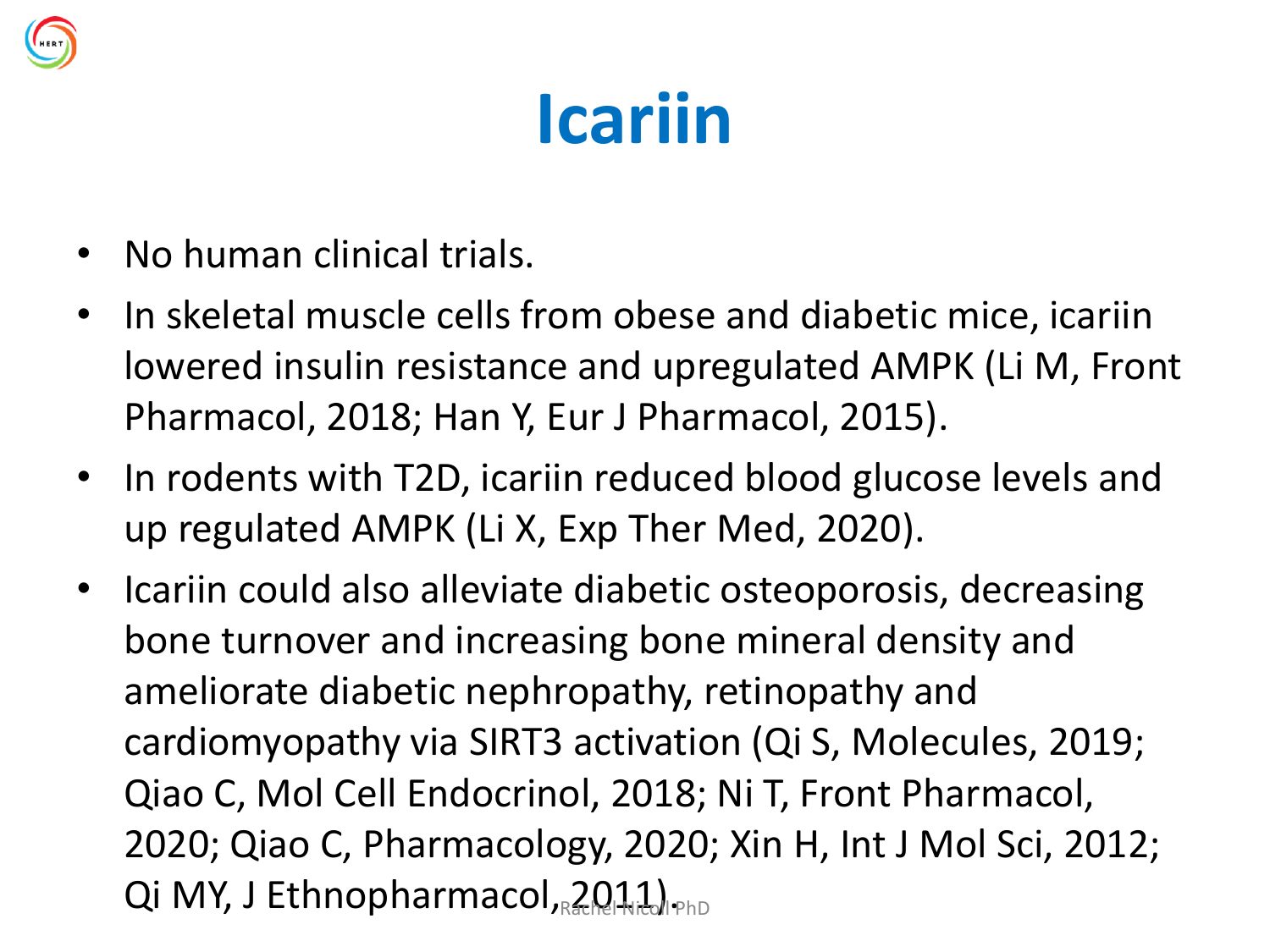

## **Kaempferol**

- No human clinical trials.
- Obese rodents given kaempferol showed reduced body and liver weight gain, fat mass, fasting glucose, HbA1c and triglycerides and improved insulin resistance (Wang T, Biomed Res Int, 2020; Zang Y, Food Funct, 2015).
- Similar studies have shown no effect on weight but a reduction in fasting glucose, hepatic glucose production and insulin resistance, and lowered the incidence of T2D development using a dose equivalent to 240mg/day in humans (Alkhalidy H, J Nutr Biochem, 2018; Alkhalidy H, Molecules, 2018).
- Rodents with T2D given kaempferol has lowered fasting glucose and triglycerides; there was no effect on normal healthy rodents (Yin P, Molecules, 2018), indicating that kaempferol is adaptogenic. It also lowered insulin and insulin resistance and improved glucose tolerance and islet β-cell mass (Alkhalidy H, J Diabetes Res, 2015).
- In rats with T1D, kaempferol lowered fasting glucose and insulin (Al-Numair KS, Redox Rep, 2015).
- In cell lines, kaempferol can act as an insulin sensitiser (Jia Y, J Agric Food Chem, 2019) and can inhibit adipocyte development from pre-adipocytes (Torres-Villarreal D, J Physiol Biochem, 2019).
- In diabetic rats, kaempferol reduced pain sensitivity in diabetic neuropathy (Kishore L, Inflammopharmacology, 2018) and lessened diabetic myocardial injury (Suchal K, Int J Mol Sci, 2017). In cell lines kaempferol appeared protective against diabetic retinopathy (Zhao L, Neurosci Lett, 2020) and diabetic nephropathy (Sharma D, Biomed Pharmacother, 2019).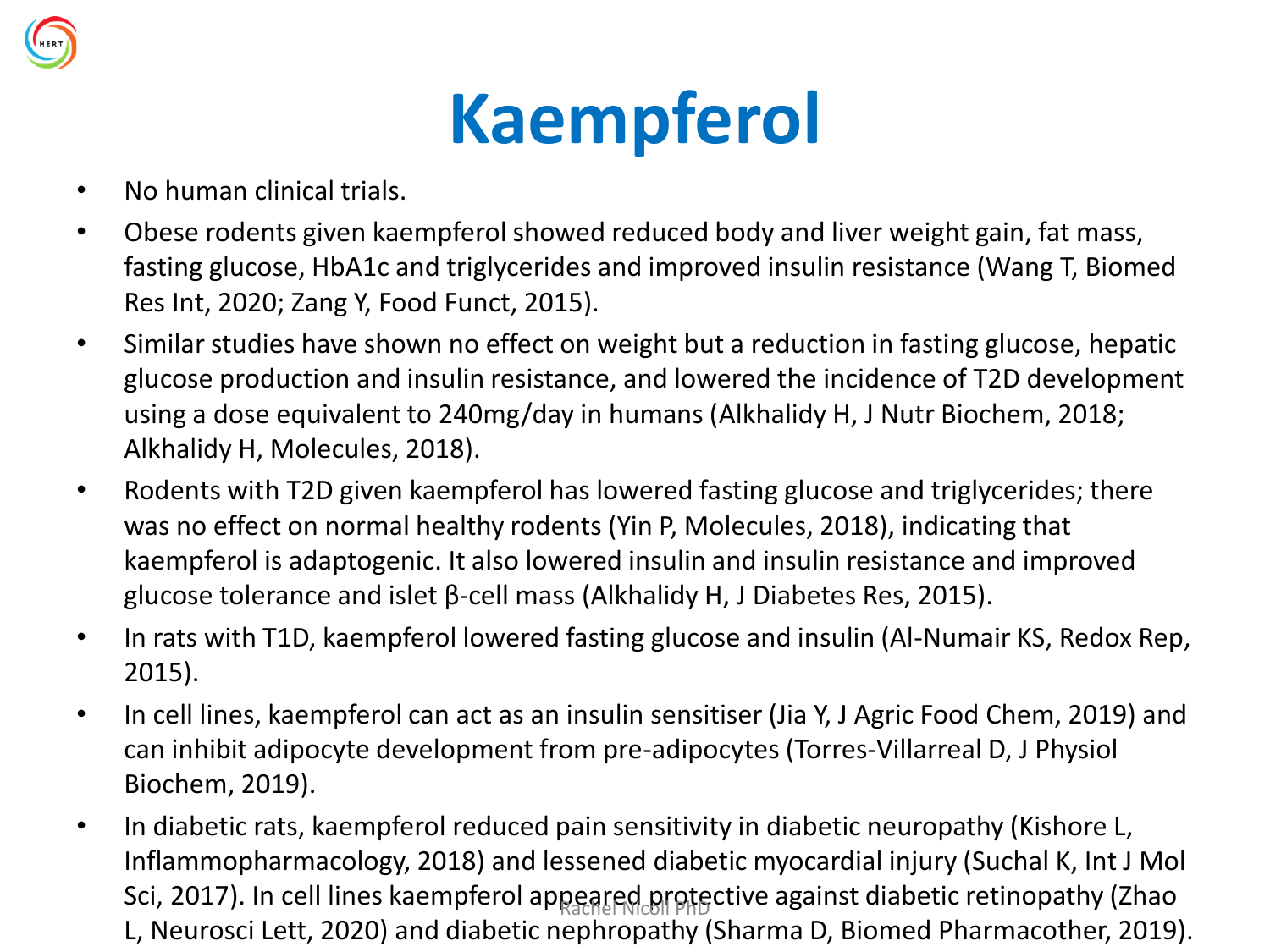

## **Luteolin**

- No human clinical trials.
- In obese rodents, luteolin reduced body weight and epididymal fat weight, lowered adipocyte hypertrophy, increased adipocyte glucose disposal and improved glucose intolerance and insulin resistance by normalising pancreatic islet dysfunction (Gentile D, Front Pharmacol, 2018; Xu N, Mol Nutr Food Res, 2014; Kwon EY, Nutrients, 2018; Xiao N, Planta Med, 2014).
- In ovariectomised (i.e. postmenopausal) obese mice, luteolin had no effect on body weight or fat mass but improved insulin resistance (Baek Y, J Nutr Biochem, 2019).
- In obese hyperglycaemic mice, luteolin improved hepatic insulin sensitivity (Kwon EY, Diabetes, 2015).
- Luteolin reduces diabetic nephropathy in rodents, protects against diabetic cardiomyopathy, delays diabetic cataract development, improves diabetic peripheral neuropathy and encephalopathy and enhances diabetic wound healing (Zhang M, Exp Clin Endocrinol Diabetes, 2020; Yu Q, Life Sci, 2019; Li L, Phytomedicine, 2019; Chen Y, Arch Pharm Res, 2017; Li M, Int J Clin Exp Pathol, 2015; Liu Y, Brain Res Bull, 2013; Lodhi S, Asian Pac J Trop Med, 2013).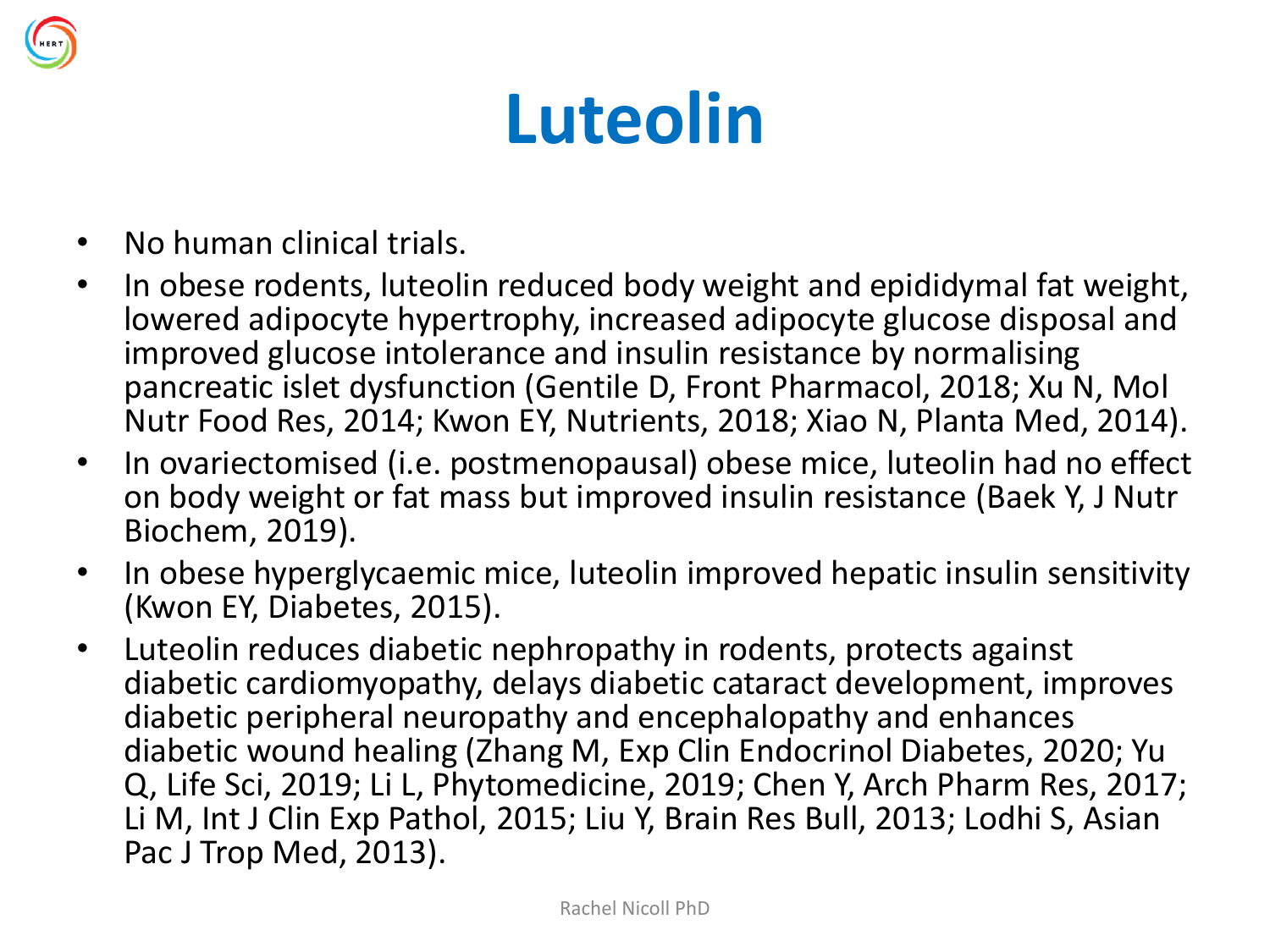

#### **Milk thistle (silymarin, silybum, silibinin)**

- A 2016 meta-analysis found that silymarin reduced fasting blood glucose and HbA1c in humans, while a 2018 meta-analysis of patients with T2D showed that silymarin can decrease fasting glucose, HbA1c and insulin but had no effect on triglyceride concentrations. A later study showed that silymarin can also reduce insulin resistance and triglycerides. Furthermore, in patients with T2D, 600mg/day silybum for 4 months decreased fasting glucose, HbA1c and triglycerides.
- In patients with T2D who had a poor response to glibenclamide, silymarin improved glycaemic control and in patients with diabetic nephropathy, 420mg/day for 3 months significantly improved the condition.

(Voroneanu L, J Diabetes Res, 2016; Hadi A, Complement Ther Med, 2018; Ebrahimpour-Koujan S, Phytomedicine, 2018; Huseini HF, Phytother Res, 2006; Hussain SA, J Med Food, 2007; Fallahzadeh MK, Am J Kidney Dis, 2012

• In obese rodent studies, silibinin prevented adipocyte hypertrophy, weight gain and obesity with no effect on food intake; it also restored glucose homeostasis, reversed hyperglycaemia, hyperinsulinaemia and hypertriglyceridaemia and improved insulin resistance (Alsaggar M, BMC Pharmacol Toxicol, 2020; Wang F, Front Pharmacol, 2020; Lu CP, Chem Biol Interact, 2018). In rodents with T2D, silibinin improved fasting glucose, hepatic glucose production and glycaemic contro and lowered fasting insulin and triglycerides (Xu F, Food Funct, 2018; Bouderba S, J Diabetes, 2014). In rodents with T1D, silymarin decreased fasting glucose and restored damaged β-cells.

(Amniattalab A, Iran J Pharm Res, 2016). Silymarin and silibinin can also improve diabetic cardiomyopathy, neuropathy, retinopathy and nephropathy (Meng S, Cell Biol Int, 2019; Liu Y, Eur J Pharmacol , 2019; Goli F, Indian J Clin Biochem, 2019; Chu C, Arch Pharm Res, 2018)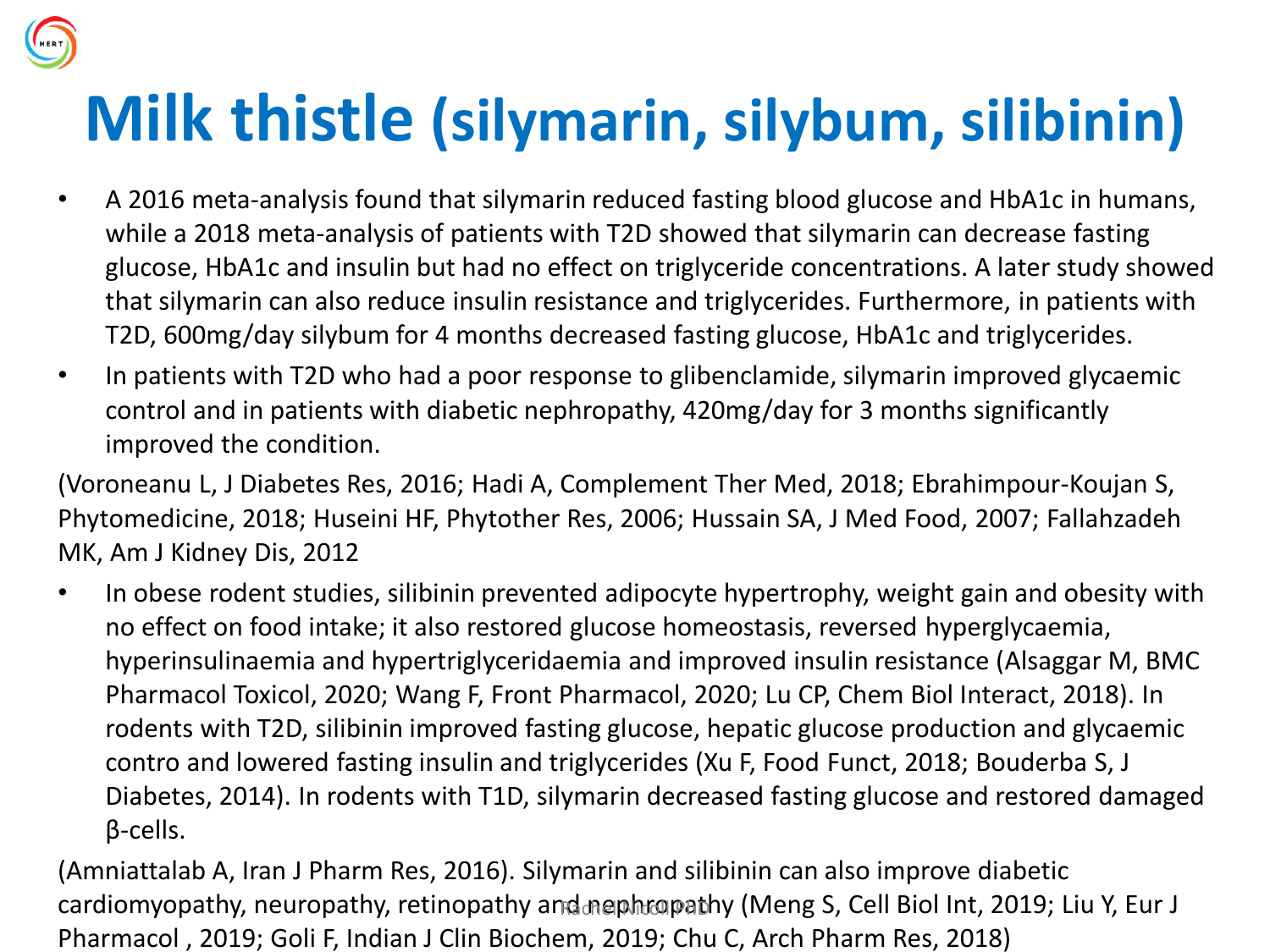

## **Myricetin**

- Human epidemiological studies have shown that myricetin intake from food was associated with a lower incidence of T2D (Zamora-Ros R, J Nutr, 2014; Yao Z, Nutr Res, 2019). No human clinical trials.
- In obese rodents, myricetin reduced body weight, fasting glucose and triglycerides, improved glucose tolerance and adipocyte size and increased fatty acid consumption. In insulin resistant rodents, myricetin also lowered fasting insulin and insulin resistance. (Akindehin S, Nutrients, 2018; Chao HC, J Food Sci, 2017; Su HM, J Zhejiang Univ Sci B, 2016; Choi HN, Nutr Res Pract, 2014)
- In diabetic rodents, myricetin lowered weight and BMI and improved insulin resistance through activation of BAT and browning of WAT; it also lowered fasting glucose and normalised triglycerides (Hu T, Eur J Nutr, 2018; Ong KC, Life Sci, 2000).
- *In vitro* studies showed that myricetin protects pancreatic β-cells against glucose-induced apoptosis and inhibits glucose uptake in adipocytes (Karunakaran U, Diabetes Metab J, 2019; Strobel P, Biochem J, 2005).
- In rodents, myricetin alleviated diabetic nephropathy and protected against diabetic cardiomyopathy (Yang ZJ, Front Pharmacol, 2019; Liao HH, Oxid Med Cell Longev, 2017). Rachel Nicoll PhD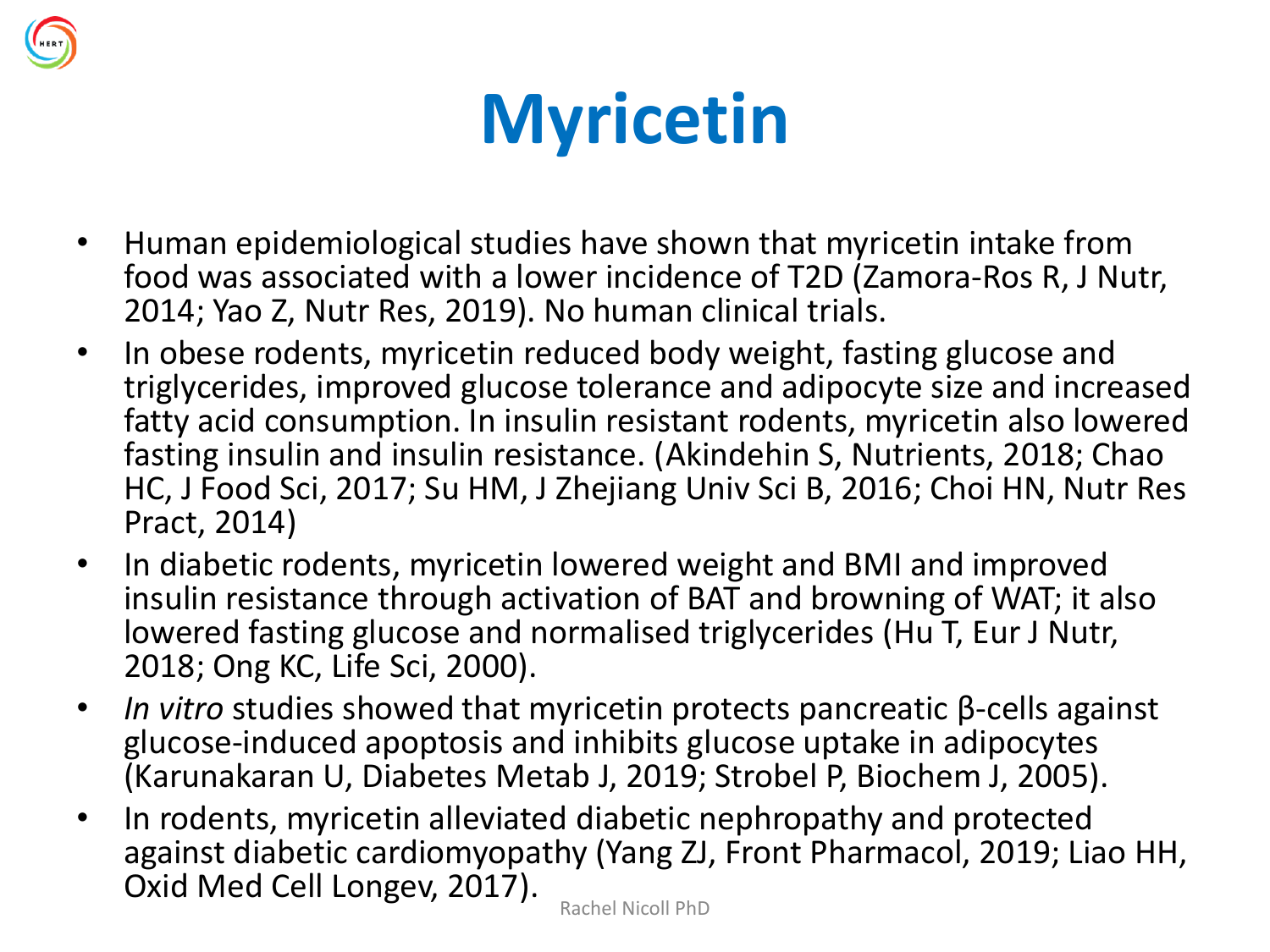

# **Naringin/Naringenin**

- In a study of subjects with dyslipidaemia, 450mg/day naringin for 3 months decreased weight and BMI (Barajas-Vega JL, Int J Vitam Nutr Res, 2020).
- In obese rodents, naringin dose-dependently decreased weight, fat mass, fasting glucose, insulin and triglycerides (Sui GG, J Agric Food Chem, 2018; Raffoul-Orozco AK, Life Sci, 2018).
- In adipocytes, naringenin inhibited adipogenesis and reduced insulin resistance and insulin-stimulated glucose uptake (Richard AJ, Evid Based Complement Alternat Med, 2013).
- In rodents with T1D, naringenin decreased fasting glucose, HbA1c and triglycerides, promoted glycolysis, inhibited gluconeogenesis, prevented pancreatic β-cell apoptosis and restored insulin secretion to non-diabetic levels; however one study showed no effect on glucose (Rajappa R, Front Pharmacol, 2019; Lim YJ, Mol Nutr Food Res, 2018; Pari L, Gen Physiol Biophys, 2017; Xulu S, J Cardiovasc Pharmacol, 2012).
- In rodents, naringenin alleviated pain in diabetic neuropathy and reduced diabetic cardiac hypertrophy, diabetic cataract and diabetic retinopathy, while naringin alleciated diabetic nephropathy (Singh P, Food Funct, 2020; Zhang J, Biomed Pharmacother, 2019; Wojnar W, Biomed Pharmocother, 2018; Lui L, Iran J Basic Med Sci, 2017; Zhang J, Eur J Pharmacol, 2017).
- Naringenin can interfere with the glucose-lowering action of pioglitazone (Yoshida H, J Nat Med, 2017).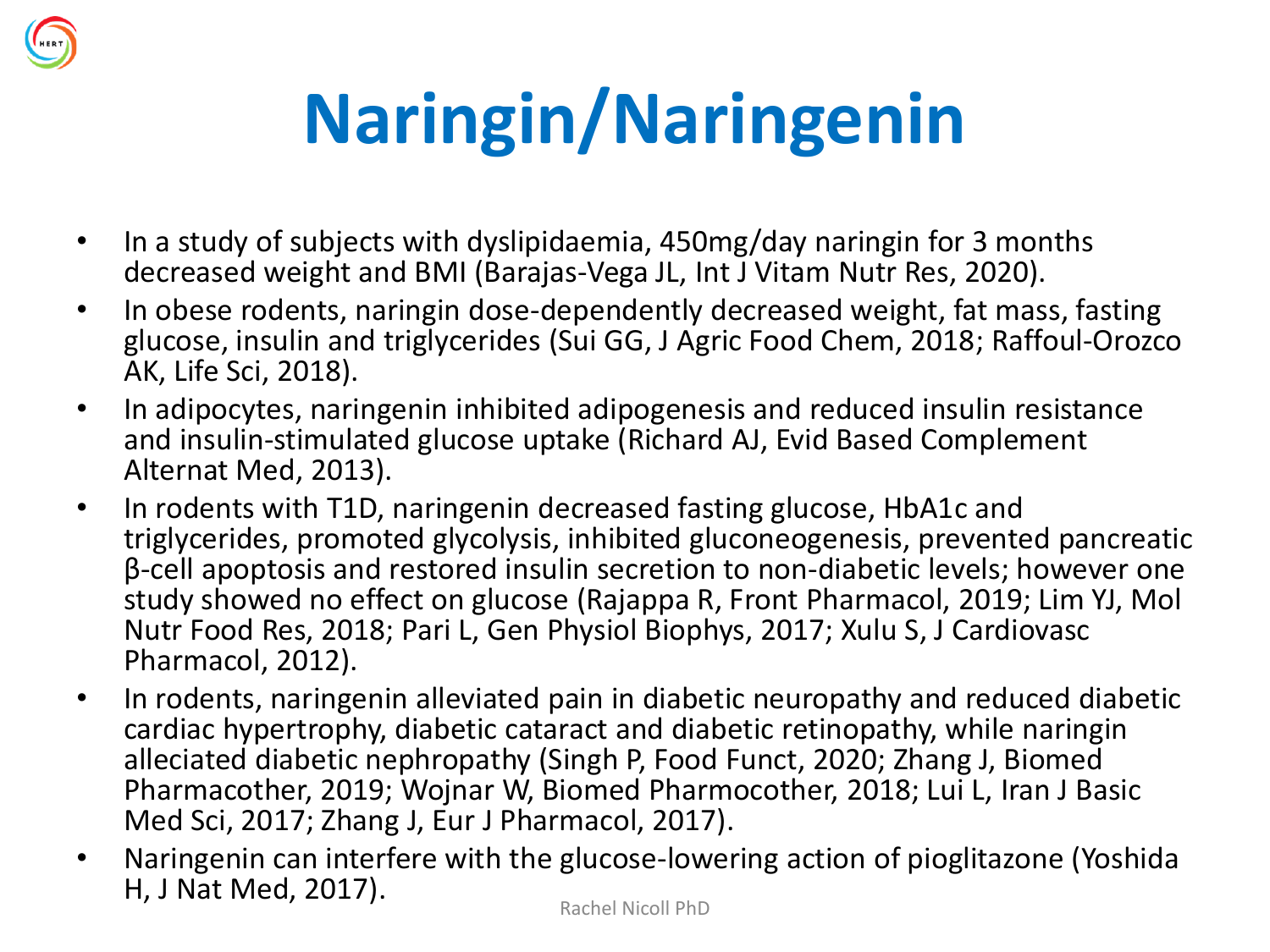

## **Nobiletin**

- No human clinical trials.
- In obese rodents, nobiletin lowered weight, fat mass, insulin and triglycerides, improved glucose tolerance and insulin resistance and inhibited adipocyte differentiation (Lee YS, J Nutr Biochem, 2013; Kim YJ, Mol Nutr Food Res, 2017; Kanda K, Biochim Biophys Acta, 2012).
- In diabetic rodents, nobiletin improved fasting glucose, glucose tolerance and insulin resistance and increased glucose uptake in adipocytes (Lee YS, Biochem Pharmacol, 2010; Onda K, Phytother Res, 2013).
- Nobiletin reduced diabetic cardiovascular dysfunction (Parkar NA, Food Funct, 2016).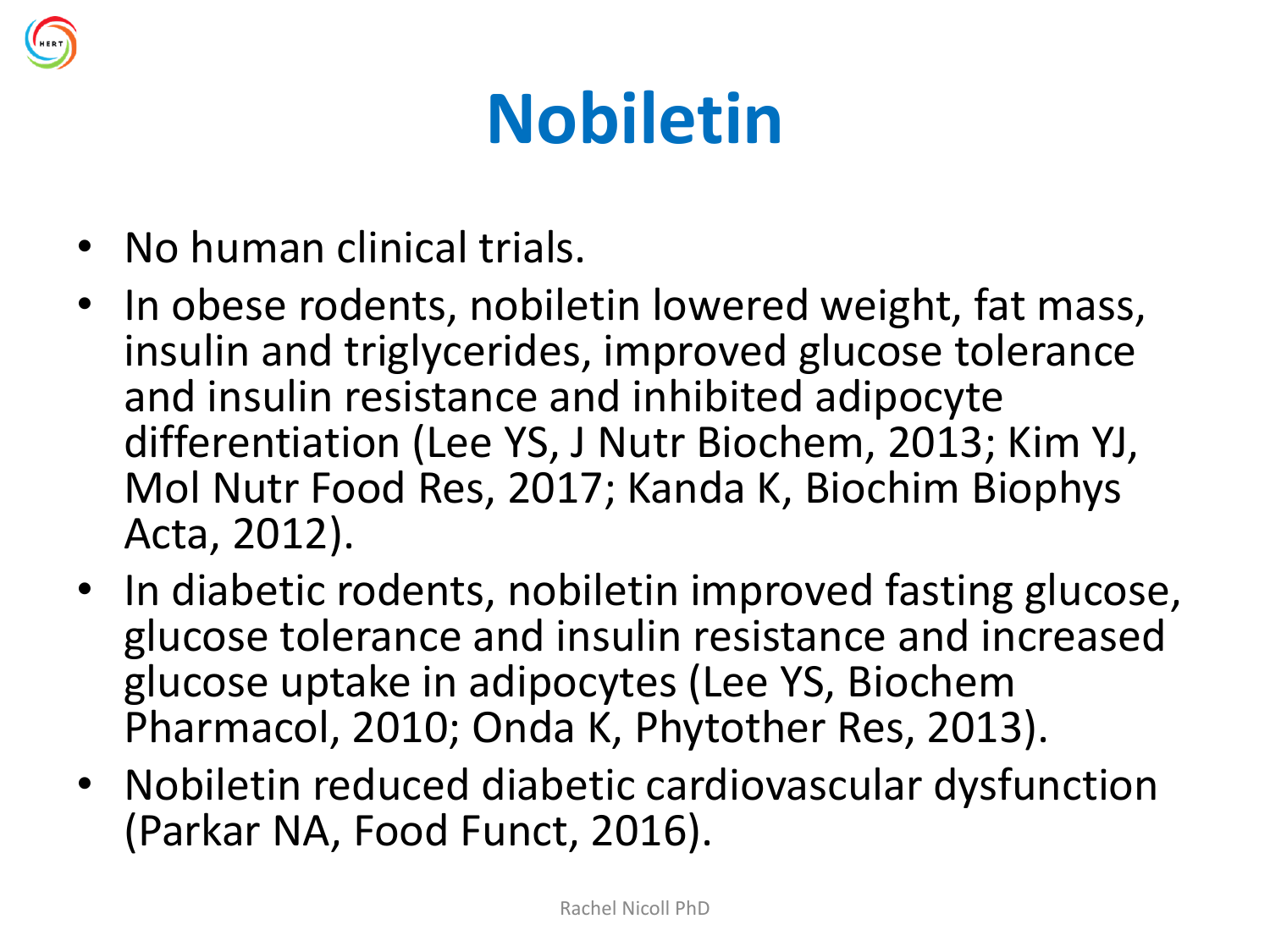

## **Quercetin**

- A meta-analysis of 9 studies involving subjects with metabolic syndrome found that quercetin supplementation reduced fasting plasma glucose provided the study duration was ≥8 weeks and used quercetin in dosages of ≥500 mg/day, but otherwise it did not affect fasting plasma glucose, HbA1c or measures of insulin resistance (Ostadmohammadi V, Phytother Res, 2019).
- In overweight or obese females with polycystic ovary syndrome quercetin induced no significant difference in fasting glucose, insulin or insulin resistance (Khorshidi M, Phytother Res, 2018), although another study found a reduction in insulin resistance with a dose of 1g/day for 12 weeks (Rezvan N, Horm Metab Res, 2017).
- Two meta-analyses looking at quercetin's effect on triglycerides differed in their findings (Guo W, Curr Pharm Des, 2019; Huang H, Nutr Rev, 2020).
- Nevertheless, an observational study showed that quercetin intake was inversely related to the prevalence of T2D in the Chinese population (Yao Z, Eur J Nutr, 2019).
- Numerous animal and *in vitro* studies have shown that quercetin is effective in reducing weight, insulin resistance and diabetes, inducing apoptosis in mature adipocytes and protecting diabetic pancreatic cells from damage (Houghton MJ, Free Radic Biol Med, 2018; Ahn J, Biochem Biophys Res Commun, 2008; Carrasco-Pozo C, Redox Biol, 2016).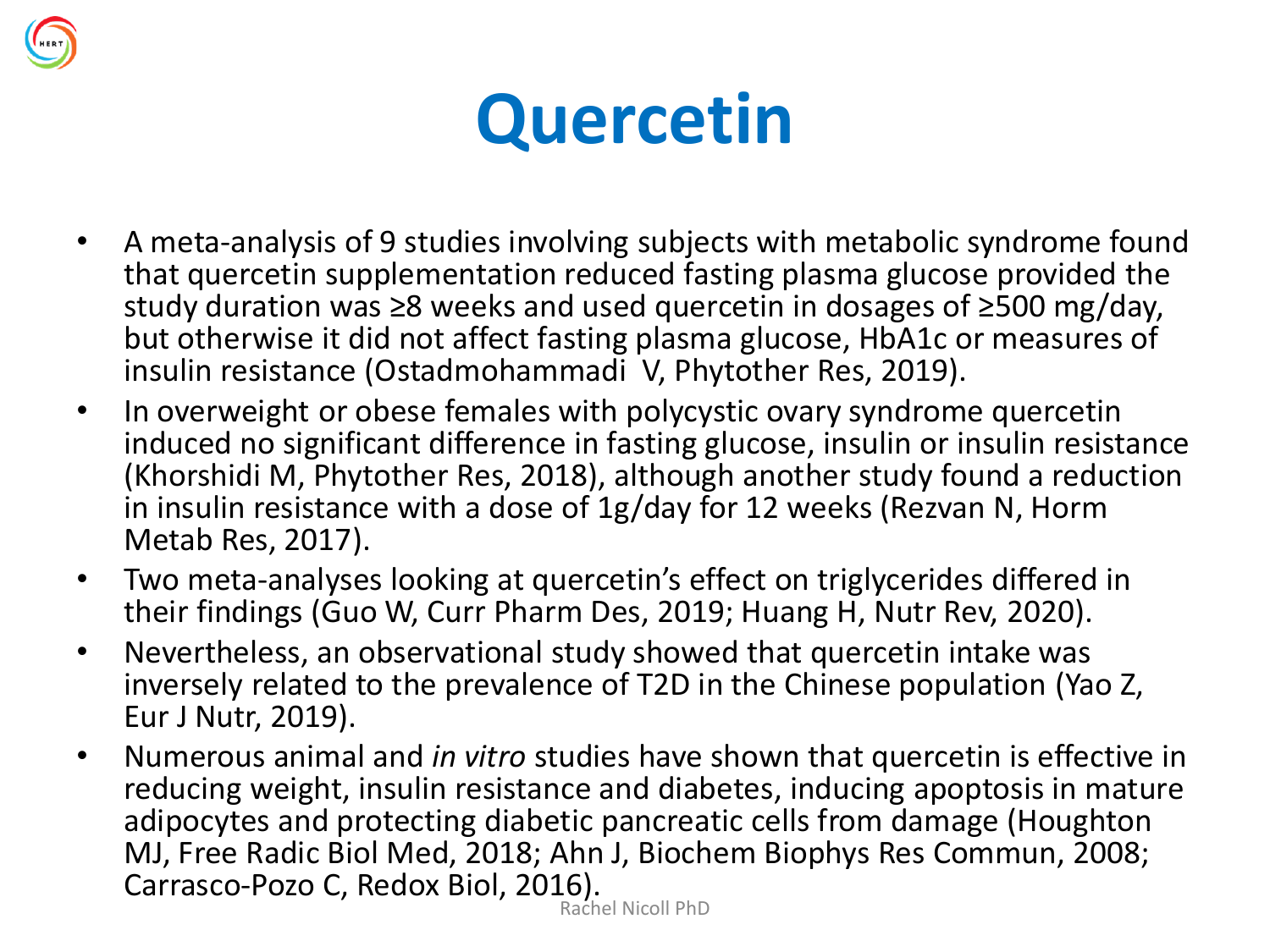

### **Resveratrol**

- A 2020 meta-analysis found that resveratrol decreased body weight, BMI, fat mass and waist circumference, while increasing lean mass (Tabrizi R, Crit Rev Food Sci Nutr, 2020). Resveratrol can also decrease adipocyte size in obese men and activate fat browning (Konings E, Int J Obes (Lond), 2014; Kim OY, Pharmacol Res, 2019).
- A Cochrane Review of only 3 RCTs of subjects with T2D found that resveratrol showed no effect on fasting glucose, HbA1c (which could be due to the short trial follow-up) or insulin (Jeyaraman MM, Cochrane Database Syst Rev, 2020).
- Although there have been some negative trials, a 2017 meta-analysis of 9 RCTs in subjects with T2D found that resveratrol lowered fasting glucose, insulin and insulin resistance, with doses of ≥100 mg/day being more successful (Zhu X, Nutr Metab (Lond), 2017). Later studies have shown similar results (Khodabandehloo H, Nutr Res, 2018; Abdollahi S, Phytother Res, 2019; Khodabandehloo H, Nutr Res, 2018; Hoseini A, Food Funct, 2019).
- In subjects with T2D, a 2019 meta-analysis also showed that resveratrol given for ≥6 months also lowered triglycerides (Zhao H, Obesity, 2019).
- As an adjunct to pharmacological management, a 2015 meta-analysis found that resveratrol could improve HbA1c but had no effect on fasting glucose, insulin or insulin resistance (Hausenblas HA, Mol Nutr Food Res, 2015).
- A 2019 systematic review showed that resveratrol can benefit diabetic retinopathy (Toro MD, Int J Mol Sci, 2019).
- Numerous animal and *in vitro* studies showed benefit in obesity, insulin resistance and T2D (Cao MM, Exp Ther Med, 2018; Beaudoin MS, Am J Physiol Regul Integr Comp Physiol, 2013; Haohao Z, J Physiol Biochem, 2015).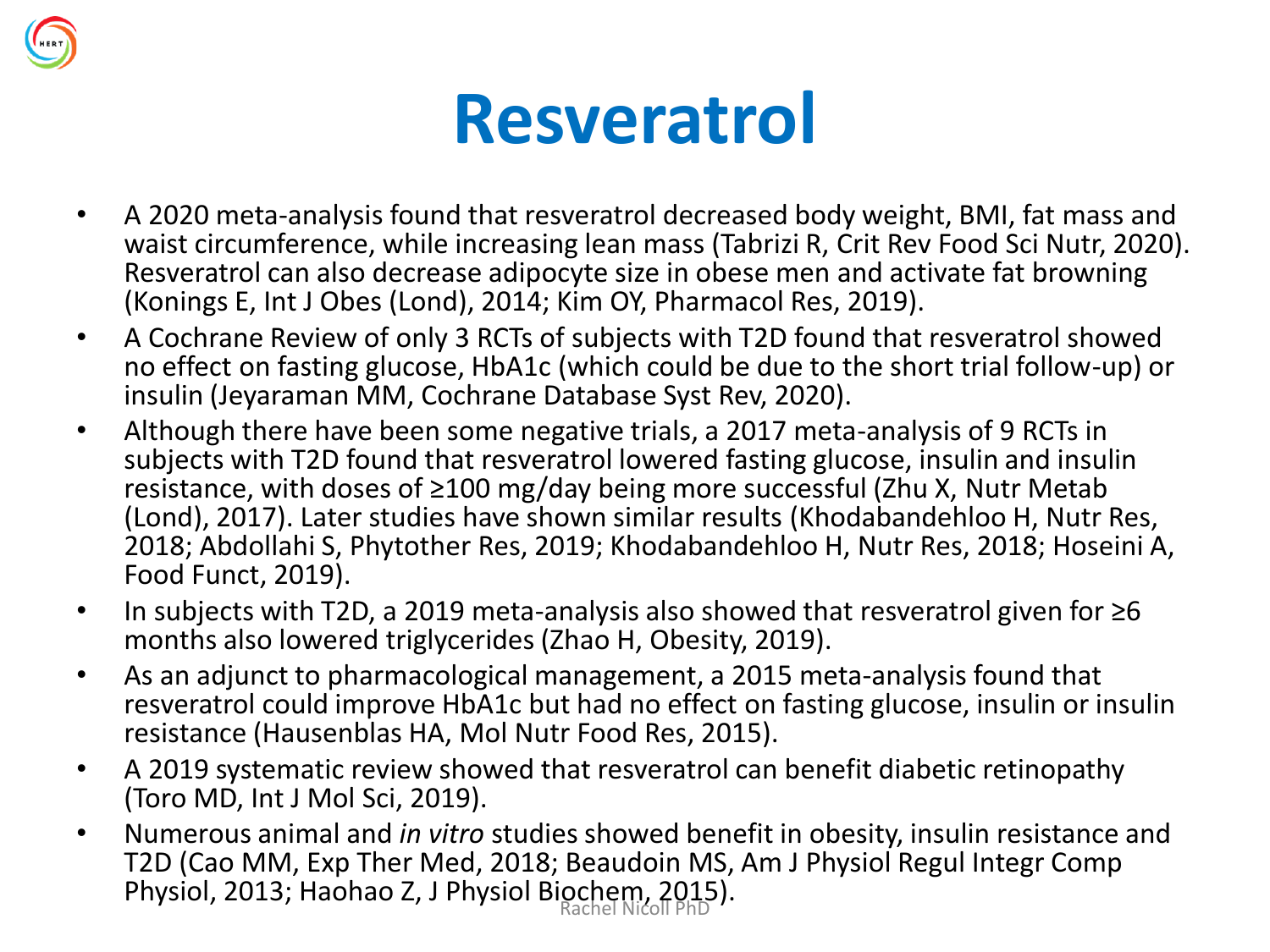

## **Rutin**

- No human clinical trials.
- In obese rodents, rutin decreased weight gain, BMI, adipocyte size, fasting glucose and triglycerides and protected against insulin resistance; it also induced browning of subcutaneous WAT (Yang J, Nutrients, 2020; Yuan X, FASEB J, 2017; Gao M, Pharm Res, 2013).
- In insulin resistant rodents, rutin normalised glucose tolerance (Hsu CY, Mol Nutr Food Res, 2014).
- In rodents with T2D, rutin decreased weight and fasting glucose and prevented diabetes progression (Tanko Y, Niger J Physiol Sci, 2017; Aitken JF, Biochem Biophys Res Commun, 2017).
- In rodents with T1D, rutin improved body weight, reduced plasma glucose and HbA1c, increased insulin secretion, improved the structure of β-cell islets and reversed hepatocyte hypertrophy (Niture NT, Indian J Exp Biol, 2014; Stanley Mainzen Prince P, J Biochem Mol Toxicol, 2006).
- Rutin also protected against diabetic nephropathy, cardiomyopathy, neuropathy (Gong B, Pak J Pharm Sci, 2020; Ganesan D, Mol Cell Biochem, 2020; Tian R, Eur J Pharmacol, 2016).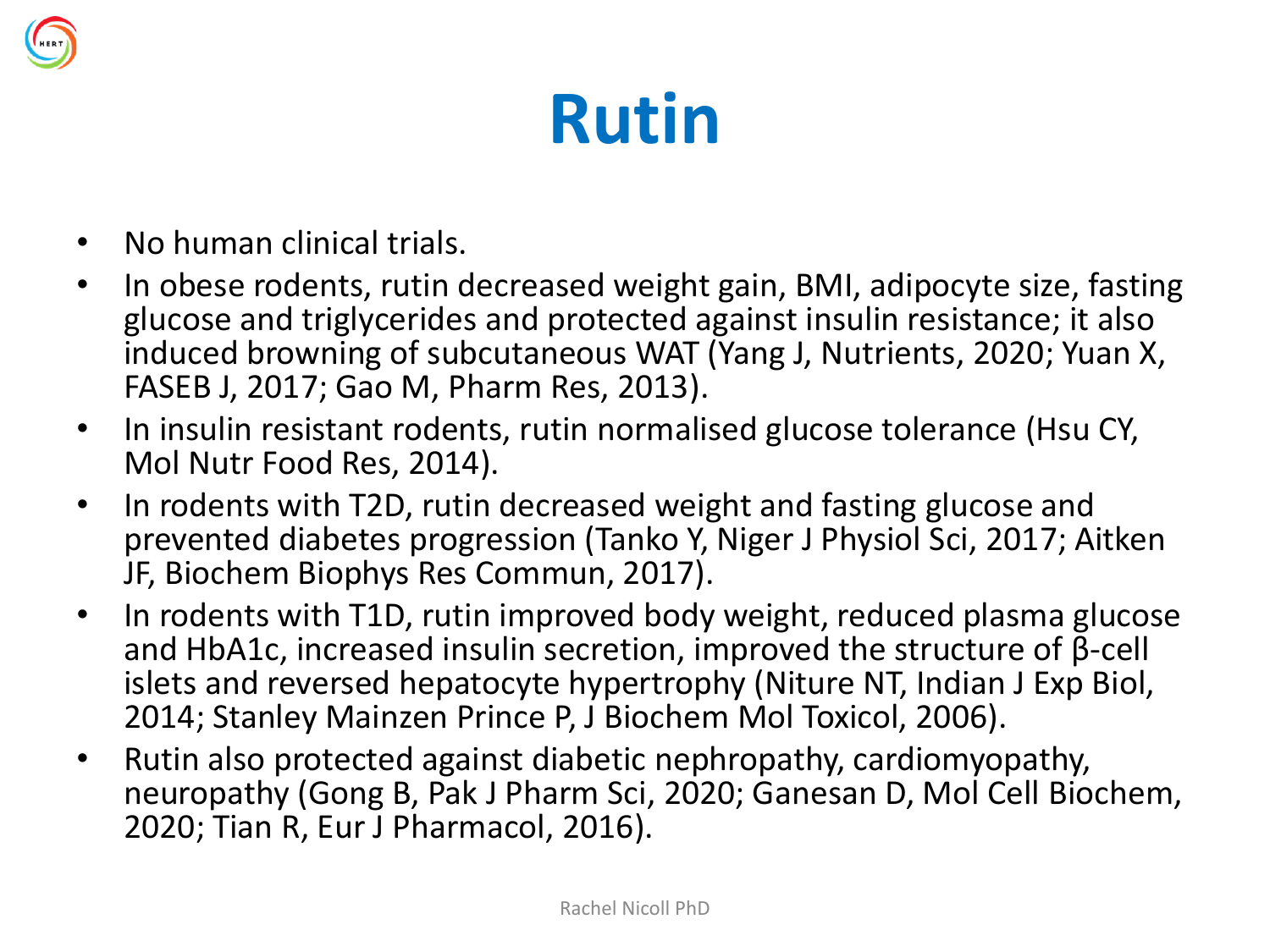

## **Genistein**

- In subjects with NAFLD, 250mg/day genistein for 8 weeks lowered waist-to-hip ratio, fat mass and fasting triglycerides but there was no change in BMI or fasting glucose (Amanat S, Clin Nutr, 2018).
- In obese insulin resistant subjects, 50 mg/day genistein for 2 months reduced insulin resistance (Guevara-Cruz M, BMJ Open Diabetes Res Care, 2020).
- A 2017 meta-analysis of 7 RCTs of postmenopausal females showed that genistein lowered fasting glucose, insulin and insulin resistance and improved glycaemic control and insulin sensitivity (Liu Y, Maturitas, 2017). Since then an RCT showed that in postmenopausal females with T2D, 108mg/day genistein for 12 weeks lowered fasting glucose, HbA1c and triglycerides and improved insulin sensitivity (Braxas H, Can J Diabetes, 2019).
- Among Chinese females aged 30-70, 50mg/day genistein for 24 week had no effect on fasting glucose, 2-h glucose, HbA1c, fasting insulin and 2-h insulin (Ye YB, Mol Nutr Food Res, 2015).
- In obese rodent studies, genistein is effective in lowering weight, fasting glucose and triglycerides and insulin resistance, with no effect on insulin (Rockwood S, Diabetes Metab Syndr Obes, 2019; Incir S, Life Sci, 2016).
- In diabetic rodents, genistein protects against diabetic nephropathy and neuropathy (Kim MJ, Mediators Inflamm, 2013; Valsecchi AE, Eur J Pharmacol, 2011) and aids diabetic wound healing (Tie L, J Nutr Biochem, 2013).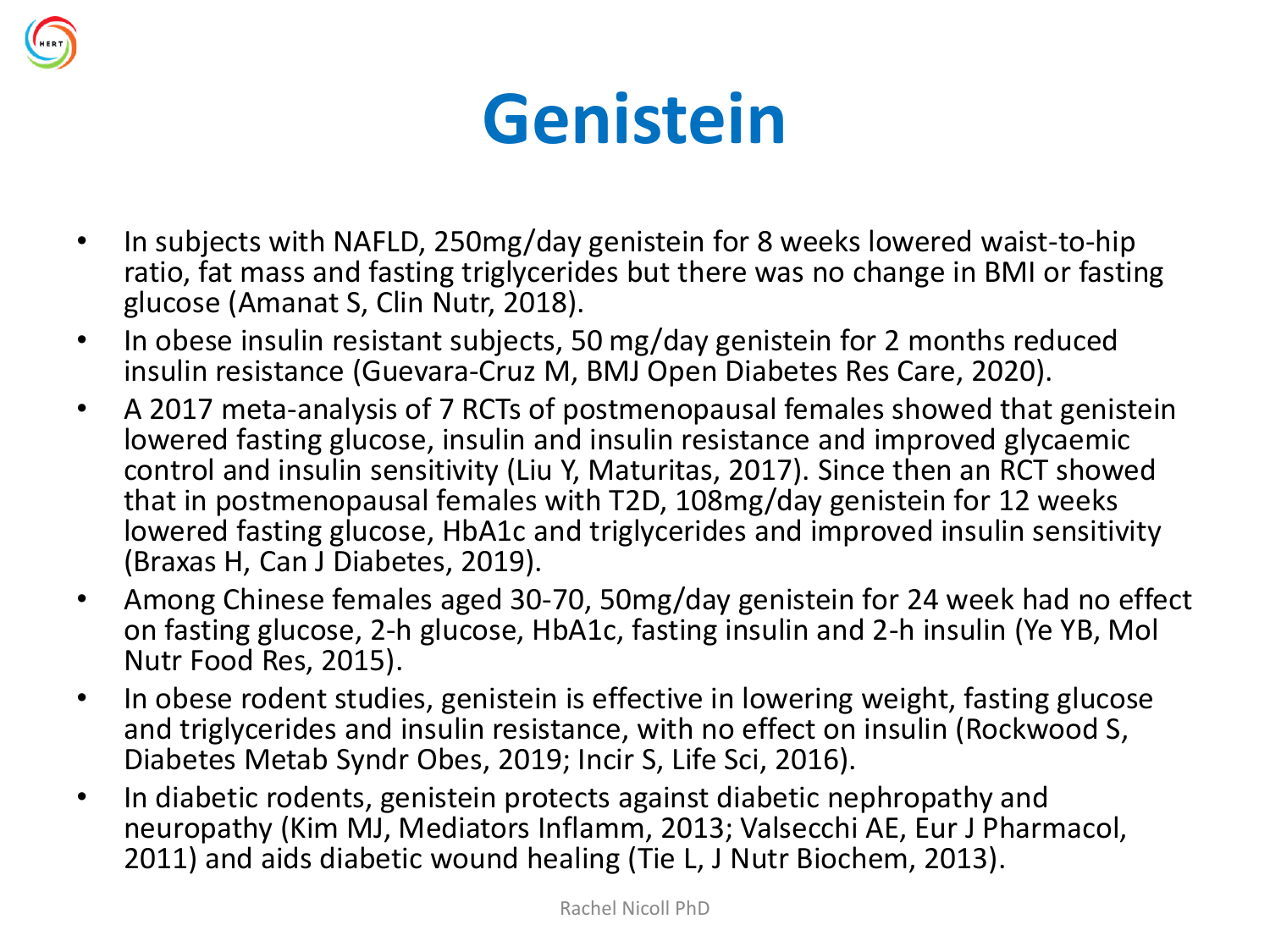

## **Daidzein**

- No human clinical trials.
- In obese rats, most studies show that daidzein induces a reduction in body weight, fat mass and energy intake and improves glucose toleranceand insulin sensitivity (Luo T, Food Funct, 2018; Crespillo A, Br J Pharmacol, 2011; Cao YK, Climacteric, 2013).
- In rodents with T1D, daidzein increased the insulin/glucagon ratio and lowered fasting and postprandial glucose, HbA1c and triglycerides (Choi MS, Diabetes Metab Res Rev, 2008; Ae Park S1, Life Sci, 2006; Park MH, Eur J Pharmacol, 2013).